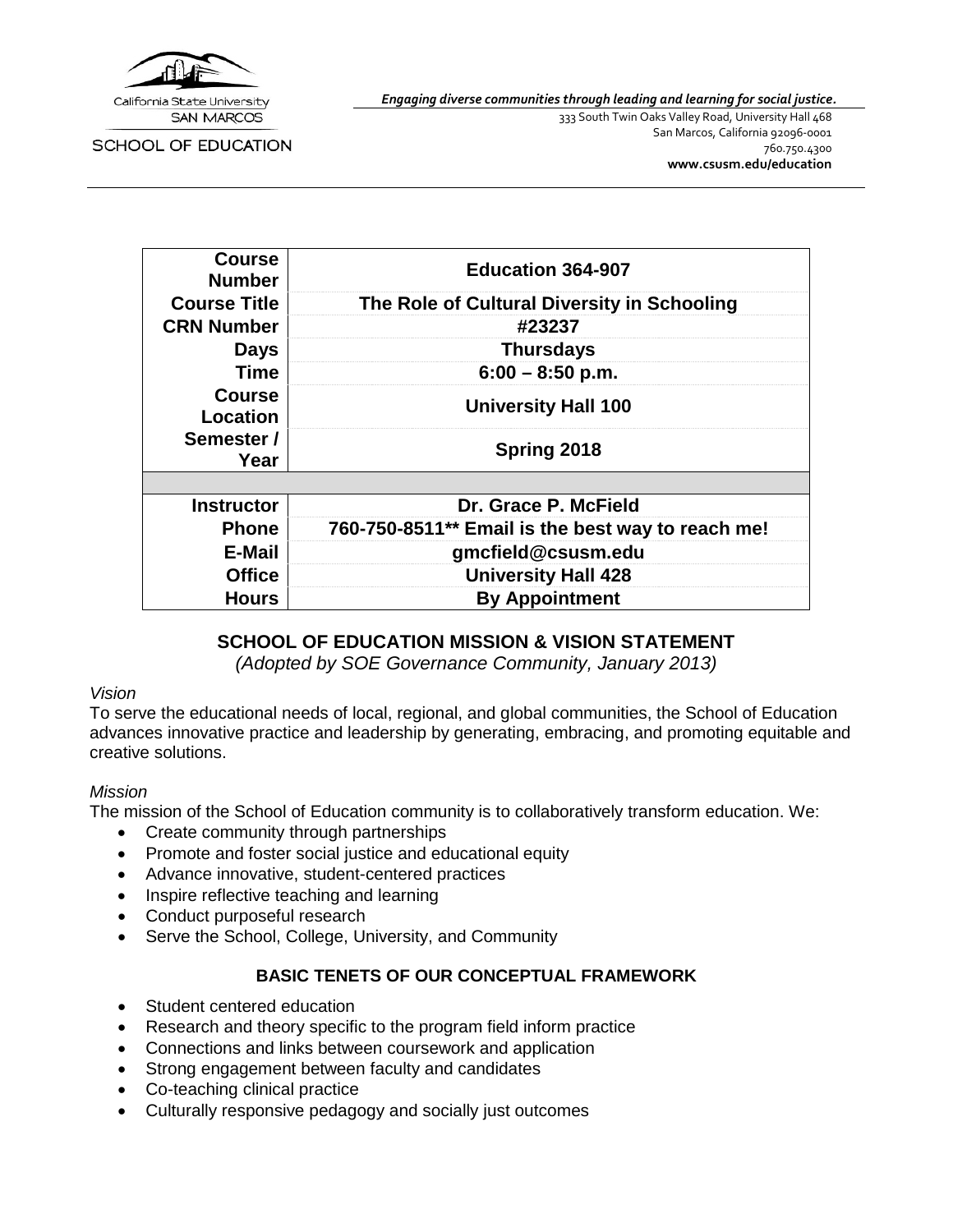## **TABLE OF CONTENTS**

| TEACHING PERFORMANCE EXPECTATION 15 (TPE 15) SOCIAL JUSTICE AND EQUITY  4 |  |
|---------------------------------------------------------------------------|--|
| SCHOOL OF EDUCATION PROFESSIONAL DISPOSITIONS, OUTCOMES AND STANDARDS4    |  |
|                                                                           |  |
|                                                                           |  |
|                                                                           |  |
|                                                                           |  |
|                                                                           |  |
|                                                                           |  |
|                                                                           |  |
|                                                                           |  |
|                                                                           |  |
|                                                                           |  |
|                                                                           |  |
|                                                                           |  |
|                                                                           |  |
|                                                                           |  |
|                                                                           |  |
|                                                                           |  |
|                                                                           |  |
|                                                                           |  |
|                                                                           |  |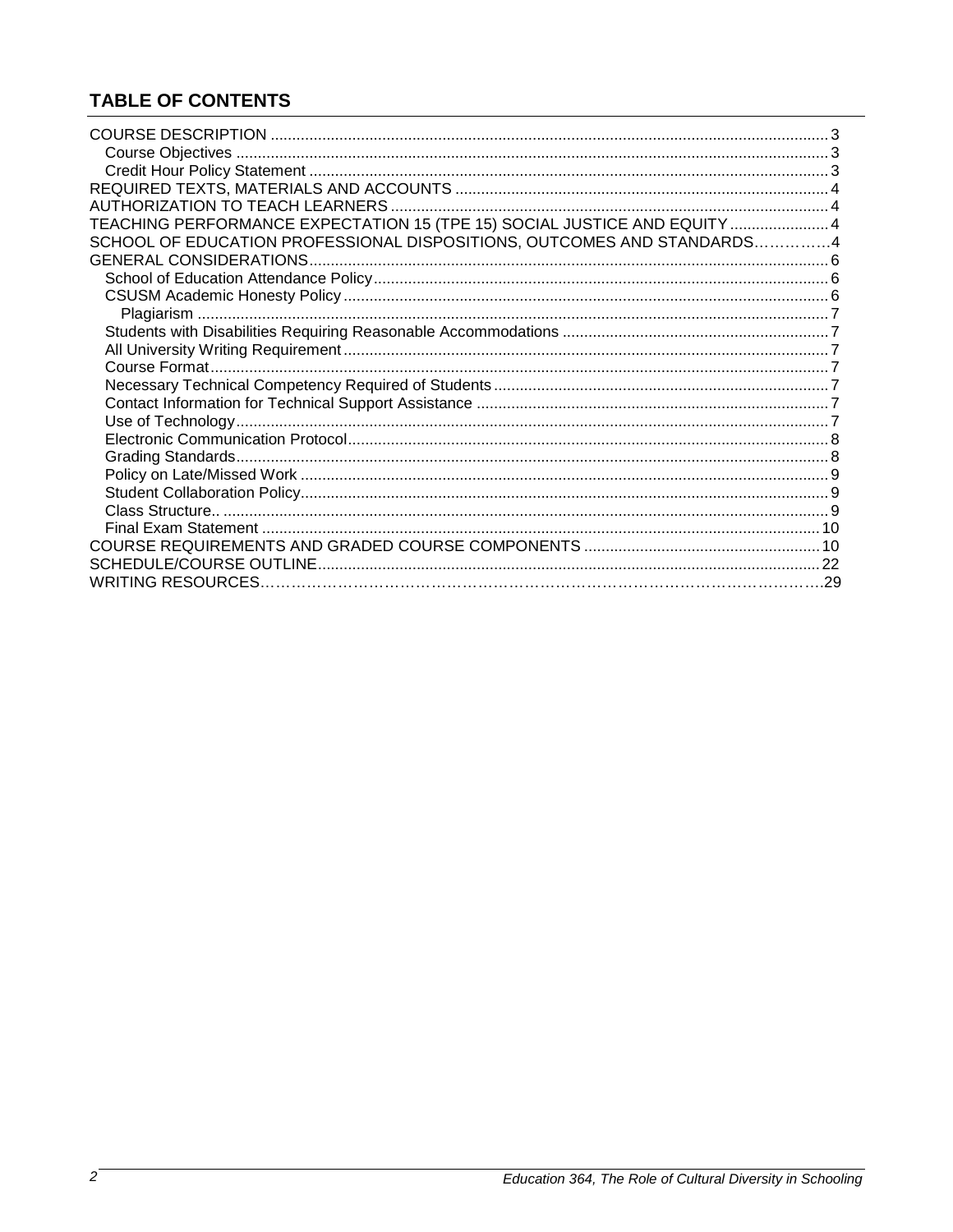## **COURSE DESCRIPTION**

Required of all K-12 teaching credential candidates. This course explores cultural and linguistic diversity as critical variables in achieving educational equity for all students. Major units include **intensive theoretical and practical** articulation of culture and cultural pluralism; educational issues of race, class, gender, language, ethnicity, sexual orientation and exceptionality; social, structural, programmatic and curricular issues; and effective teaching for diverse populations. **Participation in fifteen (15) hours of fieldwork assignments in K-12 classroom settings is required.** *Also offered as [SLP](http://catalog.csusm.edu/search_advanced.php?cur_cat_oid=1&search_database=Search&search_db=Search&cpage=1&ecpage=1&ppage=1&spage=1&tpage=1&location=33&filter%5Bkeyword%5D=Education+364#tt6457) 364. Students may not receive credit for both.*

**Strong oral and written communication skills**, information literacy, and technology are required of professional educators; therefore, these components are emphasized as methods to be used in completing course requirements.

## **Course Objectives/Student Learning Outcomes (SLOs)**

## **STUDENTS COMPLETING EDUC 364 WILL BE ABLE TO DEMONSTRATE:**

- developing competencies in TPE 15: Social Justice and Equity (SJE) including o identify issues of social justice and (in)equity in public schools (including
	- curricular, pedagogical and structural issues)
	- o apply knowledge of SJE to ensure equitable outcomes for students from diverse backgrounds
- understanding of various concepts of culture and cultural contact, and their applicability to learning and teaching;
- understanding of racial and cultural diversity in the United States and California;
- general familiarity with culturally relevant pedagogy;
- understanding of marginalized student populations and their families including those from culturally and linguistically diverse backgrounds, "at-risk" youth, and lesbian, gay, bisexual and transgender youth.
- an **ability to analyze data** and **understand empirical educational articles and theoretical frameworks**.

## **Course Prequisites**

• For all 300-level School of Education courses, upper division standing is a prerequisite.

## **Credit Hour Policy Statement**

Per the University Credit Hour Policy:

- All students are expected to spend a minimum of two hours outside of the classroom each week for each unit of credit engaged in learning or **a total of at least six hours outside of the classroom each week**.
- This is a hybrid course, with mostly face-to-face sessions and occasional independent on-line work sessions. The combination of these two types of sessions will total at least 45 hours per unit of credit for a total of 135 hours of work for this 3-unit class. See the course schedule for which sessions will be online.

•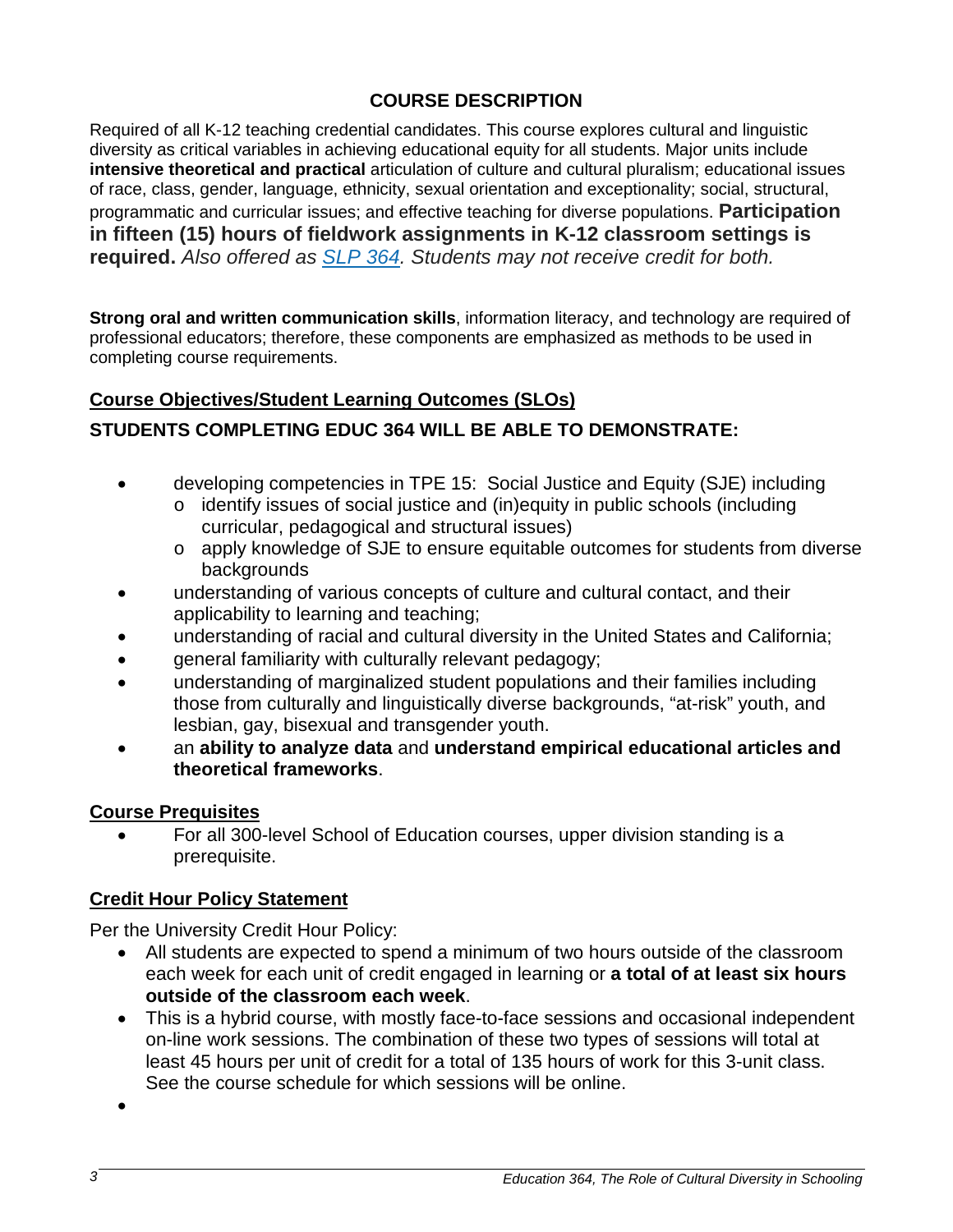## **REQUIRED TEXTS, MATERIALS AND ACCOUNTS**

The required books for this class are listed in order of when they will be used this semester. They are available at the university bookstore for your convenience or online.

## **NOTE: \*THESE TEXTS ARE ON RESERVE AT KELLOGG LIBRARY.**

## **ALL TEXTS/READINGS MUST BE BROUGHT TO EACH APPROPRIATE CLASS SESSION.**

- 1. \**Course Reader, Education 364, Dr. McField.* Info on this will be announced in class.
- 2. \*Spring, J. (2016). *Deculturalization and the Struggle for Equity (8th Edition).* New York, NY: The McGraw-Hill Companies, Inc.
- 3. RECOMMENDED: Krashen, S. D. (1999). *Condemned without a trial: Bogus arguments against bilingual education.* Portsmouth, NH: Heinemann. ISBN: 0-325-00129-4
- If any additional required readings arise, they will be made available electronically on the course website (Cougar Courses) and/or via email.

## **AUTHORIZATION TO TEACH ENGLISH LEARNERS**

**In 1992, the School of Education voted to infuse Cross-cultural, Language and Academic Development (CLAD) competencies across the curriculum. The CLAD competencies are attached to the syllabus and the competencies covered in this course are highlighted. As of 2002, the CLAD competencies are collectively referred to as an authorization to teach English Learners.**

## **TEACHER PERFORMANCE EXPECTATION (TPE) COMPETENCIES**

This course is designed to help teachers seeking the Multiple or Single Subject(s) Credential to develop the skills, knowledge, and attitudes necessary to assist schools and districts in implementing an effective program for all students. The successful candidate will be able to merge theory and practice in order to realize a comprehensive and extensive educational program for all students. The course objectives, assignments, and assessments have been aligned with the CCTC standards for the Multiple and Single Subject(s) Credential. You can incorporate artifacts from this class into your final comprehensive portfolio.

The following TPE is addressed in this course: **TPE 15: Social Justice and Equity**. Teacher candidates **will be able to identify issues of social justice and equity** in the classroom and apply appropriate instructional strategies to ensure equal outcomes for diverse students. They will be **familiar with** ideas, definitions, and major theorists in the fields of **multicultural education, social reconstruction, and democratic education**. **Pluralism** and **divergent perspectives** on educating students will be the foundation of designing effective lessons and instructional practices for diverse students. Candidates will understand **when and how to collaborate with others**, especially **curriculum specialists**, **community leaders**, and **parents** on preparing relevant and appropriate instructional **activities, curricular units, and school structures** that would provide equitable outcomes for students from different linguistic, cultural, and social economic backgrounds.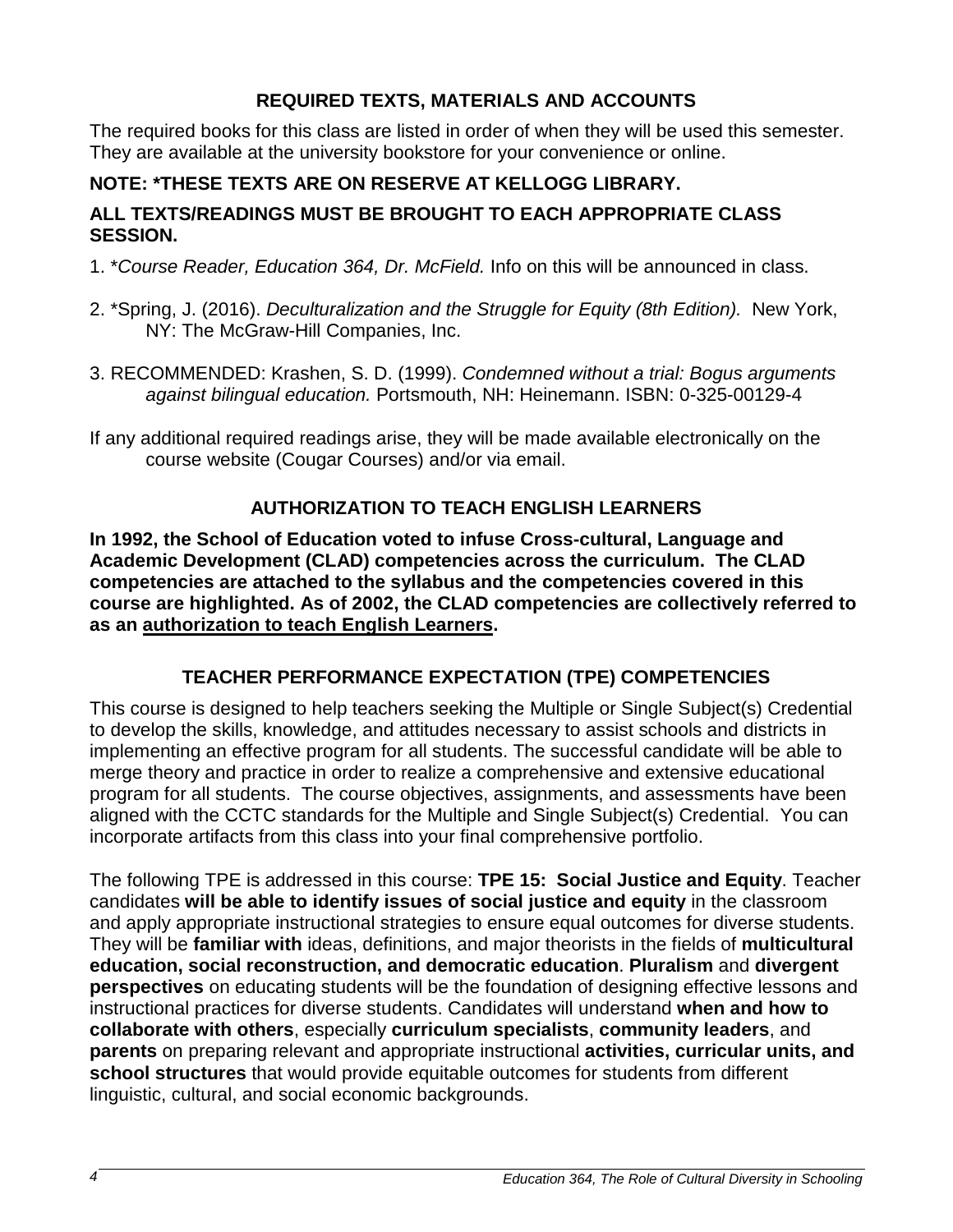## **SCHOOL OF EDUCATION**

## **PROFESSIONAL DISPOSITIONS, OUTCOMES AND STANDARDS**

The California State University San Marcos School of Education fosters the development of the following professional dispositions among our candidates. Candidates increasingly reflect these dispositions in their work with students, families, and communities.

**Social Justice and Equity:** Candidates appreciate the languages, communities, and experiences learners bring to the classroom. Candidates advocate for and support marginalized communities and individuals.

**Collaboration:** Candidates learn and practice the skills of collaboration in their coursework and use them in their professional interactions with students, colleagues, parents, caregivers and those in the wider community.

**Critical Thinking:** Candidates analyze various professional contexts, resulting in more informed decision-making about professional practice.

**Professional Ethics:** Candidates learn to make and act on well-reasoned, principled judgments.

**Reflective Teaching and Learning:** Candidates critically review their professional practice and the impact it has on student success.

**Life-Long Learning:** Candidates are committed to actively seeking new knowledge, skills and experiences throughout their career.

## **Professional Disposition and Behavior at All Times**

Respect, professionalism, and when appropriate, charity, are necessary for a positive, healthy learning environment. All students are entitled to their opinions. Students demonstrating negative attitudes and /or disruptive behavior will not be tolerated under any circumstances and will be referred immediately to the University Dean of Student Affairs and/or the CEHHS Associate Dean. Grades and course credit may be affected by inappropriate professional dispositions and/or behavior. **See** *Self-Evaluation* **for criteria of professional disposition, to be completed at the beginning and end of the semester.**

## **Outcomes and Standards**

This course is aligned with the standards for the Cross-cultural Language and Academic Development (CLAD) endorsement, as articulated by the California Commission on Teacher Credentialing, and as approved by the faculty of the SCHOOL OF EDUCATION. (Note: **As of 2002, the CLAD competencies are collectively referred to as an authorization to teach English Learners.** Further consideration has been given to the alignment of standards for multicultural education as articulated by the National Council for Accreditation of Teacher Education (NCATE), the Interstate New Teacher Assessment and Support Consortium (INTASC), and the National Board for Professional Teaching Standards (NBPTS). Emphasis is placed on learning outcomes (what you know and can demonstrate) rather than on inputs (putting in "seat time", meeting minimum criteria for assignments, checking off tasks and activities), and how these outcomes correspond to your potential to enhance student learning as a new teacher.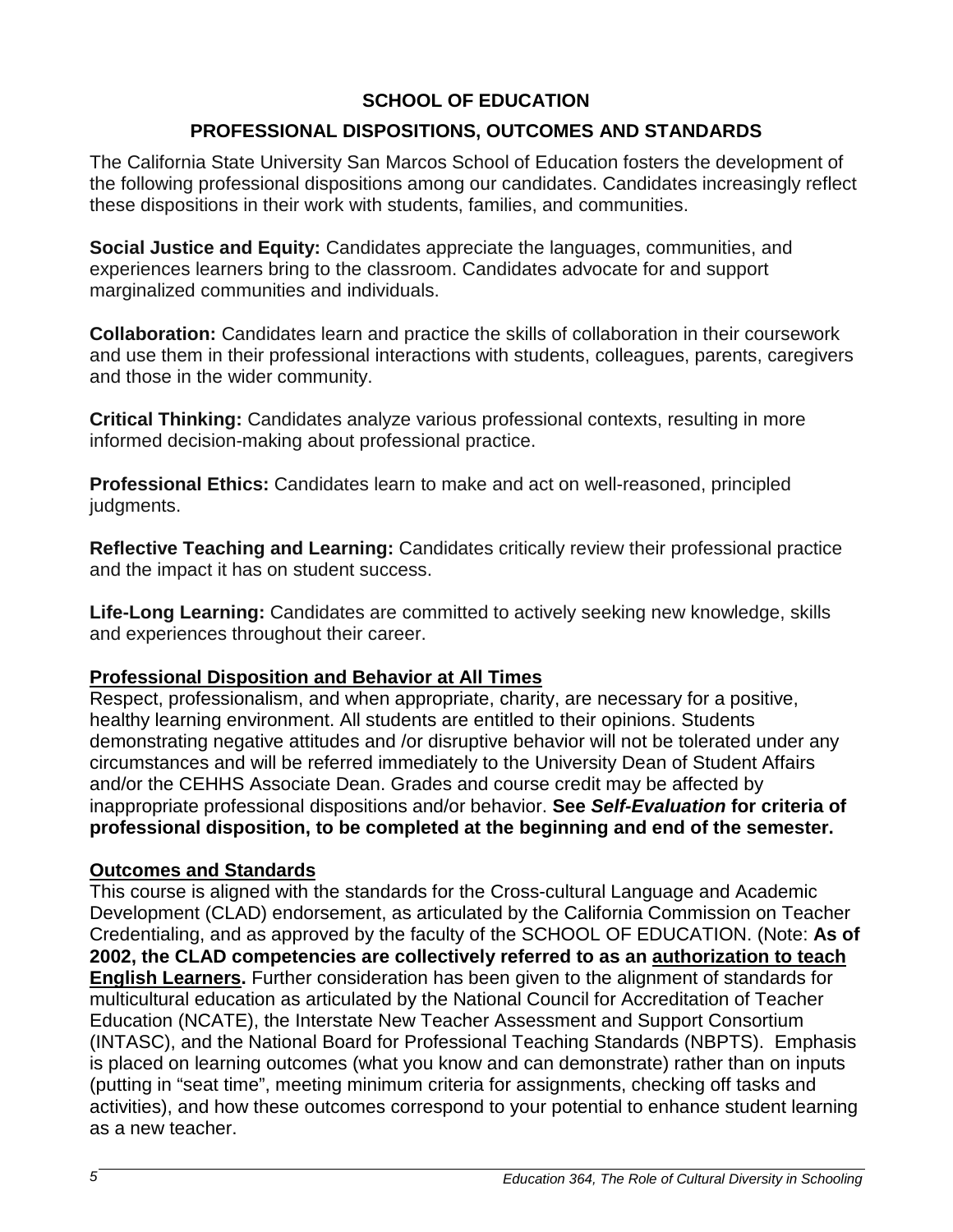## **GENERAL CONSIDERATIONS**

## **School of Education Attendance Policy**

Due to the dynamic and interactive nature of courses in the School of Education, all candidates (course participants) are expected to attend all classes and participate actively. At a minimum, candidates (course participants) must attend more than 80% of class time, or s/he may not receive a passing grade for the course at the discretion of the instructor. Individual instructors may adopt more stringent attendance requirements. Should the candidate (course participants) have extenuating circumstances, s/he should contact the instructor as soon as possible. *(Adopted by the COE Governance Community, December, 1997).* 

*FOR THIS CLASS: 1. An absence of a full class session equals minus 30 points. If you miss three (3) class sessions or 8 hours of class you cannot receive a passing grade for the class. 2. Do strive for punctuality, and be mindful of late arrivals and early departures. Each tardy or early departure beyond 5 minutes will result in minus 5 points. 4. Students are expected to* **meet with their co-presenters to plan work.** Attendance and Computer Notebooks during class: Most of the readings are in hard or paper copy, so it is not necessary for students to use tablets or computers during class, unless special permission is requested from the professor. **Students using a computer or electronic device during class excessively and/or inappropriately may be marked absent at the sole discretion of the professor.**

### *These measures are intended to encourage responsibility for one's own learning in a democratic, collaborative and reciprocal learning environment.*

## **CSUSM Academic Honesty Policy**

Students will be expected to adhere to standards of academic honesty and integrity, as outlined in the Student Academic Honesty Policy. All assignments must be original work, clear and error-free. All ideas/material that are borrowed from other sources must have appropriate references to the original sources. Any quoted material should give credit to the source and be punctuated accordingly.

Academic Honesty and Integrity: Students are responsible for honest completion and representation of their work. Your course catalog details the ethical standards and penalties for infractions. There will be zero tolerance for infractions. If you believe there has been an infraction by someone in the class, please bring it to the instructor's attention. The instructor reserves the right to discipline any student for academic dishonesty, in accordance with the general rules and regulations of the university. Disciplinary action may include the lowering of grades and/or the assignment of a failing grade for an exam, assignment, or the class as a whole.

Incidents of Academic Dishonesty will be reported to the Dean of Students. Sanctions at the University level may include suspension or expulsion from the University.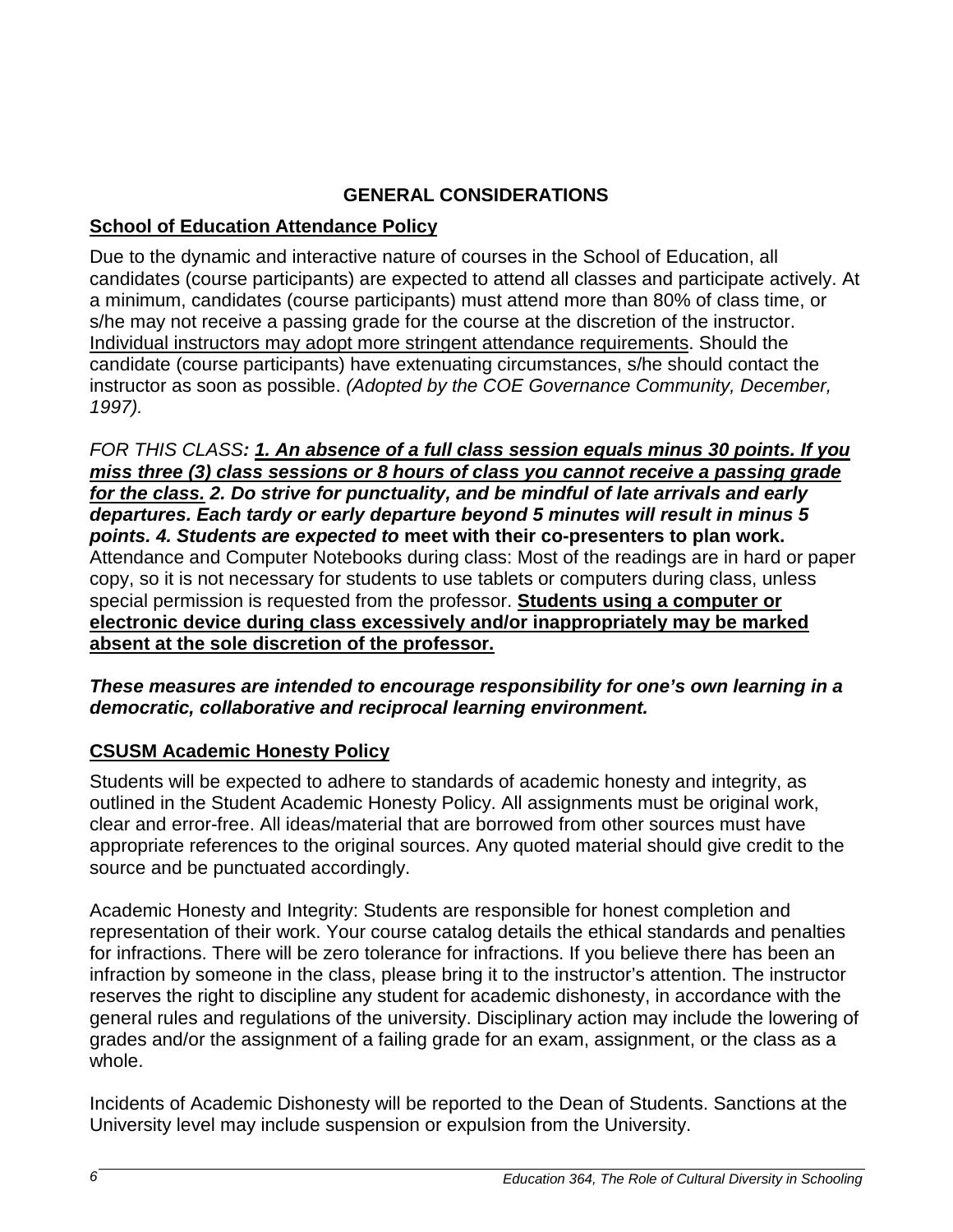Refer to the full Academic Honesty Policy at: [http://www.csusm.edu/policies/active/documents/Academic\\_Honesty\\_Policy.html](http://www.csusm.edu/policies/active/documents/Academic_Honesty_Policy.html)

## **Plagiarism**

As an educator, it is expected that each candidate (course participant) will do his/her own work, and contribute equally to group projects and processes. Plagiarism or cheating is unacceptable under any circumstances. If you are in doubt about whether your work is paraphrased or plagiarized see the Plagiarism Prevention for Students website [http://library.csusm.edu/plagiarism/index.html.](http://library.csusm.edu/plagiarism/index.html) If there are questions about academic honesty, please consult the University catalog.

## **Students with Disabilities Requiring Reasonable Accommodations**

Students with disabilities who require reasonable accommodations must seek approval for services by providing appropriate and recent documentation to the Office of Disability Support Services (DSS). This office is in Craven Hall 4300, contact by phone at (760) 750-4905, or TTY (760) 750-4909. Students authorized by DSS to receive reasonable accommodations should meet with their instructor during office hours. Alternatively, in order to ensure confidentiality, in a more private setting.

## **All University Writing Requirement**

This course meets the All-University Writing Requirement (850 words for a 1-unit course, 1700 words for a 2-unit course, and **2500 words for courses of 3 or more units**). The main papers through which this requirement is met are the Initial and Final Social Justice and Equity papers, and Action Plans.

## **Course Format**

This course uses a hybrid (HY) format.

## **Necessary Technical Competency Required of Students**

Keyboarding skills, familiarity with Cougar Courses or a similar course website / management system, using the World Wide Web, Microsoft Office Suite programs such as Word, PowerPoint and Excel or equivalent (e.g., Pages, Numbers and Keynote by Mac), collaboration via GoogleDrive or similar web-based programs, accessing or publishing video files using YouTube or similar sites.

## **Contact Information for Technical Support Assistance**

For assistance regarding technology, the CSUSM Help Desk can be reached at 760-750- 4790.

## **Use of Technology**

Candidates (course participants) are expected to demonstrate competency in the use of various forms of technology (i.e. word processing, electronic mail, Moodle, use of the Internet, and/or multimedia presentations). Specific requirements for course assignments with regard to technology are at the discretion of the instructor. Keep a digital copy of all assignments for use in your teaching portfolio. All assignments will be submitted in paper and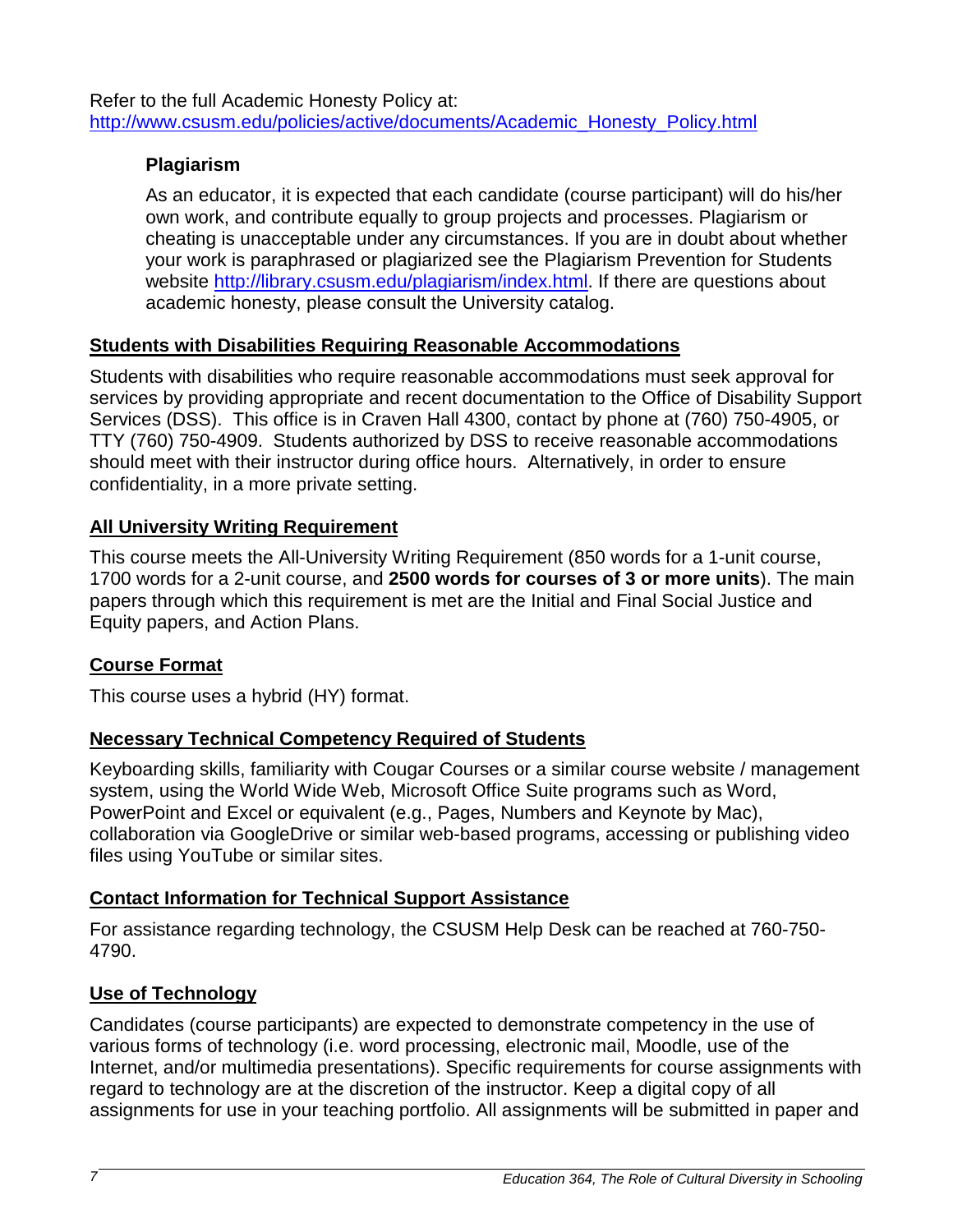needs to be in 14-point font, due to the professor's visual disability. Only presentation files will be submitted electronically on the course website. Details also will be given in class.

## **Electronic Communication Protocol**

Electronic correspondence is a part of your professional interactions. If you need to contact the instructor, e-mail is often the easiest way to do so. It is my intention to respond to all received e-mails in a timely manner. Please be reminded that e-mail and on-line discussions are a very specific form of communication, with their own nuances and etiquette. For instance, electronic messages sent in all upper case (or lower case) letters, major typos, or slang, often communicate more than the sender originally intended. With that said, please be mindful of all e-mail and on-line discussion messages you send to your colleagues, to faculty members in the School of Education, or to persons within the greater educational community. All electronic messages should be crafted with professionalism and care.

Things to consider:

- Would I say in person what this electronic message specifically says?
- How could this message be misconstrued?
- Does this message represent my highest self?
- Am I sending this electronic message to avoid a face-to-face conversation?

In addition, if there is ever a concern with an electronic message sent to you, please talk with the author in person in order to correct any confusion.

## **Submission of Assignments**

**Assignments should be typed in 14-pt font and double spaced.** *ALL assignments need to be submitted in PAPER FORMAT. In addition, presentation files such as Choice Assignment Group Presentations also need to be submitted electronically online.*

## **Grading Emphasis**

All work needs to reflect university level composition. All written assignments will be graded approximately 80% on structure, content and analysis (detail, logic, synthesis of information, depth of analysis, etc.), and 20% on mechanics (grammar, syntax, spelling, format, uniformity of citation, etc.). All citations, where appropriate, will use APA format. Consult Library Services for the *Manual of Citation of the American Psychological Association,* or [www.apastyle.org/index.html.](http://www.apastyle.org/index.html)

## **Be sure to use the APA6 Cheat Sheet and the Assignment Checklist to carefully prepare and review each assignment prior to submission.**

## **Grading Standards**

A=93+, A- =92-90, B+=89-88, B = 87-83, B- = 82-80, C+=79-78, C=77-73, C-=72-70, D+=69- 68, D=67-63, D-=62-60, F=59 or lower.

Students must receive a C+ or higher in all coursework in order to be eligible for or remain in Education programs.

## **Assessment Rubric / Grade Descriptors**

**A=Exceeds Expectations:** The student consistently prepares, participates and performs in an **exemplary** manner. Each assignment reflects in-depth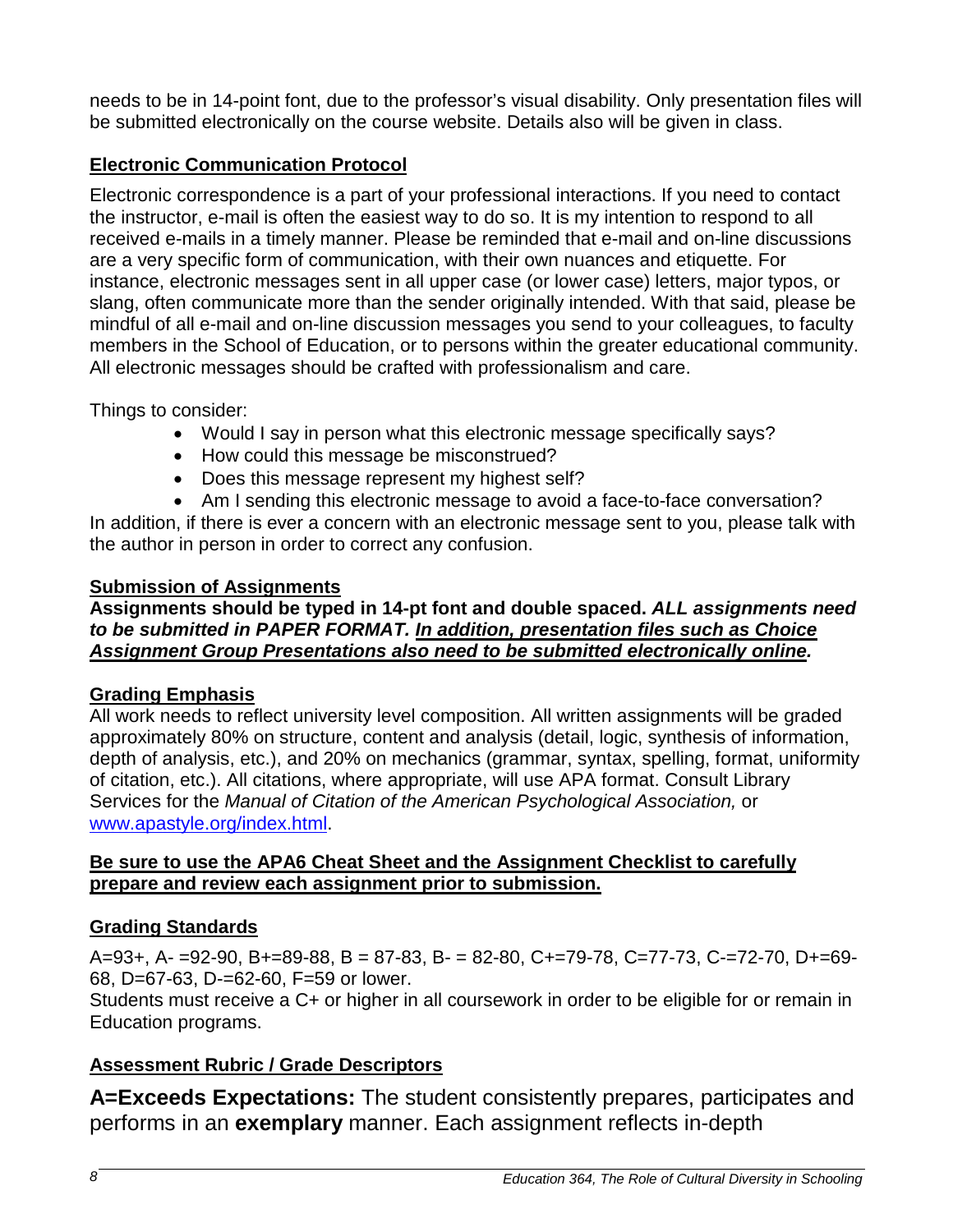exploration and reflection based on readings and other class materials, and observations, as appropriate. All work is submitted in a professional manner using APA style when appropriate. Professional and responsible behavior, including timely attendance, participation in class discussion and activities and submission of assignments, demonstrate engagement and are practiced in an **exemplary** manner.

**B=Adequately Meets Expectations**: The student meets outcomes expectations in a **satisfactory** manner. Each assignment reflects in-depth exploration and reflection based on readings and other class materials, and observations, as appropriate. Generally, work is submitted in a professional manner using APA style when appropriate. Most of the time, professional and responsible behavior, including timely attendance, participation in class discussion and activities and submission of assignments, demonstrate engagement and are practiced in a **consistent** manner.

**C=Minimal Performance:** The student's skills are weak and do not meet expectations. Reading analysis and discussion comments are cursory and needs more depth. Each assignment is based upon opinion rather than research, theory, and best practices. Reflection is shallow. Assignments are submitted without organization, careful proofreading, or use of APA style.

**"D" or "F" students** fail to meet the minimum requirements of a "C." The student needs a great deal of guidance. The student is consistently late with readings and assignments and/or has not met minimum classroom attendance requirements. Individual and group work do not meet minimum standards. **Policy on Late/Missed Work**

Late work is not accepted. *In the case of extremely difficult and unusual circumstances*, I will allow **up to** two (maximum) makeup assignments for absences due to unreschedulable professional obligations, illnesses, emergencies, etc. **on a case by case basis**. Do talk to me at the earliest opportunity if you plan to / need to make up absences.

## **Student Collaboration Policy**

Select assignments include student collaboration on a required or optional basis, depending on the assignment. In general, presentations will be collaborative, while select written assignments will allow for candidates to choose whether to collaborate or work independently to complete them.

## **Class Structure**

This course will utilize multiple approaches, methods, and teaching strategies to accommodate various learning styles. Class formats and learning structures will vary and include whole and small group discussion, pair work, group presentations, independent and collaborative online work, and lectures. Through the above, my role will be to facilitate your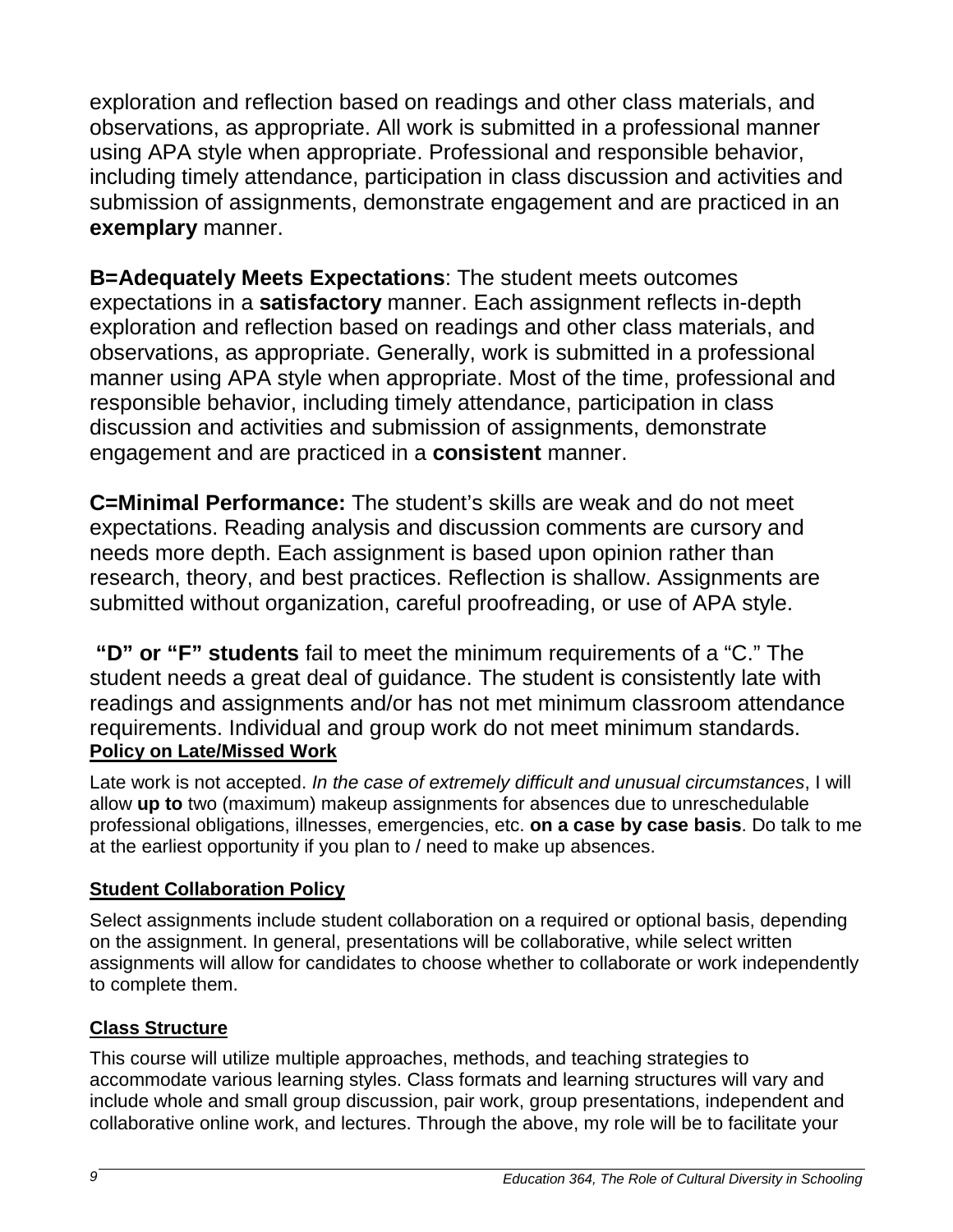learning by guiding you to critically examine, synthesize, reframe, and evaluate course topics and issues. I will also intervene or redirect class discussions as necessary. You will work to develop your knowledge base through independent and collaborative exploration and reflection of the readings, discussions, presentations and assignments.

## **Final Exam Statement**

There will be no final in-class exam. The 1) Identifying, Social Justice and Equity in Public Schools paper, 2) Reflection on Personal History and Identity Narrative, and 3) Outcome Assessment will serve as the final key assignments in the course used to evaluate candidates.

These assignments are due during the final weeks of semester, as specified in the Schedule. See the tentative Schedule or the Course Grading Standards for more information on these assignments.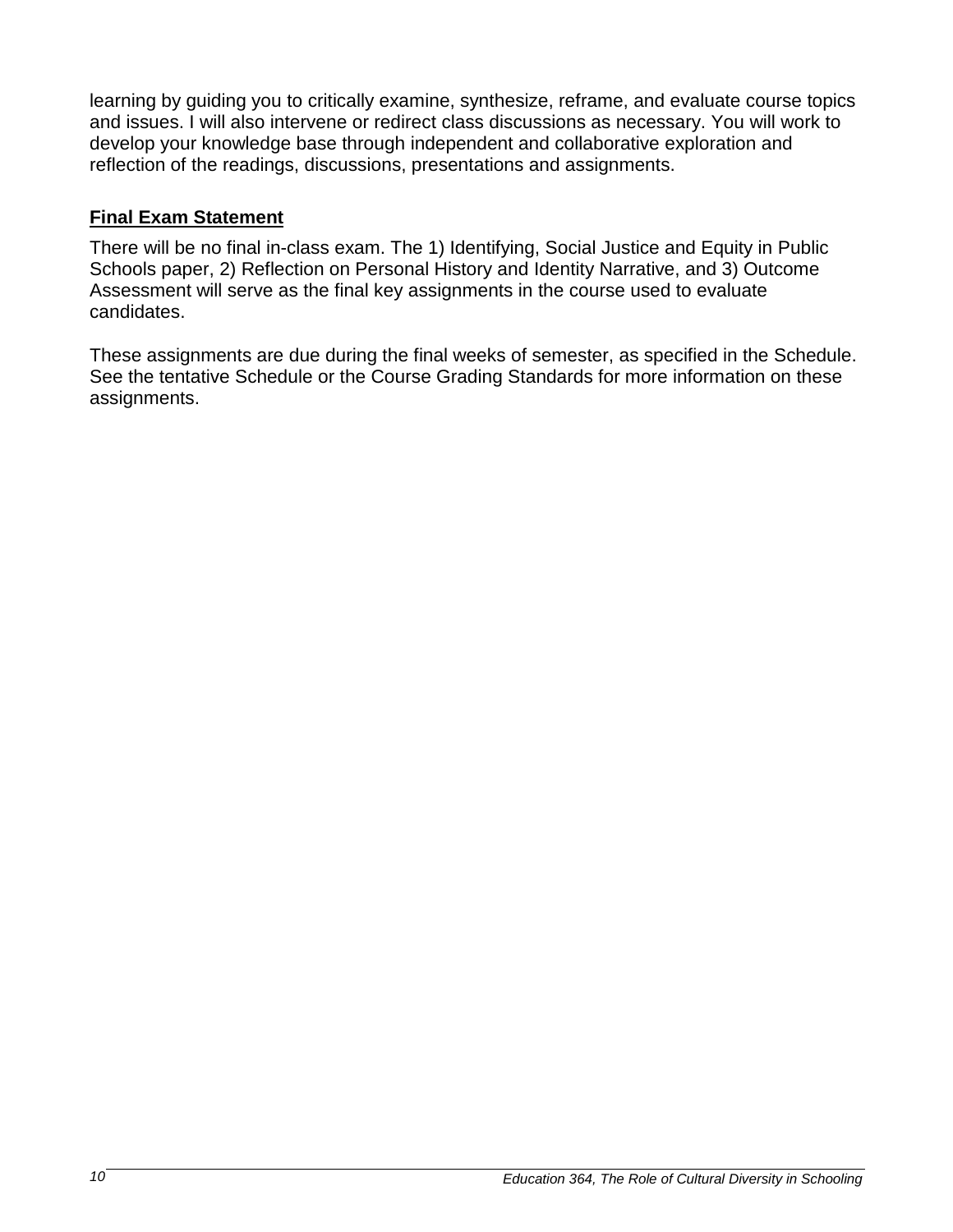**COURSE REQUIREMENTS AND GRADED COURSE COMPONENTS (750 points total)** *Note: I reserve the right to change, add to, or delete anything in the course and syllabus.*

#### **REQUIRED ASSIGNMENTS**

 **1. ATTENDANCE & PARTICIPATION – SEE ATTENDANCE POLICY ABOVE \_\_\_\_\_ 190 points Attendance at every session, along with active, engaged, reflective, respectful discussion, is required and expected. (See section on the Attendance Policy for information on consequences of absences.)**  I have attended \_\_\_\_/10 sessions total, including in-class and online sessions. For online / independent sessions, I have submitted activity files on time. The online / independent tasks are thoughtful and well done and are worthy of full credit. *An absence of a full class session equals minus 30 points, with prorations as appropriate; small tardies or early departures minus 5 points. Use of computers or electronic devices other than during designated times will result in being marked absent.*

|                | Reading for class discussion and participation<br>Prep and presentation of CHOICE assignment topic<br>Discussion Board postings for 4 online class sessions | 50 points<br>20 points<br>$30 \times 4 = 120$ points |
|----------------|-------------------------------------------------------------------------------------------------------------------------------------------------------------|------------------------------------------------------|
| 2.             | Reading Progress Reports (10 @ 10 points ea)                                                                                                                | $\frac{100}{2}$ 100 points                           |
| 3.             | Self-Evaluation (Beginning & End of semester)                                                                                                               | $\frac{1}{2}$ /15 + 15 points                        |
| 4.             | APA 6 Quiz                                                                                                                                                  | $\frac{1}{2}$ 10 points                              |
| 5.             | Personal History and Identity Narrative                                                                                                                     | $\frac{1}{2}$ /40 points                             |
| 6.             | <b>Family Tree Map Assignment</b>                                                                                                                           | $\frac{1}{2}$ /50 points                             |
| 7 <sub>1</sub> | ONLINE / INDEPENDENT Task: Religion Map & Film                                                                                                              | $\frac{1}{25}$ points                                |
| 8.             | Class: CBEDS/Dataquest                                                                                                                                      | $\frac{1}{50}$ points                                |
| 9.             | Public Policy and School Policy                                                                                                                             | $\frac{-}{50}$ points                                |
|                | <b>CHOOSE ONE CHOICE ASSIGNMENT FROM BELOW</b>                                                                                                              | /40 points                                           |
| 10.            | World Languages Assignment (CHOICE)                                                                                                                         |                                                      |
| 11.            | Gender Assignment (CHOICE)                                                                                                                                  |                                                      |
| 12.            | Exceptionality Assignment (CHOICE)                                                                                                                          |                                                      |
| 13.            | Gifted Education Assignment (CHOICE)                                                                                                                        |                                                      |
| 14.            | Art and Music Education Assignment (CHOICE)                                                                                                                 |                                                      |
| 15.            | Language Education Debate Assignment (CHOICE)                                                                                                               |                                                      |
| 16.            | Testing and Assessment Assignment (CHOICE)                                                                                                                  |                                                      |
|                | <b>FINAL ASSIGNMENTS -- REQUIRED</b>                                                                                                                        |                                                      |
| 17.            | Identifying Social Justice and Equity In Public Schools                                                                                                     | /25 points                                           |
| 18.            | <b>Reflection on Personal Narrative</b>                                                                                                                     | /40 points                                           |
| 19.            | <b>Outcome Assessment</b>                                                                                                                                   | /100 points                                          |
|                | <b>750 TOTAL POSSIBLE POINTS</b><br><b>TOTAL POINTS: I HAVE EARNED</b>                                                                                      |                                                      |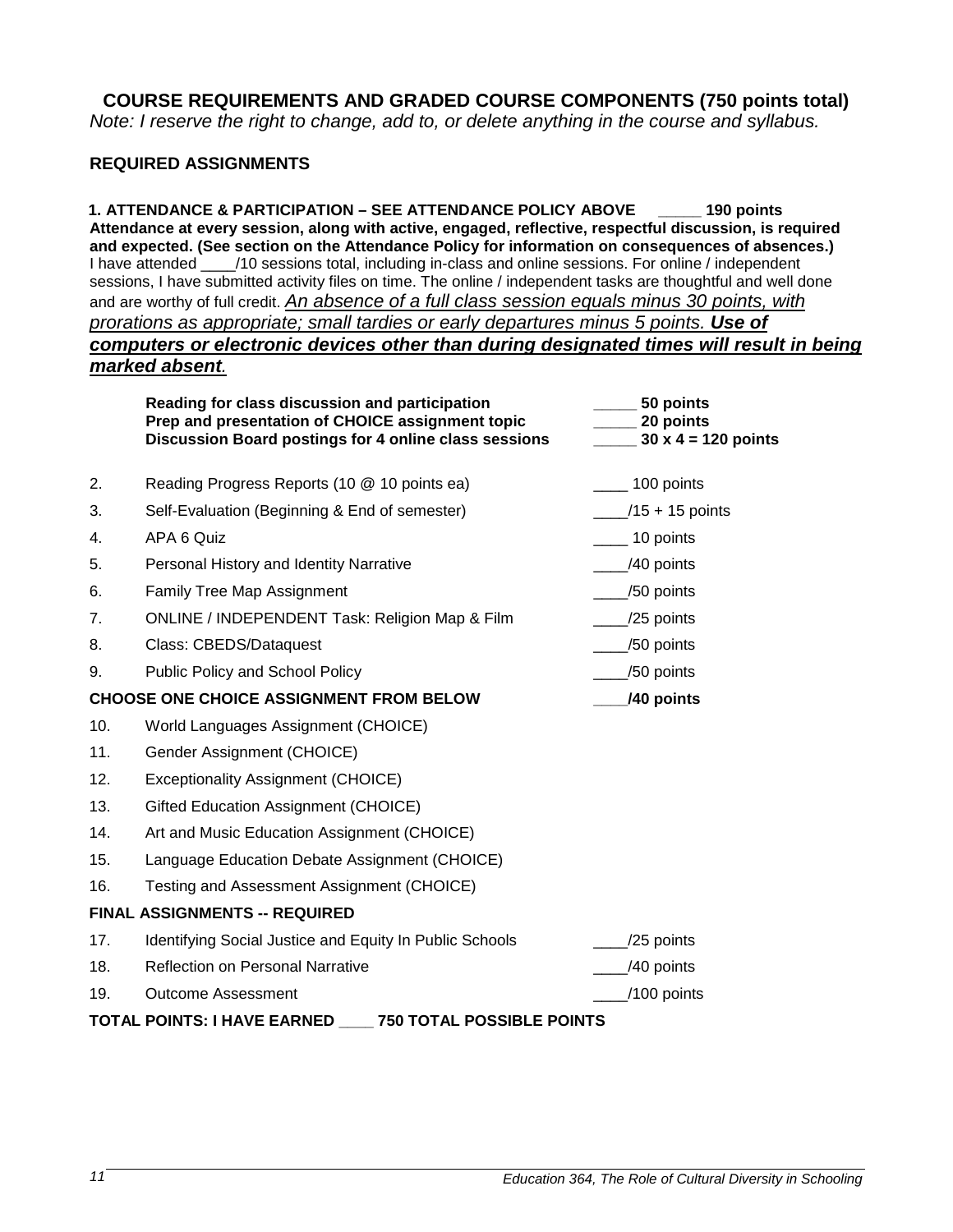#### **ASSIGNMENT SPECIFICATIONS ASSIGNMENT DIRECTIONS**

#### **FOR EACH ASSIGNMENT, BE SURE TO CAREFULLY REFERENCE THE 3 WRITING RESOURCES**:

1) THE GENERIC ASSIGNMENT RUBRIC, AND

2) APA6 CHEAT SHEET;

AND 3) PRINT OUT and COMPLETE THE ASSIGNMENT CHECKLIST

*\*\*\*EACH ASSIGNMENT ALSO NEEDS TO* 

*4) reference 3 readings, films, or other resources; and* 

*5) be printed in 14-pt font so the professor can read your work.\*\*\**

**1. Attendance and Participation.** Attendance; *completing assigned readings prior to class*; collaboratively preparing any in-class reading response digital maps / reading responses; as well as active, engaged discussion and participation in class all fall into this category.

**Your Reading Progress Reports need to directly quote, reflect on, and analyze your readings and films.** See directions below.

**2. Weekly Reading Progress Reports (RPRs).** Every week, you will complete an RPR form (see course syllabus or website for this form) to help guide your understanding and interpretation of the readings or films, as well as prepare you to engage in discussions with peers in class. The sections of the RPR will also be reviewed in class. Here is additional guidance on the sections called the digital concept map. A digital concept map is a digital representation of the main ideas or implications of your readings, with **appropriate caption(s) that include direct quotes from the text and citation of the authors / sources**. For directions in video format, go to:

[https://www.youtube.com/watch?v=Xu6hD2TKi\\_g&feature=youtu.be.](https://www.youtube.com/watch?v=Xu6hD2TKi_g&feature=youtu.be) Note that the video demonstrates a PowerPoint format, but that you will be using Word.

Other sections of the RPR form includes a weekly log, reward / reinforcer of choice you are working toward, reflection of issue or question, and summary of progress (required). Any automatic thoughts and issue or question for the professor are optional to be included as needed. RPRs are to be submitted weekly over the course of the semester as noted in class.

**3. Self-Evaluation – Beginning and End**. Complete the form, **Self-evaluations of Attributes of Effective Teachers.** This provides you with an opportunity to assess yourself and reflect on several key attributes related to becoming a professional and effective teacher. These are graded on a credit / no credit basis. You will not be graded down for scoring yourself lower, or vice versa.

#### **4. Personal History and Identity Narrative.**

Write a narrative essay about your own life, describing the experiences that have shaped your views of race, culture, and issues of diversity. In your writeup, be sure to answer each of the following below.

#### **A. Reflect on and describe your own experiences in terms of the following:**

\*your family background;

\*your positionality / membership: i.e., your reference points & identity in terms of gender/sexuality, culture, ethnicity/race, class, language, religion, etc.;

\*your exposure to and interactions with others unlike yourself; and

\*other factors you would like to include, as determined by your unique circumstances and upbringing and identity.

#### **B. In addition, explore and describe**

\*your identity as a learner (e.g., a confident student; had trouble with writing; background in sports, music, art, dance, or other field; etc. for your unique identity)

\*how this may affect your potential as a teacher (e.g., will have high expectations of students; will emphasize peace or ecology education; etc. for your unique situation)

**Include SPECIFIC examples of events and situations that you feel shaped your views on these issues. Be sure to situate your examples, i.e., provide context and explicitly articulate any assumptions about schooling and education. Be sure to relate your experiences to at least three quotes or readings; as well as make connections with class discussions to date and anticipated course topics.** Be prepared to discuss your assignment with the class (small and/or whole group).

#### *IMPORTANT!! EACH ASSIGNMENT NEEDS TO directly cite 3 readings, films, or other resources.*  **FOR EACH ASSIGNMENT, BE SURE TO CAREFULLY REFERENCE THE 3 WRITING RESOURCES**: 1) THE GENERIC ASSIGNMENT RUBRIC, AND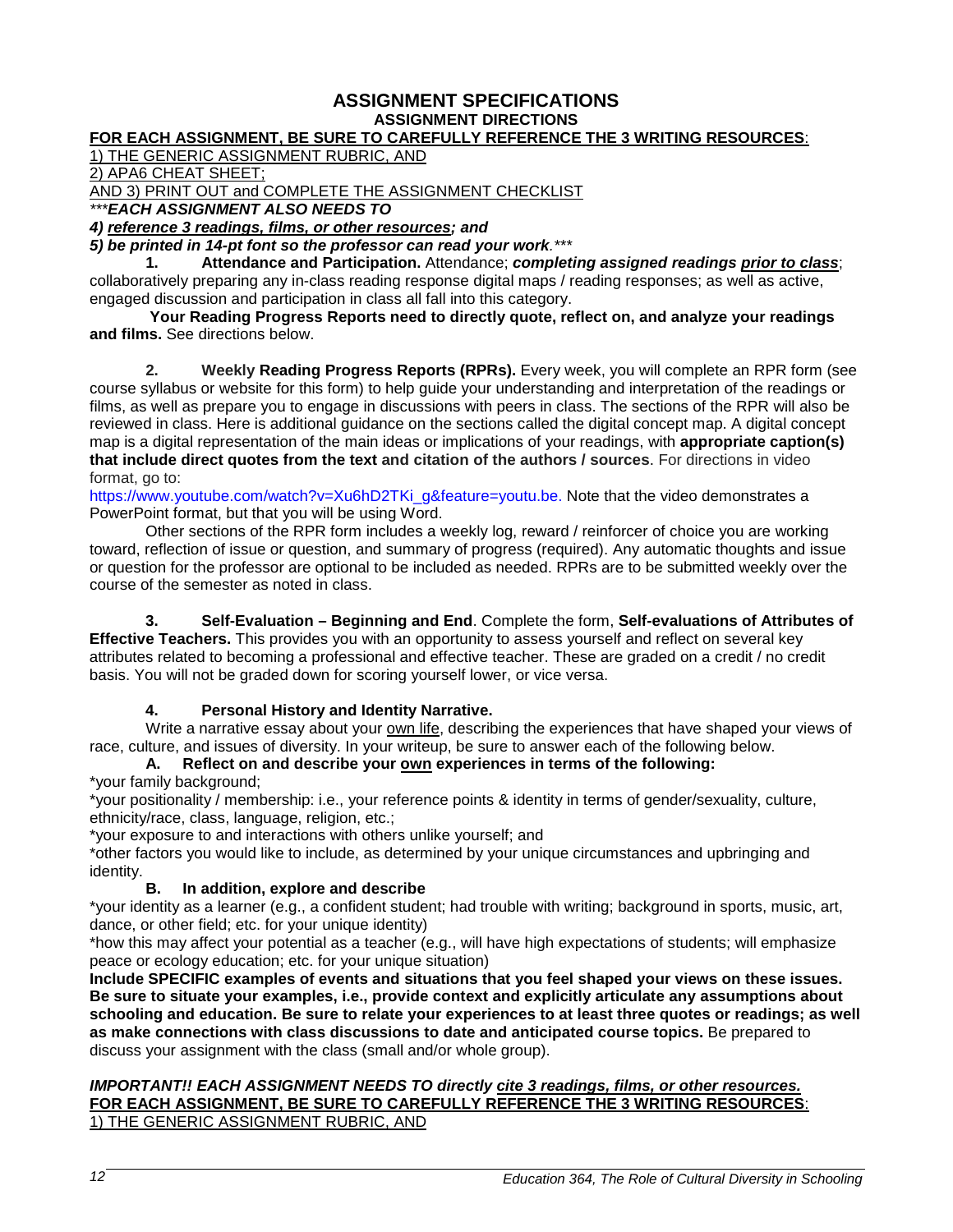#### 2) APA6 CHEAT SHEET; AND 3) PRINT OUT and COMPLETE THE ASSIGNMENT CHECKLIST

#### **5. Family Tree Assignment**.

By researching and studying one's own background, it is possible to gain an appreciation of our unique heritage as an American, and also prepare to discuss the unique heritage and history of other Americans.

First, construct a genealogical family 'tree' covering three levels (e.g., grandchild to grandparent levels). **Family is to be interpreted broadly as in who you consider to be family, whether biological, adopted, foster, guardian, friend for life, etc.**

Second, for each person on the tree, write a few descriptors (bulleted outlines are also acceptable), including as much information as you can gather (e.g., vocation, religious affiliation, ethnicity, culture, language(s), country of origin or geographic region, education/occupation and any other information that may be of interest and value).

Third, write a response to the following questions using Ogbu's terms such as primary and secondary cultural characteristics, voluntary and involuntary immigration, etc.

A. What processes of change and assimilation or acculturation (e.g., adjusting to "mainstream U.S. culture") **AND/OR adaptation to diverse cultures (e.g., new immigrant cultures, hybrid cultures,** technoelectro-media cultures, etc.) do you notice through the generations in your family's history? For example, do you notice any patterns in terms of religion, residence, education, language, gender roles, etc.?

B. Has your family's status or identity changed over the generations? Why / how?

C. What are some positive and negative experiences your family has had related to your family's role or status in the U.S.?

D. How does your family fit into U.S. culture – its history, present and future?

**Format:** tree graphic + info on about 10 people in at least three generations + a paragraph for each of the final series of questions above.

### *IMPORTANT!! EACH ASSIGNMENT NEEDS TO directly cite 3 readings, films, or other resources.*  **FOR EACH ASSIGNMENT, BE SURE TO CAREFULLY REFERENCE THE 3 WRITING RESOURCES**: 1) THE GENERIC ASSIGNMENT RUBRIC, AND

2) APA6 CHEAT SHEET;

AND 3) PRINT OUT and COMPLETE THE ASSIGNMENT CHECKLIST

**6. Online / independent Task: Native Americans. – REQUIRED DISCUSSION BOARD POSTING** Watch either the film, *Smoke Signals* or *In the White Man's Image***.** Then, on the discussion board, POST a short (one or two paragraphs maximum per question) response to ANY TWO OF THE FOLLOWING FOUR questions, under the appropriate discussion thread. **In each of your postings, be sure to give specific examples from both the film and from the readings. This portion needs to be posted for sharing but DOES NOT need to be brought to class for grading.** 

A. What does this film reveal about the history of race relations between whites and Native Americans? Cite a specific policy or similar source that contributed to this particular race relationship.

B. What were the racist or ethnocentric assumptions whites held about whites? Whites held about Native Americans? Cite a specific policy or similar example that demonstrates how the assumptions impacted policy about this population.

C. How did these assumptions and racist beliefs fuel the crafting of racist policies regarding Native Americans? Cite one specific policy and analyze the biased assumptions and beliefs that fueled its creation.

D. Using any of the assigned articles on this topic by McKenna, ERIC, Winona LaDuke, give a specific example of how you would help children learn about a SPECIFIC American Indian tribe in the context of today's contemporary historical period.

#### *IMPORTANT!! EACH ASSIGNMENT NEEDS TO directly cite 3 readings, films, or other resources.*  **FOR EACH ASSIGNMENT, BE SURE TO CAREFULLY REFERENCE THE 3 WRITING RESOURCES**: 1) THE GENERIC ASSIGNMENT RUBRIC, AND 2) APA6 CHEAT SHEET, AND

3) THE ASSIGNMENT CHECKLIST

#### **7. Online / independent Task: Religion. -- REQUIRED**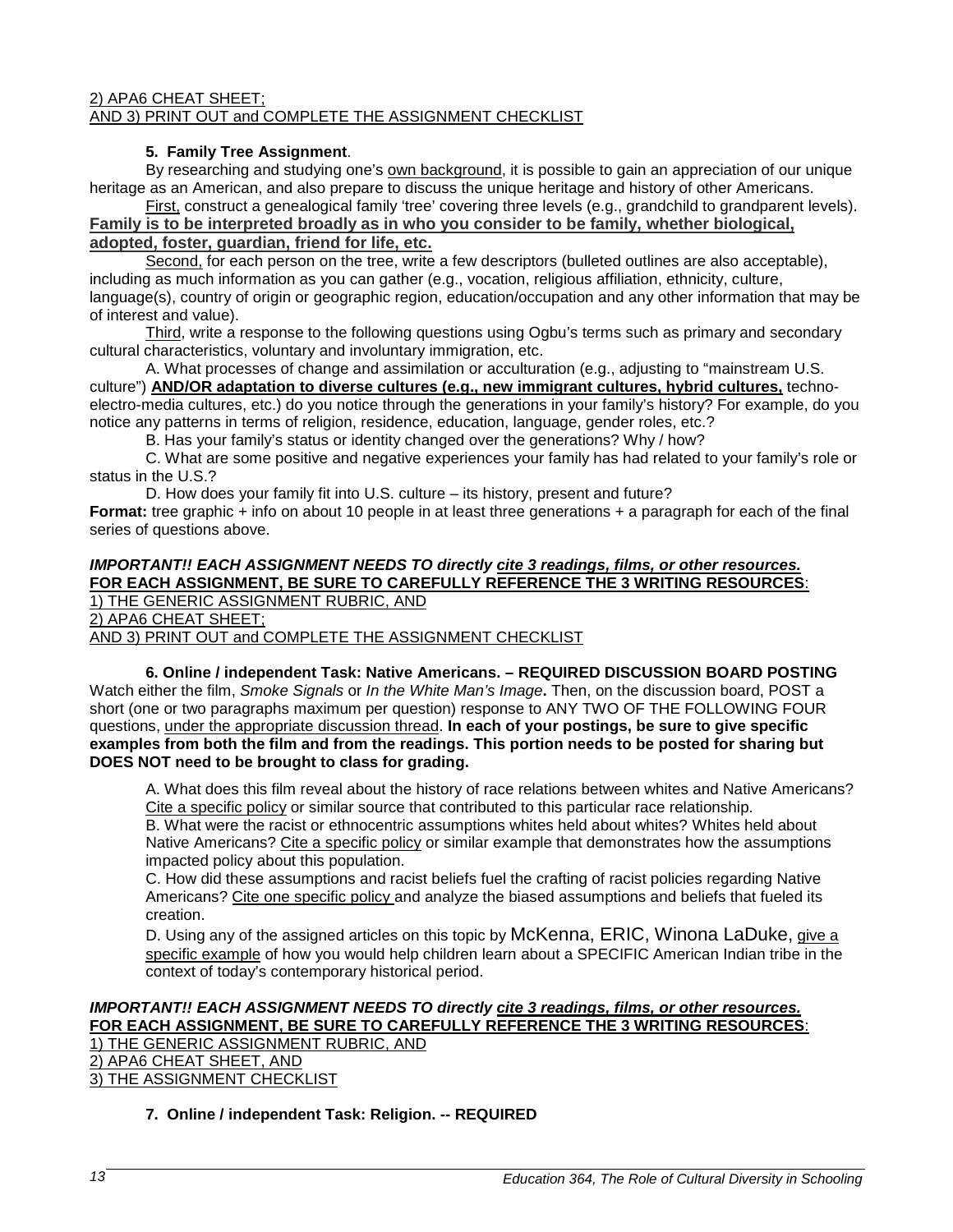This task consists of a two parts. The first part is an exploration of a religion that you are unfamiliar with by conducting a web-based map search on religious institutions in your neighborhood of choice, watching a film, and completing a writing assignment. The second part is posting your completed assignment for others to view and comment on. Through this second process, you can learn from each other about diverse religions and how schools may address this diversity in religions.

#### **EXPLORATION OF A NEW RELIGION – WRITTEN ASSIGNMENT -- This portion needs to be posted for sharing AND also printed and brought to class for grading.**

A. MAP - Using yahoo or other search engine, map out the various religious buildings and organizations (churches, temples, mosques, etc.) in your neighborhood. The map needs to be done on a regular size sheet of paper, and not on a giant poster board. Yahoo.com will map out the neighborhood religious buildings for you - you do a search for the terms, "[city of choice] + churches, temples, etc." and hit return, and mapping out your results will be one of your choices. Save the yahoo or similar web page as an html. document and upload. If this does NOT work, do not panic. Just include your religious buildings in your writeup.

B. FILM - Watch any film of your choice that addresses a religion that you are not familiar with. The film can be a Hollywood piece or a documentary. There are films on the course website and on reserve at the Media Library, including "The Mormons," "Islam Today" and "Inside Islam," for your convenience.

- C. WRITEUP Respond to the following questions. You can either outline your responses or compose a paragraph for each question response. \*\***For EACH response, be sure to give specific examples from A. the map, B. the film you watched, and C. and the readings.**
- \*\* Question 1. Discuss **five or more** ways in which these various religions might effect public education. For example, how might religions impact the school calendar, daily or weekly schedule, school menu, curriculum, in-class or extracurricular activities, etc.? Give specific examples as much as possible. \*\***Be sure to give specific examples from A. the map, B. the film you watched, and C. and the readings.** For example, if you see a Jewish temple on either your website or in the film you chose, you might reflect that Christmas is not celebrated by Jews, and that public schools might teach students about a variety of celebrations such as Hanukkah, Kwaanza, Christmas, and Ramadan; and further, that the winter break be called just that, Winter Break, not Christmas vacation.

\*\*Question 2. What is the difference between proselytizing and educating about various religions?

\*\*Question 3. To your knowledge and/or in your experience, what types of lessons on religion are reflected in the standards across different subject areas, and to what extent are non-Christian religions adequately and fairly represented in the curriculum? \*\***Be sure to give specific examples from A. the map, B. the film you watched, and C. and the readings.**

#### **DISCUSSION BOARD POSTING REQUIREMENT (PARTICIPATION POINTS):**

FIRST, POST your writeup to the class discussion board so that it can be shared and viewed by others.

SECOND, choose and READ one or more other person's posted writeup.

THIRD, POST an answer to these questions on the discussion board under the appropriate thread:

#### **a. What did you learn about the religion from reading your peer's assignment?**

#### **b. What can schools and parents do if different religions have conflicting views about holidays, schedules, etc.?**

#### *IMPORTANT!! EACH ASSIGNMENT NEEDS TO directly cite 3 readings, films, or other resources.*  **FOR EACH ASSIGNMENT, BE SURE TO CAREFULLY REFERENCE THE 3 WRITING RESOURCES**: 1) THE GENERIC ASSIGNMENT RUBRIC, AND 2) APA6 CHEAT SHEET, AND 3) THE ASSIGNMENT CHECKLIST.

#### **8. Class: CBEDS / DataQuest Assignment. – REQUIRED**

For this assignment, you will be examining two schools of your choice, one rich, and one poor. You will compare input and output factors such as number of computers, quality of teaching staff, and dropout rates and test scores, related to the difference in the two schools' socioeconomic status.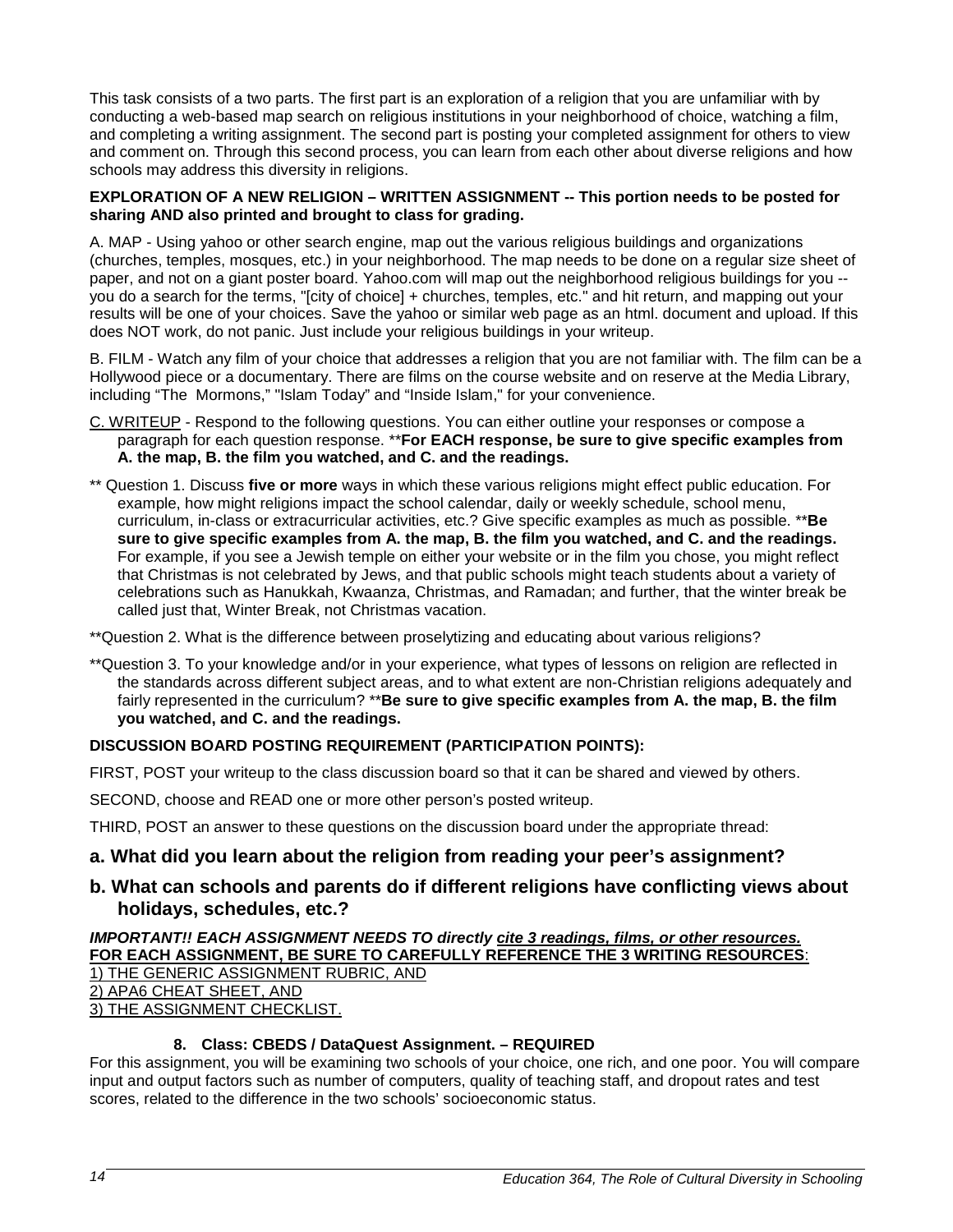Look up a school of your choice on the CBEDS or DataQuest web site, located at

http://dq.cde.ca.gov/dataquest/. First, locate the number of students receiving free / reduced lunches (**factor a**) since this is the factor used to measure socioeconomic status of a particular school or district. From the main DataQuest webpage, go to **Create Your Own Report** and check **Free/Reduced Lunches**. Next, examine and analyze ANY FOUR or more of the following factors.

**NOTE: Some of the factors below may not yield results for certain years, especially for recent years. Try 2-3 years back if requesting last year's data does not yield results.** 

#### **YOU CAN ACCESS THESE FACTORS ON THE SAME PAGE AS** *FREE AND REDUCED LUNCHES***:**

b) the percentage and number of English Learners languages in the district,

- c) # of Students Per Computer Less Than 48 months old
- d) Grads completing UC/CSU Classes
- e) 1-year dropout rate
- f) staff service and years of experience for teachers

#### **YOU CAN ACCESS THESE FACTORS FROM THE MAIN DATAQUEST WEB PAGE:**

g) Number of Classes by Subject (i.e., the types of programs the school offers), or

h) STAR test scores (NOTE: you have click VIEW REPORT to see the test scores... you can pick any set of test scores since there will be a lot of these).

i) other factor of your choice – e.g., how many and what kinds of AP courses are offered, etc.

Then, repeat for another school district with a very different socioeconomic status.

#### HELPFUL HINTS:

1. Be sure to keep each of the data sets for the two school districts handy; do not close out all the windows without printing or saving the first school district before moving onto the next school district.

2. Notice that the data reporting on this website is VERY CLUNKY.

For instance, the data on the number of classes by subject only reports how many classes are offered by subject and does not report on what percentage the numbers reflect for the school district. You may have to explore other links on this web page to get that data.

**WRITEUP**: Answer the following multi-part question. Notice that you need to prepare a response for each of the four factors you chose to analyze.

**How does class or socioeconomic status (factor a) interact with each of the four factors (factors b – e)**?

#### **\*\*IMPORTANT!! BE SURE TO INCLUDE YOUR DATA SOURCE IN YOUR COMPLETED ASSIGNMENT AND SUBMISSION.\*\* BE SURE TO GIVE SPECIFIC EXAMPLES FROM BOTH THE DATA AND FROM THE READINGS.** *EACH ASSIGNMENT NEEDS TO directly cite 3 readings, films, or other resources.*

**TIP**: You can make a chart with two columns comparing the two school districts.

In each column, you would list the data for the factors you explored (e.g., b, c, d & e above. Then you would be ready to answer the main analysis question above, "How does class or socioeconomic status (factor a) interact each of the four factors (any 4 factors from among  $b - f$ )?"

#### *IMPORTANT!! EACH ASSIGNMENT NEEDS TO directly cite 3 readings, films, or other resources.*  **FOR EACH ASSIGNMENT, BE SURE TO CAREFULLY REFERENCE THE 3 WRITING RESOURCES**: 1) THE GENERIC ASSIGNMENT RUBRIC, AND

2) APA6 CHEAT SHEET;

AND 3) PRINT OUT and COMPLETE THE ASSIGNMENT CHECKLIST

#### **9. World Languages TV Assignment – CHOICE ASSIGNMENT**

A. Watch an hour of a film in a language that you have no knowledge of. In your WRITEUP describe the following.

**(i). How did you feel? (Frustrated, engaged, etc.)** 

#### **(ii). What helped you stay engaged and comprehend this new language? (Visuals, facial expressions, music, background knowledge – familiar words, familiar genre or plot, etc.)**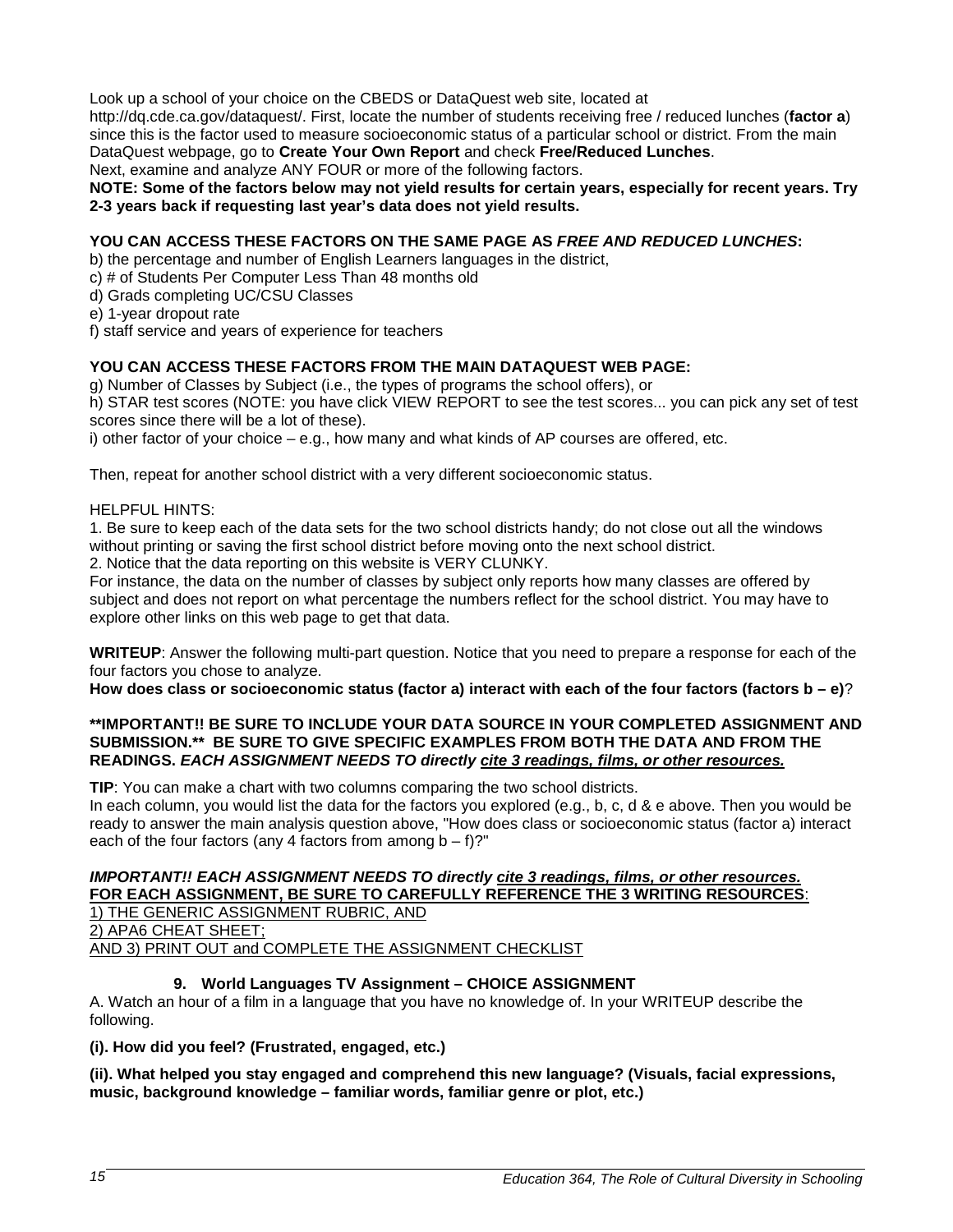**(iii). What type of instructional programs can schools implement and what strategies can teachers use so that English learners can understand the subject matter and be best supported academically?** For this response, connect your experience to the needs of English Learners and other world language learners (i.e., native English speakers) in public schools. First, review the San Diego County Office of Education's World Languages Plan (available in the course reader).

**(iv). Identify and review two resources for learning languages other than English, connecting it to the readings on this topic.** One example is Mango Languages, made available through public library portals. All San Diego County libraries should offer Mango Languages, for which you will need a SD County library card. Here is the link for Carlsbad Library:

<http://www.carlsbadca.gov/services/departments/library/research/Pages/default.aspx> You can also check your local non-County library or try to find a sample tutorial online through a Google or app store or similar search. Try the language program or app in any language and write a paragraph on your experience with the program.

Another example of identifying a language resource is to locate a world language program at a local public school, at a private academy for extracurricular enrichment, and so on. You can locate these through a search on the Internet, or through local free magazines such as San Diego Parents, etc. Then, write a paragraph on what the program offers, relating it to the readings on this topic.

## *IMPORTANT!! EACH ASSIGNMENT NEEDS TO directly cite 3 readings, films, or other resources.* **FOR EACH ASSIGNMENT, BE SURE TO CAREFULLY REFERENCE THE 3 WRITING RESOURCES**:

1) THE GENERIC ASSIGNMENT RUBRIC, AND

2) APA6 CHEAT SHEET;

AND 3) PRINT OUT and COMPLETE THE ASSIGNMENT CHECKLIST

#### **10. Gender Assignment – CHOICE ASSIGNMENT**

Investigate and answer Item A below. Then, choose one more from options B - D below, one per group member.

Item A: Research the FAIR Act and what the act requires of public schools.

Option B: Review a curricular resource (textbook, book, film, or visual / art / musical work, etc.) that addresses a diverse (i.e., different from mainstream heterosexual) gender / sexuality / family composition perspective. Then, answer this question thoroughly: **How is the piece inclusive /exclusive of diverse, i.e., non heterosexual gender / sexuality / family composition perspectives? Be sure to cite appropriate data.** E.g., You might cite the number of single parent households as the rationale for reviewing a book about a single parent family. See http://www.census.gov/hhes/income/earnings/earnings.html for Census data. Option C: Using the White Privilege article as a template, **write a list of Heterosexual Privilege**. Include privileges that heterosexuals readily enjoy (e.g., I can read a book required for school and know with certainty that the book will reflect experiences of heterosexual identity.) that students or families with nonheterosexual sexual orientations cannot.

Option D: **Describe how your 1. life, 2. education, and 3. occupation would be different if you were of a different gender or sexual orientation.** Be sure to fully address all three questions on how your life and educational / occupational choices may differ as a fe/male? \*\* This needs to be an expository piece with citations. (E.g., If I were male instead of female, I imagine many things would change. For example, I would earn 25% more [Census, 2010])

#### *IMPORTANT!! EACH ASSIGNMENT NEEDS TO directly cite 3 readings, films, or other resources.*

### **11. Testing & Assessment** -- **CHOICE ASSIGNMENT**

A. On the California Department of Education CDE website, review general information regarding the state mandatory tests (Smarter Balanced) and their test components and testing schedule by grade level and subject matter, etc. 2. Since these data are preliminary at best due to the early implementation stages of this statewide testing policy, select and review the reporting of previous standardized tests (California Standards Tests or CSTs) for your local school district. Google "CDE DataQuest" and find the STAR test reporting system database. Choose two major groups (ethnicity, gender, etc.) to compare test scores for, and examine the data sets to see how they differ or are similar. You will need to decide what test, what grade level, and what subject matter to focus on since there are many sets of testing data available.

WRITEUP: Answer the following questions thoroughly, with supporting evidence. Be sure to cite specific examples of both general trends in the data and exceptions to the trends (i.e., outliers).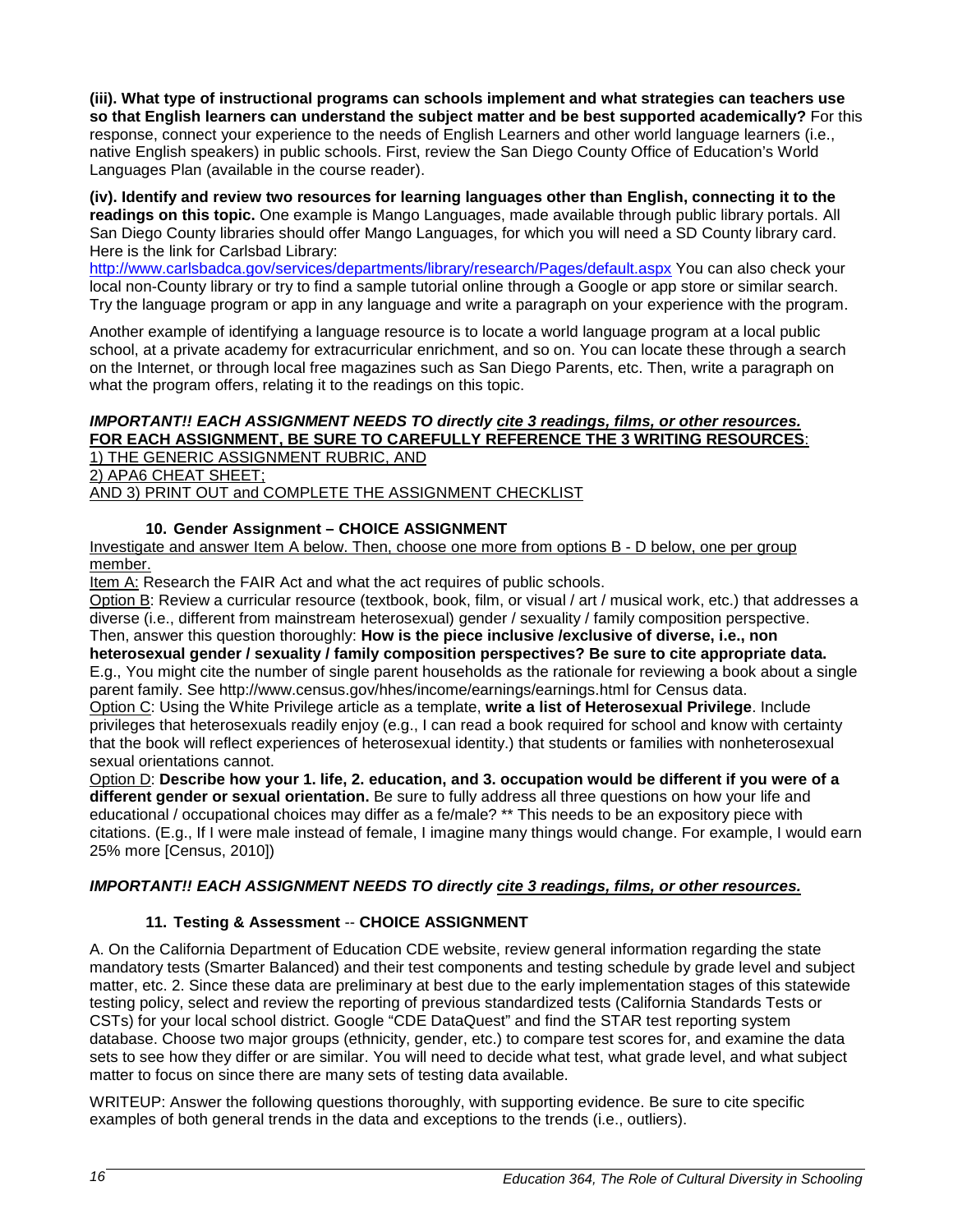A. What do you notice concerning test scores for major groups (ethnicity, gender, etc.)? Choose at least two groups for comparative analysis. For example, choose and compare test scores for two or more ethnic groups; for two or more gender groups; two or more socioeconomic groups (on free and reduced lunches or not); for English Learners and English proficient students; for special education vs. mainstream students; etc.

B. What in your opinion were the pros and cons of increased testing under No Child Left Behind (NCLB, 2001- 2015), the federal legislation enacted by the former administration? In your view, what is the legacy of NCLB?

C. What are your views on the Common Core State Standards and/or the Smarter Balanced Assessments? See viewpoints at [www.edweek.org](http://www.edweek.org/) and [http://susanohanian.org.](http://susanohanian.org/)

D. What appear to be the initial impact and outcomes of these new tests on students, schools, and the preparation of students to become part of a robust future work force?

#### **\*\*IMPORTANT!! BE SURE TO INCLUDE PRINOUTS OF YOUR DATA SOURCE IN YOUR COMPLETED ASSIGNMENT AND SUBMISSION.\*\*** *EACH ASSIGNMENT NEEDS TO directly cite 3 readings, films, or other resources.*

#### **12. Exceptionality -- CHOICE ASSIGNMENT**

**FOCUS ON SPECIAL EDUCATION SERVICE CATEGORIES** - Go to the state DataQuest website (search under google.com for "CDE DataQuest" and it will show up or go to http://data1.cde.ca.gov/dataquest/. Then, investigate and write a thorough response to the following 4 questions. Items 1 – 3 are required; then choose 4 OR 5.

1. What categories of special education services are there? Read about the various categories of services and consider the following questions. You can also refer to the How Difficult Can This Be? FAT City video for disability categories.

2. What do you think are some pros and cons of mainstreaming (placing students of special education in mainstream classes)? In your response, note if you have seen any mainstreaming firsthand. What kind of antibias education might be necessary for both the mainstream students and teachers, and the students receiving special education services, for mainstreaming to be successful?

3. The state has data on special education and ethnicity. Click on this category. Then answer these two questions. 4a. What do you notice about the proportion of particular ethnicities in special education services relative to the proportion of these ethnicities in the general student population? In other words, which groups are "overrepresented"? 4b. Why might these groups be overrepresented?

4. Review two different curricular resources for children with special needs. For each item reviewed, include a full annotated bibliography entry. Here are a couple of links to help you with the formatting of an annotated bibliography:

<https://owl.english.purdue.edu/owl/resource/614/02/>

https://www.e-education.psu.edu/styleforstudents/c6\_p7.html

Here are some samples of resources. You can review these or find your own. Confessions of a former bully / by Trudy Ludwig ; illustrations by Beth Adams., Berkeley :, Tricycle Press, ©2010., 9781582463094, ISBN Kellogg Library Call Number PZ7.L9763 Co 2010

Front of the Class - Front of the Class is a 2008 American drama film based on the book by Brad Cohen, Front of the Class: How Tourette Syndrome Made Me the Teacher I Never Had, co-authored by Lisa Wysocky.

My friend has ADHD / by Amanda Doering Tourville ; illustrated by Kristin Sorra., Minneapolis, Minn. :, Picture Wind ow Books, ©2010., 9781404857490, ISBN Kellogg Library Call Number RJ506.H9 T556 2010

My Friend has Autism / by Amanda Doering Tourville; illustrated by Kristin Sorra, Minneapolis, Minn. :, Picture Window Books, ©2010, 9781404857506, ISBN Kellogg Library Call Number RJ506.A9 T68 2010

My friend has Down syndrome / by Amanda Doering Tourville ; illustrated by Kristin Sorra., Mankato, MN :, Picture Window Books, ©2010., Friends with disabilities, 9781404857513, ISBN Kellogg Library Call Number RC571 .T738 2010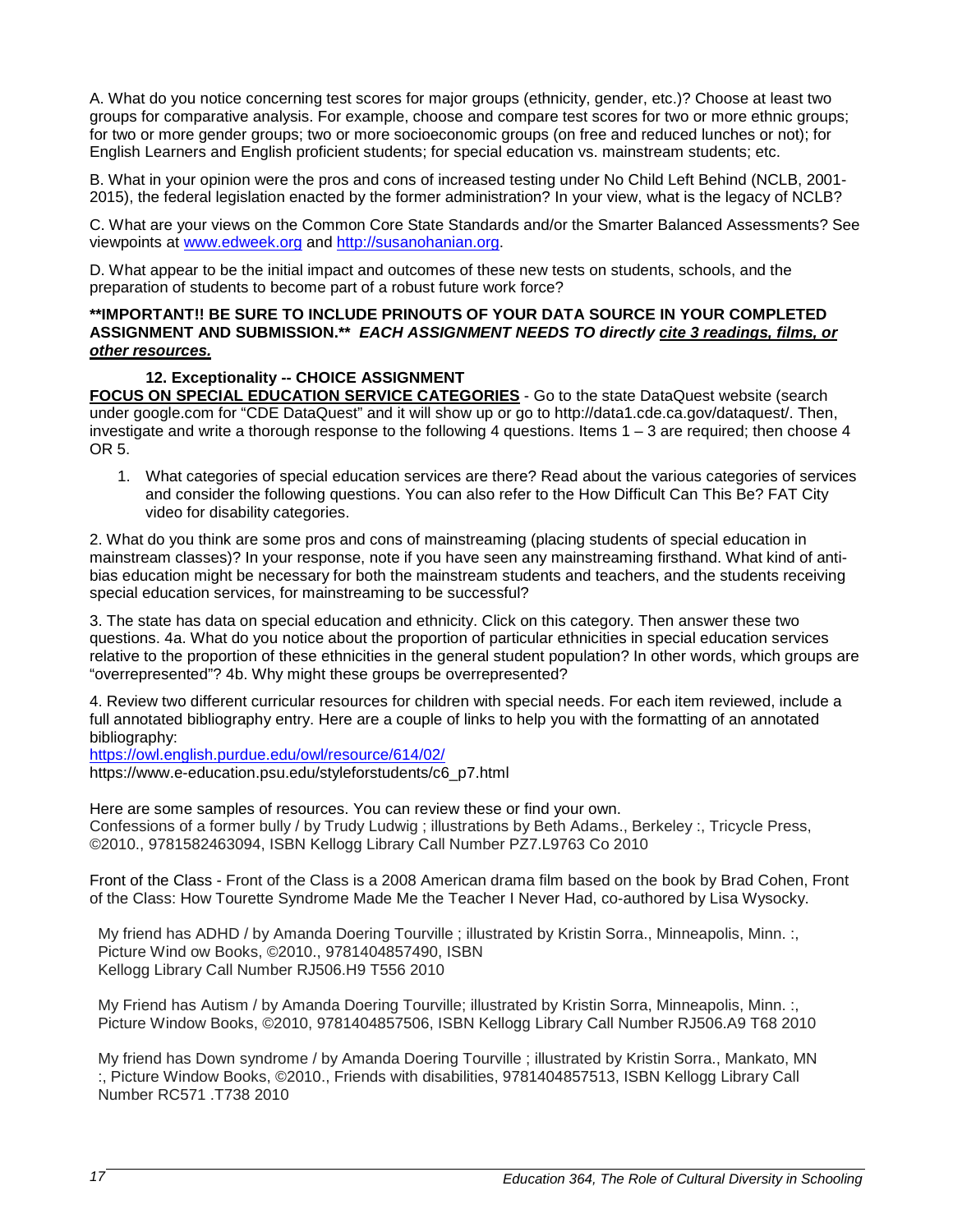My friend has dyslexia / by Amanda Doering Tourville ; illustrated by Kristin Sorra., Minneapolis :, Picture Window Books, ©2010., 9781404857520, ISBN Kellogg Library Call Number LB1050.5 .T66 2010

Sam and Me – A book about how siblings with and without Autism relate to one another. <http://www.amazon.com/Sam-And-Me-Dorothy-Potash/dp/1477255850>

Talking to angels / Esther Watson., San Diego :, Harcourt Brace, ©1996., 0152010777, ISBN Kellogg Library Call Number RJ506.A9 W38 1996

The deaf musicians / story by Pete Seeger and Paul DuBois Jacobs ; illustrations by R. Gregory Christie., New York :, GP Putnam's Sons, ©2006., 039924316X, ISBN Kellogg Library Call Number PZ7.S45153 Dea 2006

Review a Special Education Local Plan Area (SELPA) document to introduce you to rights and responsibilities or schools and parents regarding identification and servicing of children with special needs. Here is one example: http://www.educateadvocateca.com/Documents/RiversideSpecialEducationAssessmentProcedures-SELPA.PDF

#### **\*\*IMPORTANT!! BE SURE TO INCLUDE YOUR DATA SOURCE IN YOUR COMPLETED ASSIGNMENT AND SUBMISSION.\*\* BE SURE TO GIVE SPECIFIC EXAMPLES FROM BOTH THE DATA AND FROM THE READINGS.** *EACH ASSIGNMENT NEEDS TO directly cite 3 readings, films, or other resources.*

#### **13. Gifted Education -- CHOICE ASSIGNMENT**

**First, write an outline (preferably in PowerPoint) for one of the articles you read this week on gifted education**. A minimum of 5 major points are required for the outline. Then, for each major point in your outline, give an example from any of your collection of readings on gifted education or real life experience (e.g., different methods used to assess students for gifted programs, an innovative approach to identifying and supporting gifted students you have seen, etc.)

Be sure to include the full reference for the article you choose to outline, including the author, year of publication, and title of the article. Also be sure to use full citations (author/source, year, location) for other supporting examples and school practices, etc.

Next, explore a) the California Association for the Gifted website (www.cagifted.org) and b) any aspect of gifted education in your local school district / district of choice, and try to answer the following questions through your research. **BE SURE TO GIVE SPECIFIC EXAMPLES FROM BOTH THE RESEARCH / DATA AND FROM THE READINGS.**

A. How are gifted students identified?

- B. What kind of programs are offered?
- C. Who is enrolled in these programs? (Consider gender and racial/ethnic and class variables.)
- D. How are they evaluated for continued program participation?

#### **BE SURE TO GIVE SPECIFIC EXAMPLES FROM BOTH THE DATA AND FROM THE READINGS.**

#### **IMPORTANT!! Be sure to use the Generic Checklist and Assignment Rubric, and APA Cheat Sheet to make sure your work is ready for submission.** *EACH ASSIGNMENT NEEDS TO directly cite 3 readings, films, or other resources.*

#### **14. Art and Music Education – CHOICE ASSIGNMENT**

- A. Identify 2 articles or resources that support music and art education for educational and developmental purposes, whether for students who are gifted, typical or have special / exceptional needs. Try to identify one research article and one music center whether private or public or nonprofit, which serves children in public schools.
- B. Review and identify how art and music education is part of a school of your choice in the 21<sup>st</sup> century.

#### **15. Language Education Debate – CHOICE ASSIGNMENT**

OVERVIEW: This assignment provides an opportunity to analyze the intersection of public policy and school policy by examining Proposition 227, which is the proposition passed by voters in 1998 and currently governing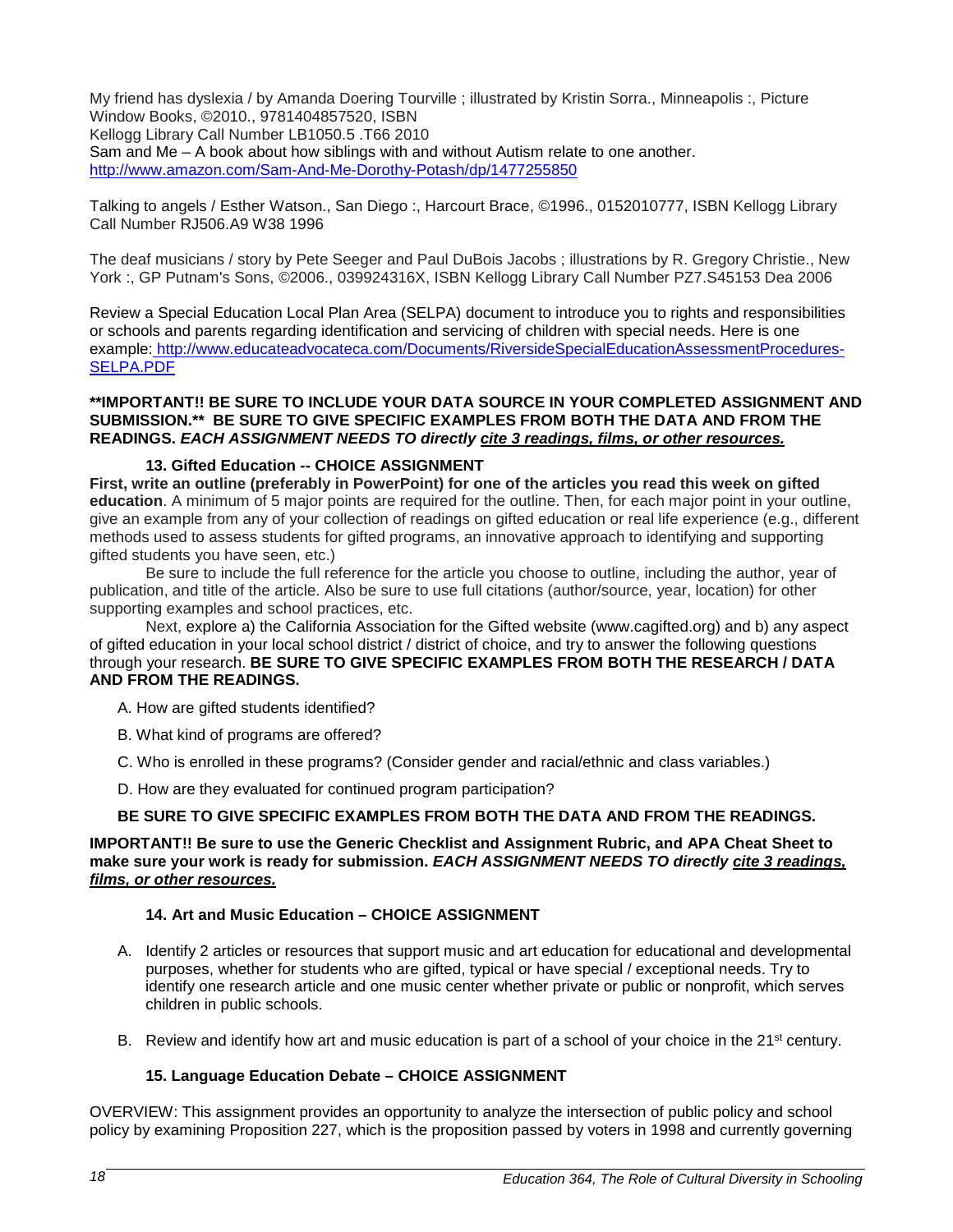language education policy for California's 1,000 school districts.

DIRECTIONS: Choose three sections or quotes from the text of Proposition 227. Analyze each section or quote by connecting it to the book, *Bogus Arguments Against Bilingual Education* by Krashen. You also need to include 1 – 2 references to other articles from the topic, Programs for English Learners (authors NCELA, San Diego County Office of Ed / World Languages, Krashen & McField, McField, or similar from the course readings).

#### **IMPORTANT!! Be sure to use the Generic Checklist and Assignment Rubric, and APA Cheat Sheet to make sure your work is ready for submission.**

#### *EACH ASSIGNMENT NEEDS TO directly cite 3 readings, films, or other resources.*

#### **16. Public Policy and School Policy -- REQUIRED GROUP ASSIGNMENT and PRESENTATION**

SENATE BILL 1174 – A Living Social Justice and Equity Issue

OVERVIEW: This assignment provides an opportunity to analyze a living document that seeks to update the current language policy for California's 1,000 school districts. It was signed by the Governor in September 2014 and will go on the ballot for the public's vote in November 2016.

DIRECTIONS: Choose two sections or quotes from the text. Analyze each section or quote by connecting it to the readings on Programs for English Learners (NCELA, San Diego County Office of Ed / World Languages, Krashen & McField, McField), The Bilingual Education Debate (Krashen's book, Condemned Without a Trial) and Language Policy (Proposition 227). This assignment is similar to the assignment / activity for Proposition 227. The Presentation portion of this assignment is simply a 10-15 minute presentation of the two points selected. The group will lead a detailed discussion of the two passages under focus and analysis. Application to real life examples and settings is highly encouraged in preparing the presentation.

#### **IMPORTANT!! Be sure to use the Generic Checklist and Assignment Rubric, and APA Cheat Sheet to make sure your work is ready for submission.**

#### *EACH ASSIGNMENT NEEDS TO directly cite 3 readings, films, or other resources.*

#### **18. Identifying Social Justice and Equity In Public Schools -- REQUIRED Suggested length: 1-2 pages**

A. ASSIGNMENT DESCRIPTION

In this assignment, you will locate a school or an assignment that advances social justice and equity as articulated in Teaching Performance Expectation 15. Then, you will carefully articulate how the school or assignment you chose advances social justice and equity.

#### B. ASSIGNMENT DIRECTIONS AND CHECKLIST

\_\_\_\_ FIRST, review the language regarding TPE 15 in the syllabus (p. 4 and also copied and pasted below). \_\_\_\_ THEN, locate a school or an assignment that seeks to advance social justice and equity, i.e., aims to present **pluralistic and divergent perspectives** or **provide equitable outcomes for students from different linguistic, cultural, and social economic backgrounds**.

NEXT, carefully and explicitly write about HOW or IN WHAT WAY(S) the school or assignment you chose advances TPE 15.

BE SURE TO directly CITE and QUOTE language from the syllabus for Education 364 syllabus in your writeup.

ALSO BE SURE TO USE APA6 TO CITE the SOURCES you used such as the course syllabus (for the TPE 15 language), the URL for the school description, the source of the assignment you chose, and so on. Proper reference formatting for the course syllabus can be found on p. 4 of the APA 6 CHEAT SHEET.

BE SURE TO PROOFREAD your paper to ensure that you addressed each step of the assignment; as well as addressed grammar, formatting, and other technical aspects of the paper.

\_\_\_\_ BE SURE THE PAPER IS PRINTED IN 14-POINT FONT so that the instructor can read your work.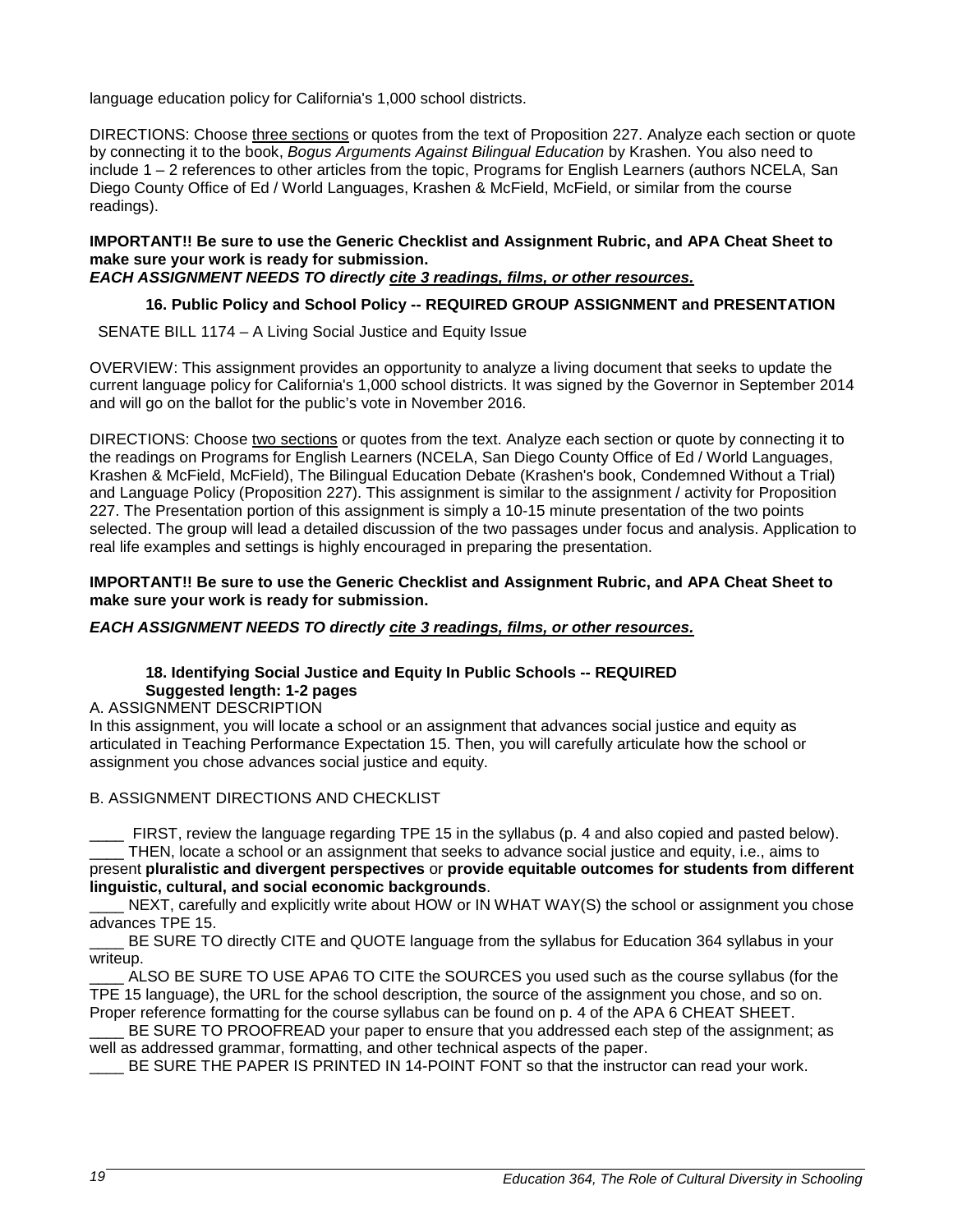Notice that through this assignment, you will demonstrate the ability "**to identify issues of social justice and equity in the classroom and apply appropriate instructional strategies to ensure equal outcomes for diverse students**" (TPE 15).

#### C. ASSIGNMENT CHECKLIST

Review each step of the assignment above. Place a check mark on the \_\_\_\_\_ in front of each step that you completed thoroughly.

#### D. SAMPLE SCHOOL RESPONSE (see course website for this file)

Berkeley High School seeks to "**provide equitable outcomes for students from different linguistic, cultural, and social economic backgrounds"** (CSU San Marcos, 2016, p. 4) by providing a broad range of programs and opportunities for students of diverse backgrounds. The learning communities of Academic Choice, Arts and Humanities Academy, Academy of Medicine and Public Service, Berkeley International High School, Communication Arts and Sciences, Green Academy, and the Berkeley Independent Study Program are all coherent, theme-based or industry-based programs of study that seek to engage and challenge a broad spectrum of students with diverse backgrounds and goals. [Continue to highlight one or two more aspects of the high school that aim to advance equity. It is also a great idea to cite your readings such as Nieto & Bode, Persell, or any of the Spring chapters, for example.]

#### E. SAMPLE ASSIGNMENT RESPONSE (see course website for this file)

The Columbus Day assignment directly advances "**pluralistic and divergent perspectives**" (CSU San Marcos, 2016, p. 4) regarding the federal Columbus Day holiday. The assignment asks students to critically examine the holiday and its multiple dimensions by analyzing seven different sources and perspectives about the holiday, such as its history, its fallacies, perspectives left out of the celebrated holiday, and its future. By completing this assignment, students learn about, evaluate, synthesize, and ultimately come to a decision about a national holiday that necessarily encompasses and represents multiple perspectives and facets of U.S. history. The assignment "**identif[ies] an issue of social justice and (in)equity in public schools**" (CSU San Marcos, 2016, p. 4) and provides students with an opportunity to address a salient, modern day policy for a living and evolving democracy. Moreover, the assignment prepares students to participate as a citizen of this grand U.S. of A that thrives on shared governance by the people and for the people.

#### *EACH ASSIGNMENT NEEDS TO directly cite 3 readings, films, or other resources.*

#### SAMPLE LIST OF REFERENCES

CSU San Marcos. (2016). Education 364: The role of cultural diversity in schooling (Course Syllabus). San

Marcos: Author.

[Nieto & Bode, 2008; Persell, C., 2007; Spring, 2009; Geneva Gay, or other sources here]

F. TPE 15 LANGUAGE FROM THE COURSE SYLLABUS FOR EDUCATION 364 (2016, p. 4)

#### **STUDENTS COMPLETING EDUC 364 WILL BE ABLE TO DEMONSTRATE DEVELOPING COMPETENCIES IN TPE 15: SOCIAL JUSTICE AND EQUITY (SJE) INCLUDING**

#### **a. identify issues of social justice and (in)equity in public schools (including curricular, pedagogical and structural issues)**

The following TPE is addressed in this course: **TPE 15: Social Justice and Equity**. Teacher candidates will be able **to identify issues of social justice and equity in the classroom and apply appropriate instructional strategies to ensure equal outcomes for diverse students**. They will be familiar with ideas, definitions, and major theorists in the fields of multicultural education, social reconstruction, and democratic education. **Pluralism and divergent perspectives** on educating students will be the foundation of designing effective lessons and instructional practices for diverse students. Candidates will understand when and how to collaborate with others, especially curriculum specialists, community leaders, and parents on preparing relevant and **appropriate instructional activities, curricular units, and school structures that would provide equitable outcomes for students from different linguistic, cultural, and social economic backgrounds**.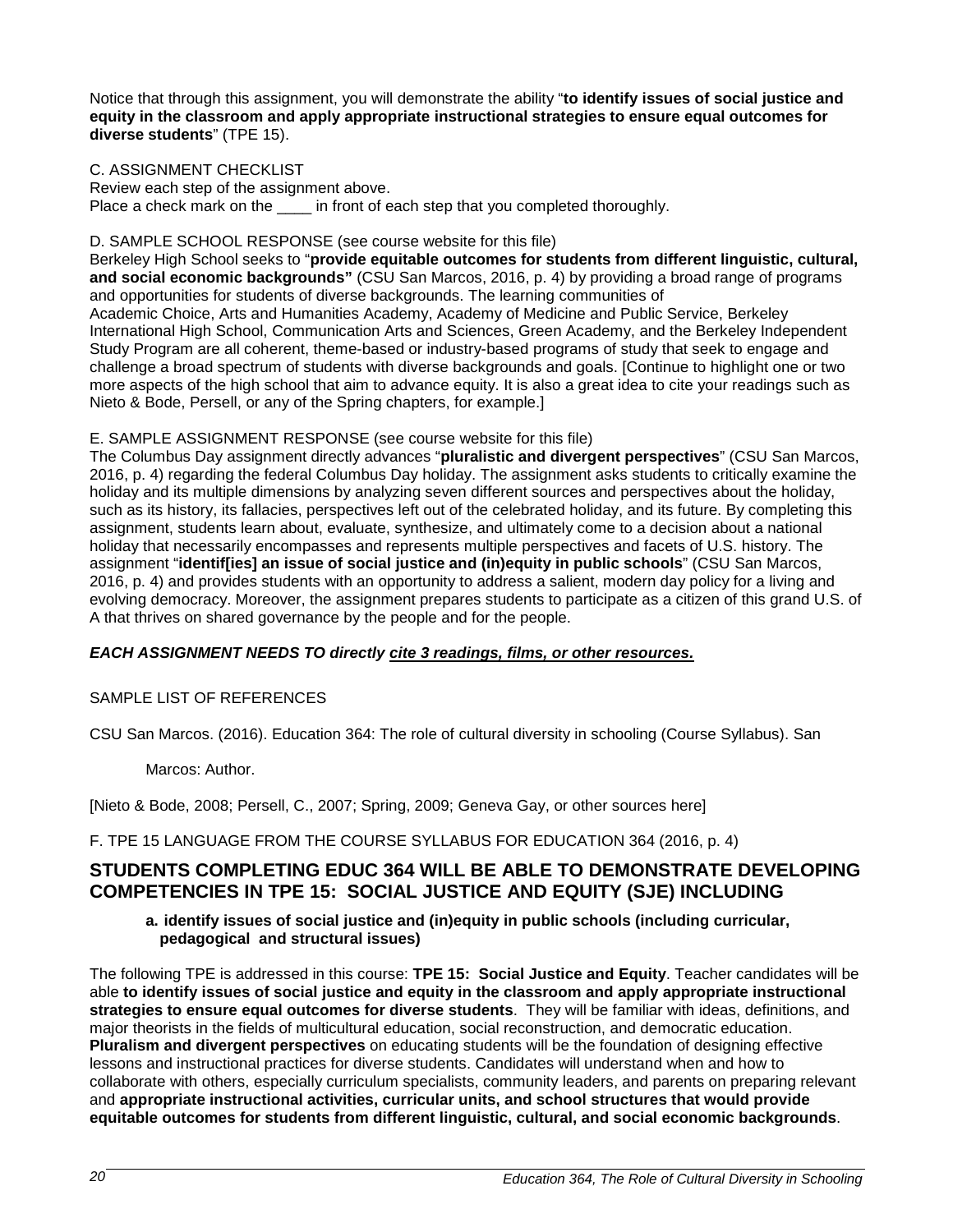#### **19. Reflection on Personal History and Identity Narrative. Suggested length**: **3 pages**

KEY QUESTION: HOW HAS YOUR PERSPECTIVE CHANGED AFTER CONSIDERING YOUR EXPERIENCE ALONG WITH OTHERS (e.g., IN THE RESEARCH LITERATURE, WITH CLASSMATES OR OTHER PEERS AT SCHOOL OR WORK, ETC.)?

**Choose 4 things to document that have changed from the beginning to the end of semester. For each, tie the personal identity factor to patterns in broader social historical context and public schooling as presented in the research literature, OR consider an issue from a perspective different from your own.** 

Review and reflect on your first personal history and identity narrative from the beginning of the semester. **How has your perspective changed?** *The individual personal story from the beginning of the semester now needs to be rerepresented in the context of broader patterns in historical, social, psychological, sociological, political, economic, religious, and other cultural trends, patterns or cycles.* You may note that your **interpretation, understanding and critical perspective of your personal history and identity narrative has shifted in small or great ways**. Perhaps you have a better understanding of the **sociopolitical and historical context** in which your family or you were given or not given particular educational or life opportunities. Your view on gender equity or religion may have been sharpened due to the election year raising the issue of abortion and Supreme Court Justices. Or perhaps you remembered or have reinterpreted particular events not included in your original narrative. Have particular personal, local or national events taken place since the beginning of the term that have led you to reflect on some critical themes in this course and your interpretation of them? **In what ways have your voice and perspective changed?** Sometimes, the changes will be subtle, as in choosing to use the terms Asian American or Latino rather than Oriental or Hispanic for specific purposes. Or, the changes may be otherwise significant or even dramatic. **In this assignment, you will document your new reflections and interpretations and analyses of your personal (identity) narrative, in the context of having critically examined the major social / historical and contemporary social and educational issues, patterns, data and research covered in this course.** 

*\*\*\*The narrative needs to DIRECTLY ADDRESS AND QUOTE TPE 15, Social Justice and Equity. See first part of this syllabus for more info on TPE 15.\*\*\** **\*\****THIS FINAL ASSIGNMENT NEEDS TO DIRECTLY CITE 4 / FOUR readings, films, or other resources.\*\**

**IMPORTANT!! Be sure to use the Generic Checklist and Assignment Rubric, and APA Cheat Sheet to make sure your work is ready for submission.**

#### **20. Outcome Assessment**.

#### **Suggested length: 4 - 5 pages**

#### **Describe the following.**

- A. **Four** of the most important things you learned in this class;
- B. How you knew you were learning something of significance (assessing your own learning cite specific readings, discussions, films, activities, community activities, etc.);
- C. How this will shape your attitudes and demonstrated behaviors as a teacher or in future intercultural interactions; i.e., how you will demonstrate overall "cultural competence" as a teacher or even in your personal life.

Grading emphasis will be placed on your ability to articulate the select topics of your choice, the depth of reflective analysis, your description of how you knew your views were being sharpened (specific examples from the course: cognitive – facts, knowledge bases, content areas; behavioral – speech and actions; and affective – attitudes), and the connections you make between the topics and plans for your future growth and professional practice.

#### **\*\*\*YOU NEED TO DIRECTLY** *ADDRESS AND QUOTE TPE 15, Social Justice and Equity* **IN THIS ASSIGNMENT.\*\*\***

#### *\*\*THIS FINAL ASSIGNMENT NEEDS TO directly cite 4 / FOUR readings, films, or other resources.\*\**

**IMPORTANT!! Be sure to use the Generic Checklist and Assignment Rubric, and APA Cheat Sheet to make sure your work is ready for submission.**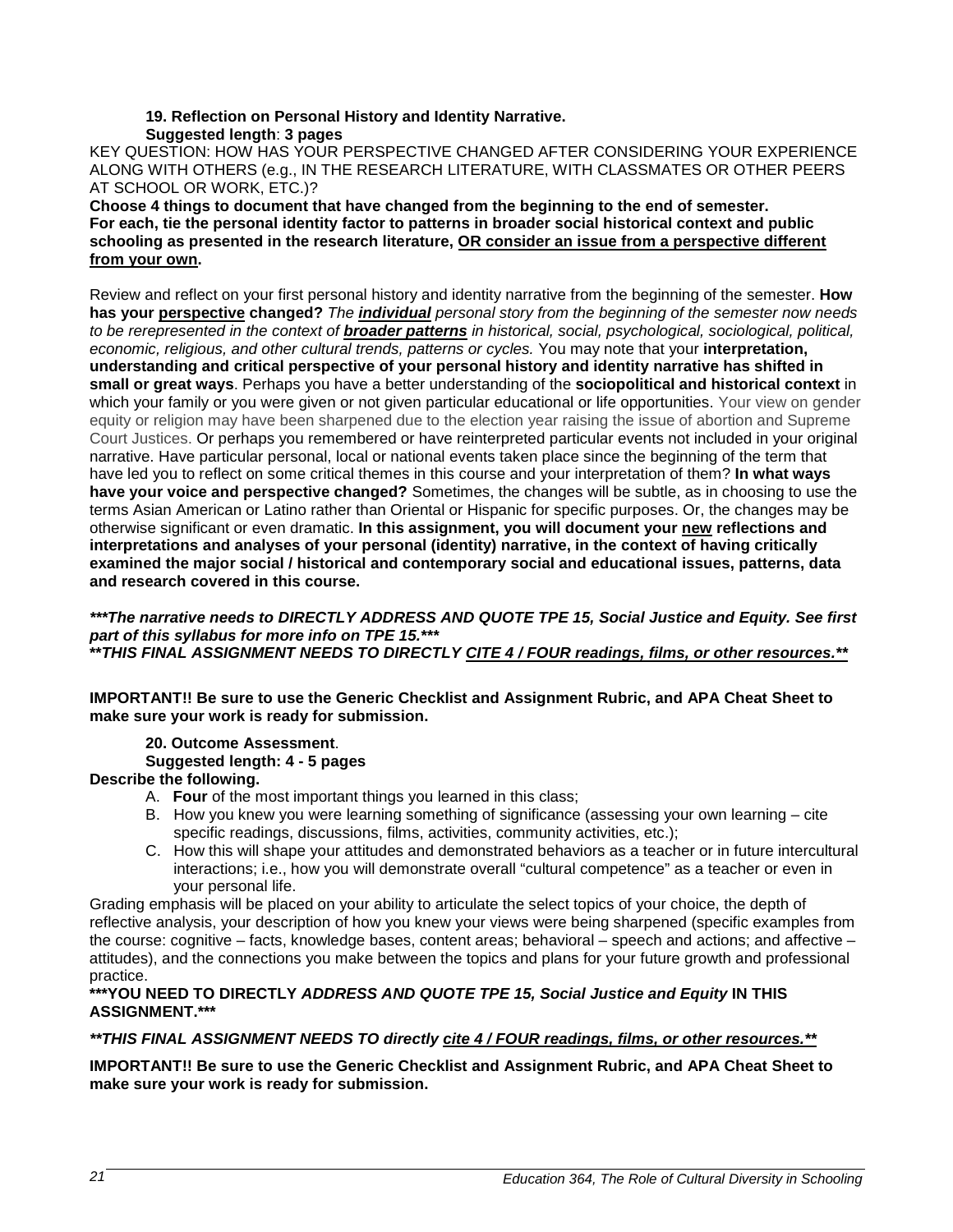## **Other Possible Assignments – Extra Credit or Makeup Work for Emergencies or Catastrophes**

#### **Only**

**Check with the professor re: doing any of the following as an Extra Credit or Makeup Assignment:** The actual points awarded depends on the semester and the quality of the extra credit work submitted.

**Community event or hot topic reviews:** Write a critical response to a political / educational hot topic (with approval from the instructor) or a community event you participated in, or provide a video/visual of the event with a brief analysis.

**Article reviews:** Write a critical response to three current articles related to one topic of your interest covered in this course. This task should fully *augment* your learning about this topic. e.g., Gifted education, FAIR Act, LCFF Act, DREAM Act, etc.

**Focus on White Privilege**: Update the following information from *What White (Male) Privilege?* by Sue, D. W. (2003). *Overcoming our racism: The journey to liberation*. San Francisco: Jossey-Bass with current data, preferably 2013 or more current data. (List A.)

In the post-Civil Rights era, White American males constitute

- 33% of the U.S. population, but comprise about
- 80% of tenured positions in higher education;
- 92% of executives or similar CEO-level positions in Forbes 400 companies;
- 80% of the U.S. House of Representatives;
- 84% of the U.S. Senate;
- 99% of owners of sports teams; and
- 100% of U.S. Presidents.

Then, compile a second corresponding list for Whites (both male and female) (List B). *Be sure to cite your sources for both List A and List B.* Both lists need to be crafted using PowerPoint.

#### **Other Resources in Kellogg Library**

Big hair, don't care / Crystal Swain-Bates ; illustrated by Megan Bair., Walnut, CA :, Goldest Karat Publishing,, 2013, 9781939509109, ISBN

Great big book of families. London: Frances Lincoln, 2015. 1847805876, ISBN

Lives turned upside down: homeless children in their own words and photographs / by Jim Hubbard. [New York]: Aladdin Paperbacks, [2007], ©1996., 9781416968382, ISBN Kellogg Library Call Number HV4505 .H85 2007

McFarland, USA / Disney presents; a Mayhem Pictures production; produced by Gordon Gray, p.g.a. and Mark Ciardi, p.g.a.; story by Christopher Cleveland & Bettina Gilois; screenplay by Christopher Cleveland & Bettina Gilois and Grant Thompson; directed by Niki Caro, Disney.

Mis dos mamás me miman / escrito por Yolanda Arroyo Pizarro; ilustraciones por Yatzel Sabat. Middletown, DE: [publisher not identified]. 2014, 9781514369098, ISBN

Rainbow family collections : selecting and using children's books with lesbian, gay, bisexual, transgender, and queer content / Jamie Campbell Naidoo., Santa Barbara, California :, Libraries Unlimited, an imprint of ABC-CLIO, LLC,, 2012, 9781598849608, ISBN Kellogg Library Call Number Z1037 .N24 2012

Round is a tortilla : a book of shapes / by Roseanne Greenfield Thong ; illustrated by John Parra., San Francisco, CA :, Chronicle Books, c2015., 1452145687, ISBN Kellogg Library Call Number PZ8.3.T328 Rom 2013

10,000 dresses / story by Marcus Ewert ; illustrations by Rex Ray., New York :, Seven Stories Press, c2008., 9781583228500, ISBN Kellogg Library Call Number PZ7.E94717 Aaj 2008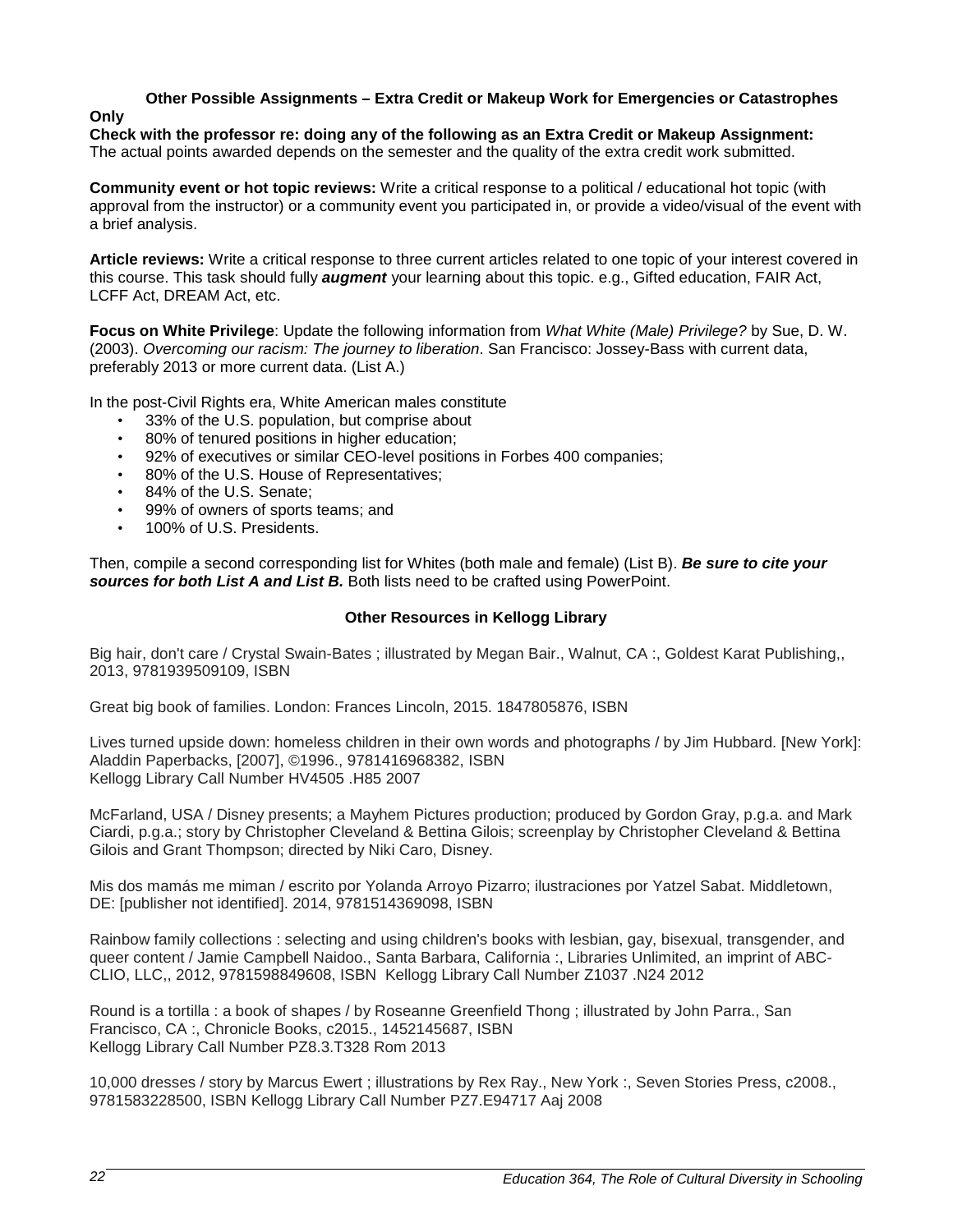The skin you live in / written by Michael Tyler ; illustrated by David Lee Csicsko., Chicago, Ill. :, Chicago Children's Museum, ©2005., 0975958003, ISBN Kellogg Library Call Number PZ8.3.T8545 Sk 2005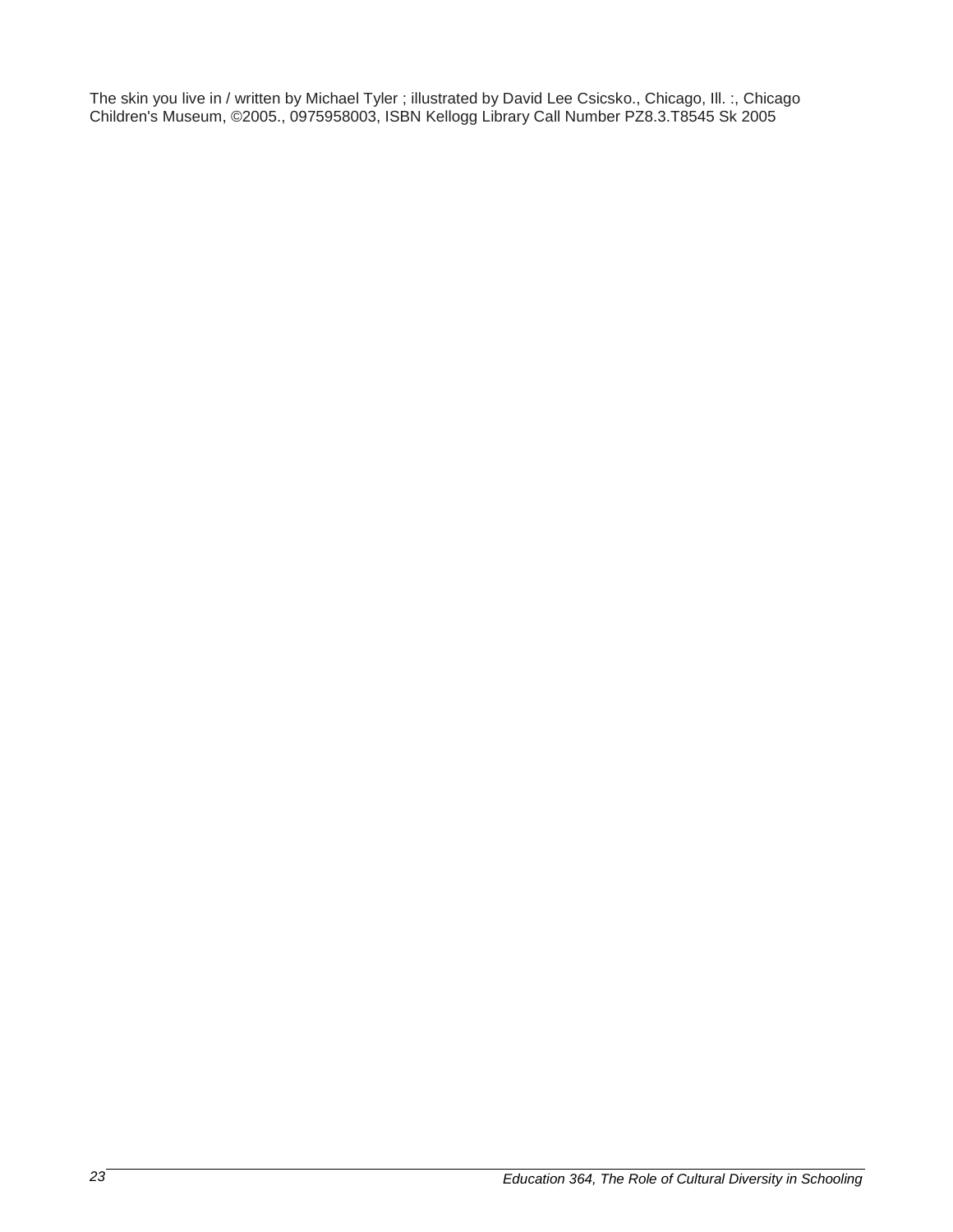#### **List of Assignments and Checklist – A.K.A. What is my grade in this class? SEE GRADE DESCRIPTORS IN THIS SYLLABUS**

Name example and the course of Course/Section \_\_\_\_\_\_\_\_\_\_\_\_\_\_\_\_\_\_\_\_\_\_\_\_\_\_\_\_\_\_\_\_\_\_

**1. ATTENDANCE & PARTICIPATION – SEE ATTENDANCE POLICY ABOVE \_\_\_\_\_ 160 points Attendance at every session, along with active, engaged, reflective, respectful discussion, is required and expected. (See section on the Attendance Policy for information on consequences of absences.)**  I have attended  $\frac{1}{10}$  sessions total, including in-class and online sessions. For online / independent sessions, I have submitted activity files on time. The online / independent tasks are thoughtful and well done and are worthy of full credit. *An absence of a full class session equals minus 30 points, with prorations as appropriate; small tardies or early departures minus 5 points. Use of computers or electronic devices will result in an absence.*

| Reading for class discussion and participation        | 50 points                 |
|-------------------------------------------------------|---------------------------|
| Presentation of CHOICE assignment topic in groups     | 20 points                 |
| Discussion Board postings for 3 online class sessions | $30 \times 3 = 90$ points |

#### **Reading Progress Reports are required.**

#### **REQUIRED ASSIGNMENTS**

- 20. Reading Progress Reports (6 @ 10 points ea) 60 points 21. Self-Evaluation (Beginning & End of semester) \_\_\_\_/15 + 15 points
- 22. APA 6 Quiz 22. APA 6 Quiz 22. APA 6 Quiz 22. APA 6 Quiz 22. APA 6 Quiz 22. APA 6 Quiz 22. APA 6 Quiz 22. APA 6 Quiz 22. APA 6 Quiz 22. APA 6 Quiz 22. APA 6 Quiz 22. APA 6 Quiz 22. APA 6 Quiz 22. APA 6 Quiz 22. APA 6 Qu
- 23. Personal History and Identity Narrative **23.** Personal History and Identity Narrative
- 24. Family Tree Map Assignment **24. Family Tree Map Assignment** 250 points
- 25. ONLINE / INDEPENDENT Task: Religion Map & Film \_\_\_\_/25 points
- 26. Class: CBEDS/Dataquest \_\_\_\_/50 points
- 27. Public Policy and School Policy 27. Public Policy 27.

#### **CHOOSE ONE CHOICE ASSIGNMENT FROM BELOW \_\_\_\_/40 points**

- 28. World Languages Assignment (CHOICE)
- 29. Gender Assignment (CHOICE)
- 30. Exceptionality Assignment (CHOICE)
- 31. Gifted Education Assignment (CHOICE)
- 32. Art and Music Education Assignment (CHOICE)
- 33. Language Education Debate Assignment (CHOICE)
- 34. Testing and Assessment Assignment (CHOICE)

#### **FINAL ASSIGNMENTS -- REQUIRED**

| 35. | Identifying Social Justice and Equity In Public Schools | $/25$ points             |
|-----|---------------------------------------------------------|--------------------------|
| 36. | <b>Reflection on Personal Narrative</b>                 | $\frac{1}{2}$ /40 points |

# 37. Outcome Assessment **All and Structure Control** 200 points and 200 points and 200 points **TOTAL POINTS: I HAVE EARNED \_\_\_\_ 680 TOTAL POSSIBLE POINTS**

#### **I WILL LIKELY RECEIVE A(N) \_\_\_\_\_\_\_ (WRITE IN POSSIBLE / LIKELY LETTER GRADE IN THE BLANK) IN THIS COURSE.**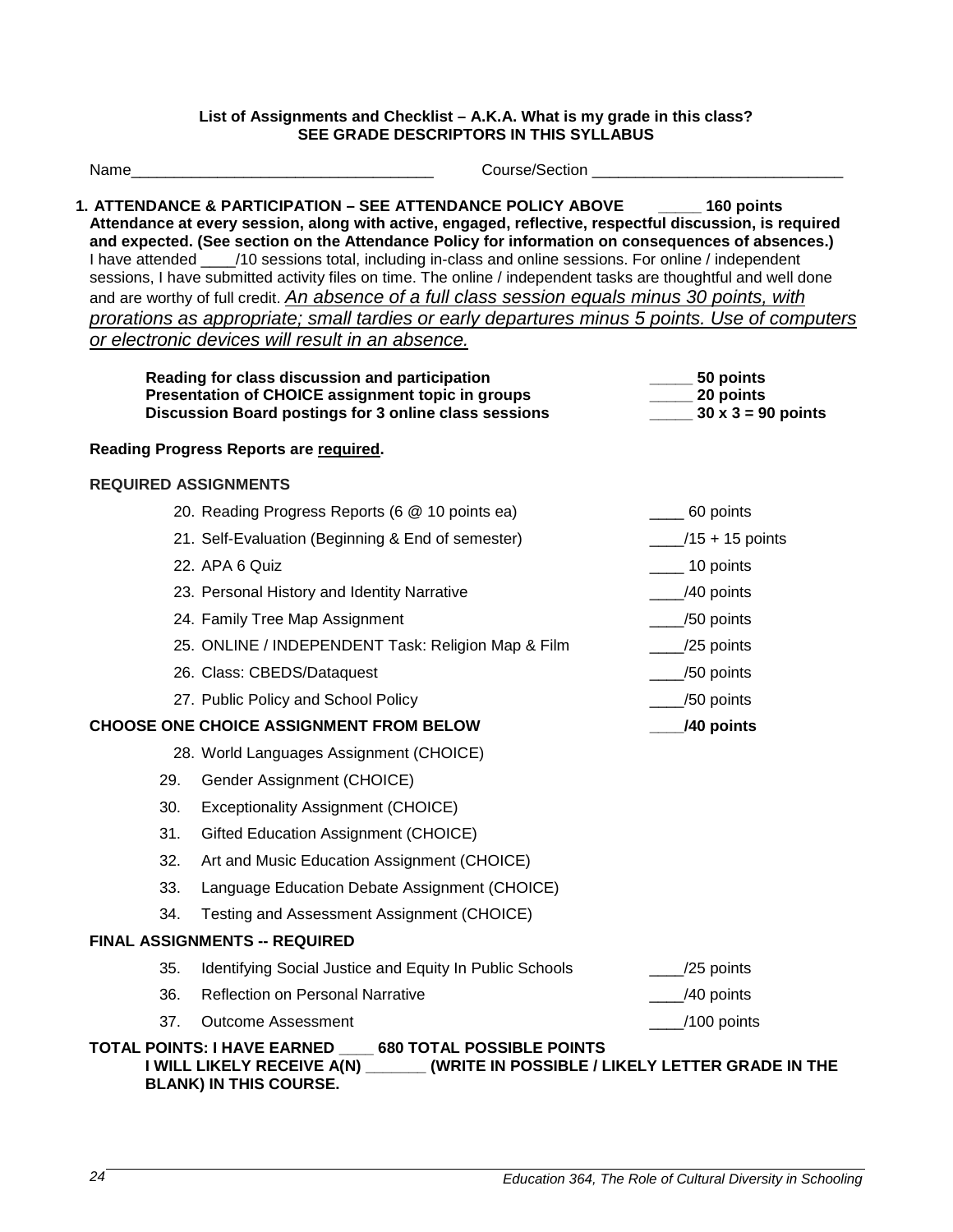# *Assessment Rubric/ Grade Descriptors*

**A=Exceeds Expectations:** The student consistently prepares, participates and performs in an **exemplary** manner. Each assignment reflects in-depth exploration and reflection based on readings and other class materials, and observations, as appropriate. All work is submitted in a professional manner using APA style when appropriate. Professional and responsible behavior, including timely attendance, participation in class discussion and activities and submission of assignments, demonstrate engagement and are practiced in an **exemplary** manner.

**B=Adequately Meets Expectations**: The student meets outcomes expectations in a **satisfactory** manner. Each assignment reflects in-depth exploration and reflection based on readings and other class materials, and observations, as appropriate. Generally, work is submitted in a professional manner using APA style when appropriate. Most of the time, professional and responsible behavior, including timely attendance, participation in class discussion and activities and submission of assignments, demonstrate engagement and are practiced in a **consistent** manner.

**C=Minimal Performance:** The student's skills are weak and do not meet expectations. Reading analysis and discussion comments are cursory and needs more depth. Each assignment is based upon opinion rather than research, theory, and best practices. Reflection is shallow. Assignments are submitted without organization, careful proofreading, or use of APA style.

**"D" or "F" students** fail to meet the minimum requirements of a "C." The student needs a great deal of guidance. The student is consistently late with readings and assignments and/or has not met minimum classroom attendance requirements. Individual and group work do not meet minimum standards.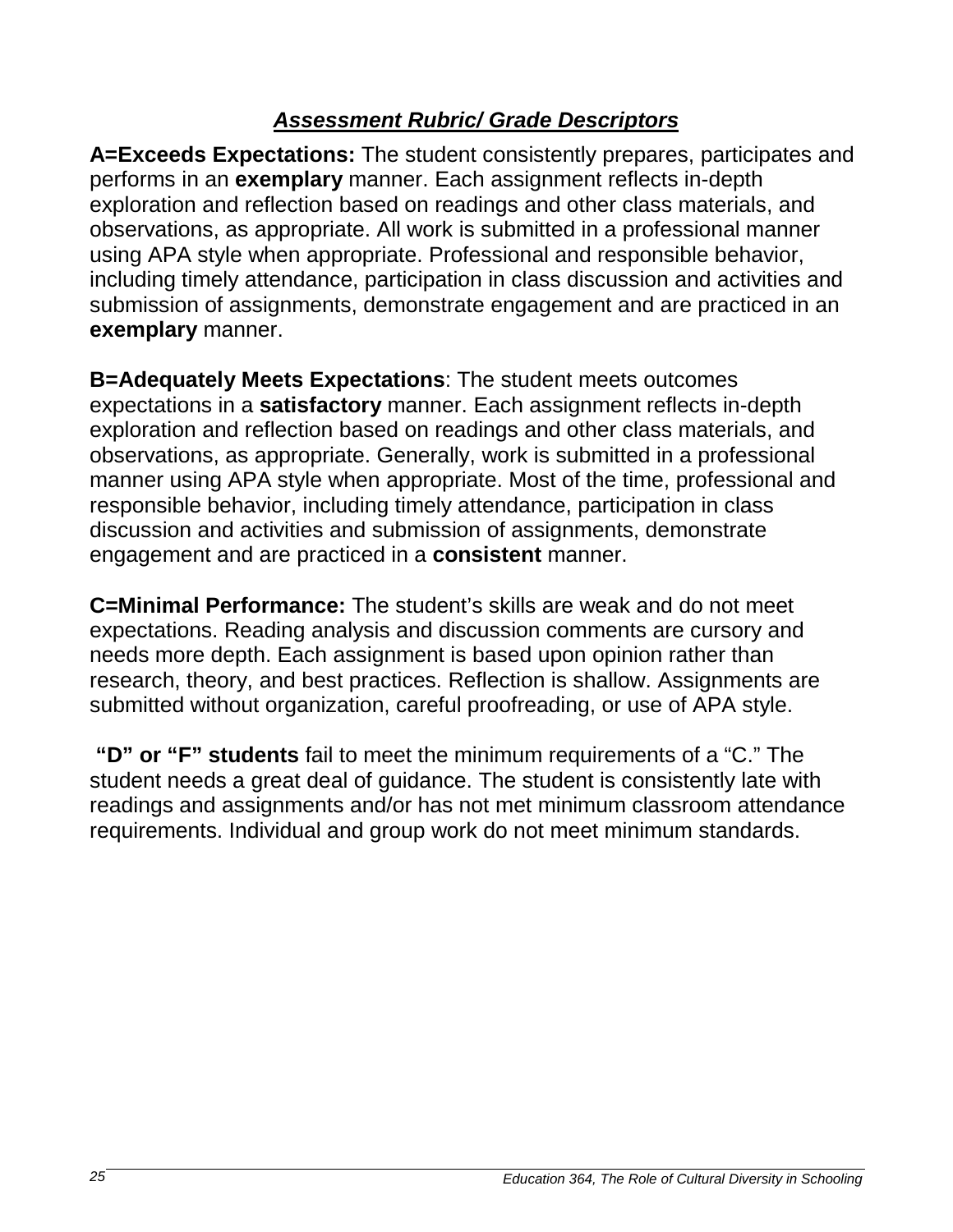## **SCHEDULE/COURSE OUTLINE**

| **Note: The professor reserves the right to modify all course readings and assignments.** |                                                                                                                                                                                                                                                                                                                                                                                                                                                                                                                                                                                                                                                                                                                                                                                                                                               |                                       |
|-------------------------------------------------------------------------------------------|-----------------------------------------------------------------------------------------------------------------------------------------------------------------------------------------------------------------------------------------------------------------------------------------------------------------------------------------------------------------------------------------------------------------------------------------------------------------------------------------------------------------------------------------------------------------------------------------------------------------------------------------------------------------------------------------------------------------------------------------------------------------------------------------------------------------------------------------------|---------------------------------------|
| <b>DATE</b>                                                                               | Topic -- Covered IN Class (either face-to-face or<br>online class sessions)<br>* Denotes key articles for the session<br>CC = Cougar Courses, i.e., course website at<br>cc.csusm.edu<br>** VIDEOS are available on the course website at<br>cc.csusm.edu                                                                                                                                                                                                                                                                                                                                                                                                                                                                                                                                                                                     | <b>Notes/ Questions/To-do</b><br>List |
| Session 1<br>1/25                                                                         | <b>TOPIC: Intro to Educ 364</b><br>Introduction to course, required books and<br>assignments overview.<br>What represents YOU? (Name, life<br>philosophy, stage / goal in education, etc.)<br>Introductions, Personal culture and/or Self-<br>evaluation.<br><b>TOPIC: Intro to Culture</b><br>What is culture? Cultural diversity in the U.S.<br>and California, changing demographics.<br>Vedantam: Why Everyone You Know Thinks<br>the Same as You<br>Boyd: First Empty Your Cup<br>U.S. Census Bureau: State and County<br>Quickfacts: 2010<br>Arab American Institute Foundation.<br>Demographics.<br>Arab American Institute Foundation. (n.d.).<br>Quick Facts about Arab Americans.<br><b>TOPIC: Writing Resources</b><br>1. APA6 Cheat Sheet<br>2. Weekly Reading Progress Report<br>3. Assignment Rubric<br>4. Assignment Checklist |                                       |
| Session 2<br>2/1                                                                          | <b>TOPIC: Intro to Culture - RECAP and</b><br><b>EXPAND</b><br>What is culture? Cultural diversity in the U.S.<br>and California, changing demographics.<br><b>TOPIC: Personal / Cultural Identity</b><br>Table 7.1: External & Internal Ethnic Identity<br>and Their Respective Components                                                                                                                                                                                                                                                                                                                                                                                                                                                                                                                                                   |                                       |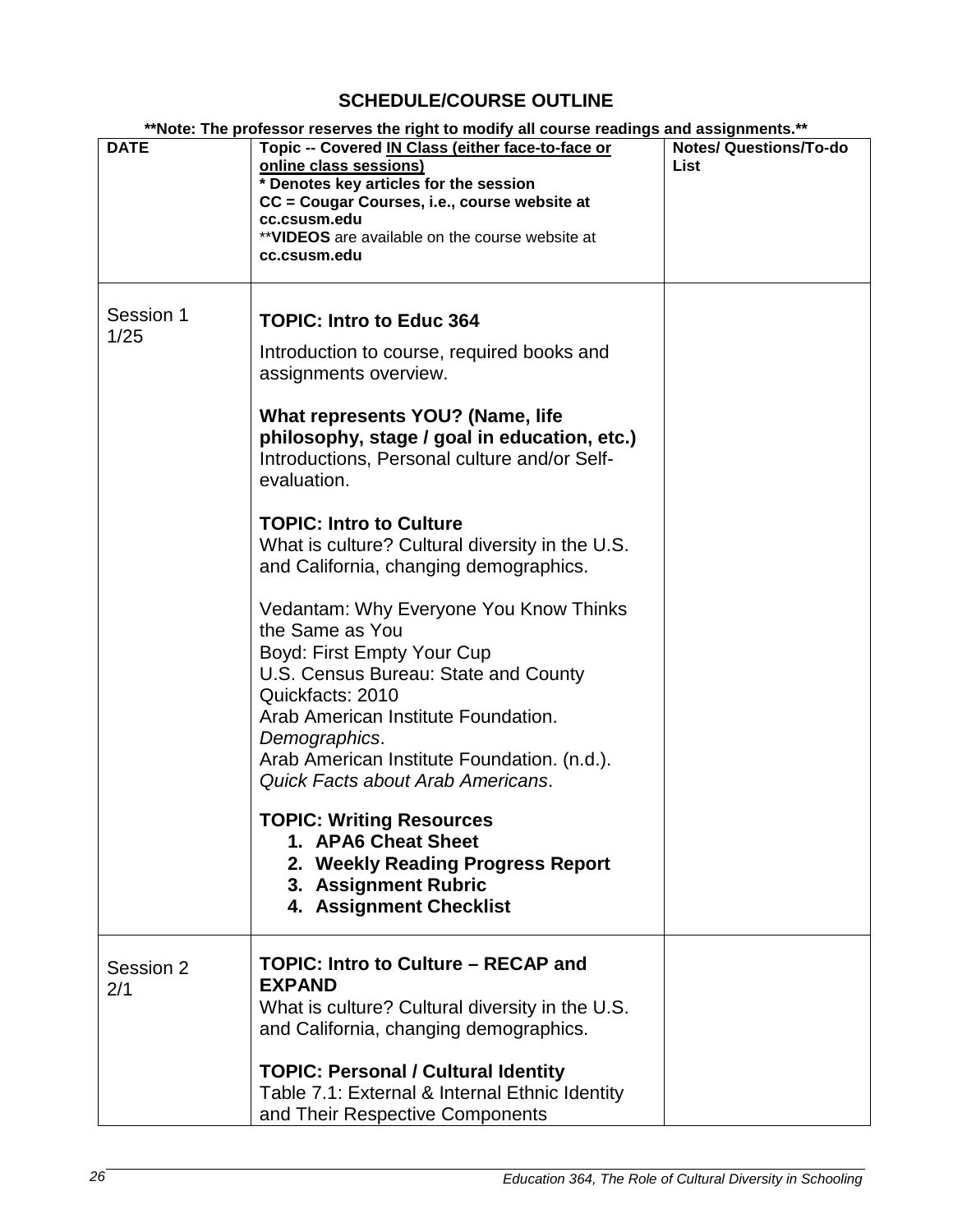|                                    | *Nieto & Bode: Terminology (Race & Other<br>Cultural Terminology)<br>Lelyveld: Growing Up, Growing Apart<br>*Nieto & Bode: David Weiss (An Adopted<br>Student's View)                                                                                                                                                            |  |
|------------------------------------|----------------------------------------------------------------------------------------------------------------------------------------------------------------------------------------------------------------------------------------------------------------------------------------------------------------------------------|--|
|                                    | <b>OPTIONAL: Bring in 3 things that represent</b><br>you.<br><b>ACTIVITY: Layers of Culture</b><br>What represents YOU? (External and Internal<br>Layers of Culture and your Core Beliefs --<br>Name, clothing, food, celebrations, activities,<br>family and friends, job, life philosophy, stage /<br>goal in education, etc.) |  |
|                                    | <b>TOPIC: Identity Models</b><br>VIDEO: Introduction to Ethnic/Racial Identity<br>Development for Young Adults                                                                                                                                                                                                                   |  |
|                                    | <b>DUE: Reading Progress Report</b><br><b>DUE: Self-Evaluations - Beginning</b>                                                                                                                                                                                                                                                  |  |
| Session 3<br>2/8                   | <b>TOPIC: Implications of Culture on Schooling</b><br>How does culture inform education?                                                                                                                                                                                                                                         |  |
|                                    | *Nieto & Bode: Culture, Identity and Learning.<br>(pp. 169-227).<br>*Ogbu: Understanding Cultural Diversity                                                                                                                                                                                                                      |  |
|                                    | <b>DUE: Personal History and Identity Narrative</b>                                                                                                                                                                                                                                                                              |  |
|                                    | <b>DUE: Reading Progress Report</b>                                                                                                                                                                                                                                                                                              |  |
| Session 4<br>2/15<br><b>ONLINE</b> | <b>TOPIC: History of Native Americans in the</b><br><b>U.S.</b>                                                                                                                                                                                                                                                                  |  |
| <b>CLASS</b>                       | BOOK: *Spring, Ch 2 Native Americans<br>McKenna, ERIC, Winona LaDuke articles<br>VIDEO - Smoke Signals OR In the White Man's<br>Image                                                                                                                                                                                            |  |
|                                    | <b>DUE: DISCUSSION BOARD POSTING -</b><br>Native Americans - Be sure to include<br>references to the readings and film you<br>viewed!                                                                                                                                                                                            |  |
|                                    | <b>TOPIC: Religion</b>                                                                                                                                                                                                                                                                                                           |  |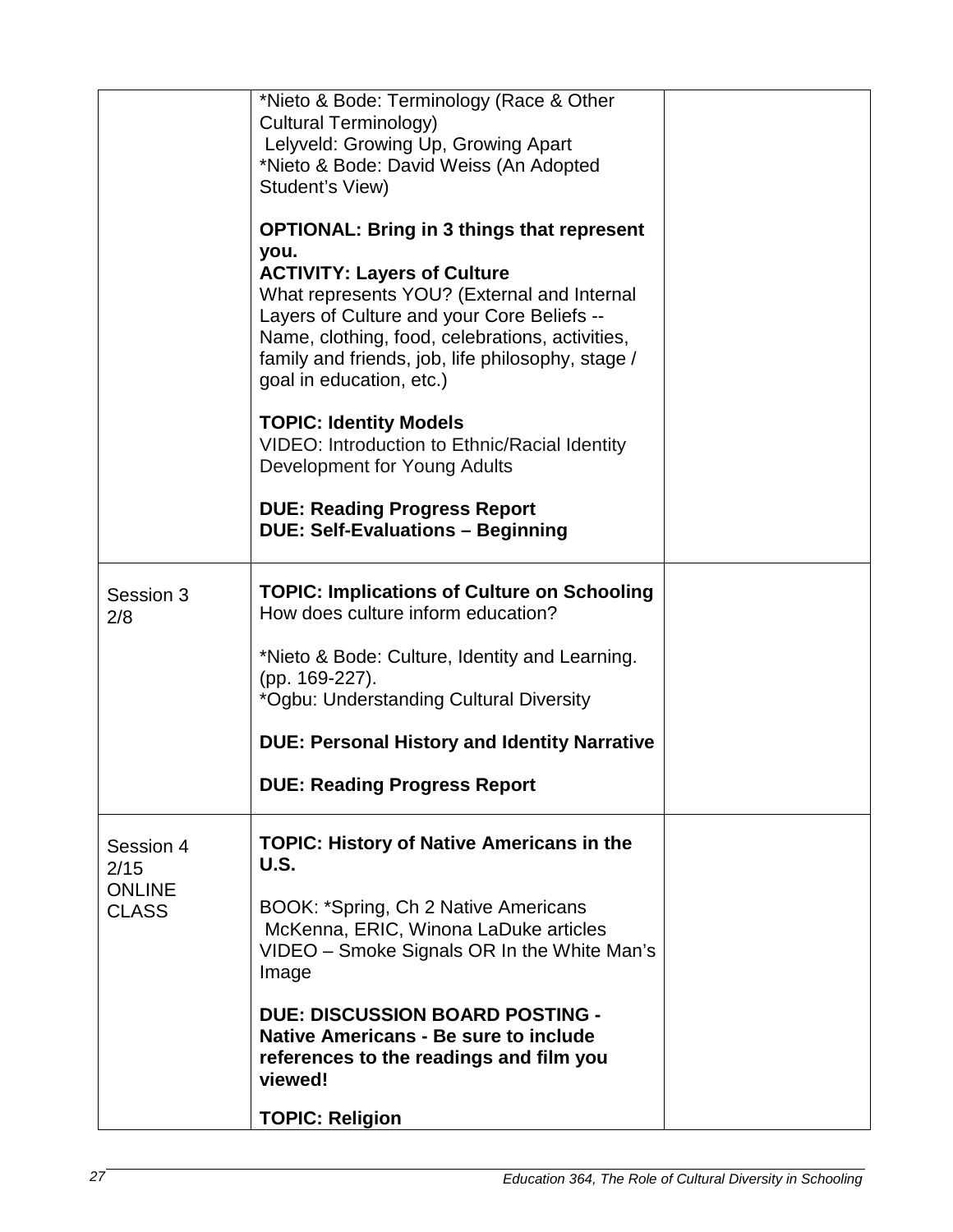|                                                     | *Lippy chapter in Banks and Banks book<br>*Hamilton<br>*Hamdy (n.d.). Arab and Muslim Americans: An<br>Introduction for Educators.<br>Sherif-Trask. The Muslim American Family.<br>Author. Comparing Christianity and Islam to<br>Hinduism.<br>[ENRICHMENT: Bremer: My Accidental Jihad]<br>VIDEO - Mormons OR Islam Today OR Inside<br>Islam OR film of choice on a religion different |  |
|-----------------------------------------------------|-----------------------------------------------------------------------------------------------------------------------------------------------------------------------------------------------------------------------------------------------------------------------------------------------------------------------------------------------------------------------------------------|--|
|                                                     | from your own<br><b>DUE: DISCUSSION BOARD POSTING -</b><br><b>RELIGION.</b> Be sure to include references to<br>the readings and film you viewed!                                                                                                                                                                                                                                       |  |
|                                                     | <b>TOPIC: PREVIEW FAMILY TREE AND YOUR</b><br><b>CHOICE ASSIGNMENT AND BRING</b><br><b>QUESTIONS TO CLASS</b>                                                                                                                                                                                                                                                                           |  |
| Session 5<br>2/22<br><b>CC</b>                      | <b>TOPIC: History of Anglo-Americans in the</b><br><b>U.S. and White Ethnics</b><br>BOOK: *Spring, Ch. 1 Anglo-Americans<br>VIDEO - The Irish in America                                                                                                                                                                                                                                |  |
|                                                     | <b>TOPIC: History of African Americans in the</b><br><b>U.S.</b><br>BOOK: *Spring, Ch. 3 African Americans<br>[ENRICHMENT: VIDEO - Akeelah and the Bee]                                                                                                                                                                                                                                 |  |
|                                                     | <b>DUE: Reading Progress Report</b>                                                                                                                                                                                                                                                                                                                                                     |  |
|                                                     | <b>DUE: Religion Assignment completed above</b>                                                                                                                                                                                                                                                                                                                                         |  |
| Session 6<br>3/1<br><b>ONLINE</b><br><b>SESSION</b> | <b>TOPIC: Hispanic/Latino Americans</b><br>BOOK: *Spring, Ch. 5 Hispanic/Latino<br>Americans                                                                                                                                                                                                                                                                                            |  |
| (NABE<br>CONFERENCE,<br>Albuquerque,                | VIDEO - Lemon Grove Incident<br>[ENRICHMENT: VIDEO - If the Mango Tree<br>Could Speak, McFarland, and East of Salinas]                                                                                                                                                                                                                                                                  |  |
| NM)                                                 | <b>DUE: DISCUSSION BOARD POSTING -</b><br><b>Hispanic/Latino Americans</b>                                                                                                                                                                                                                                                                                                              |  |
|                                                     | <b>TOPIC: Culture and language.</b>                                                                                                                                                                                                                                                                                                                                                     |  |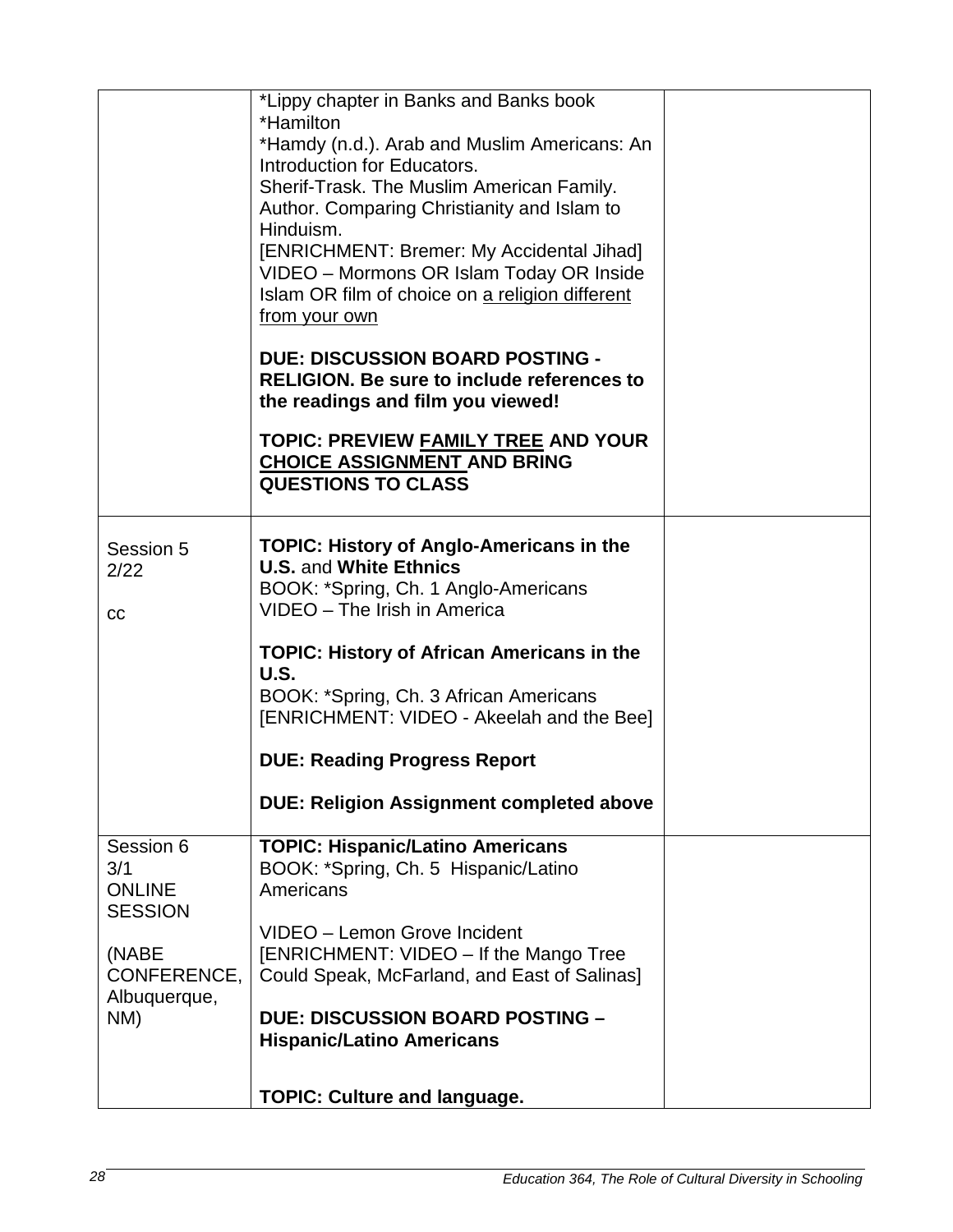|                         | Historical and sociocultural context of language<br>education. Language ideologies.<br>*Ricento: A Brief History of Language<br>Restrictionism in the U.S.<br>VIDEO - Arts and Lecture Event: Dr. Stephen<br>Krashen (See Course Website for URL and<br>access info!)<br>[ENRICHMENT: VIDEO - American Tongues<br>or Do You Speak American?]<br><b>DUE: DISCUSSION BOARD POSTING -</b><br><b>Culture and language.</b>                                                                                                                                                                                                                                                                                                |  |
|-------------------------|-----------------------------------------------------------------------------------------------------------------------------------------------------------------------------------------------------------------------------------------------------------------------------------------------------------------------------------------------------------------------------------------------------------------------------------------------------------------------------------------------------------------------------------------------------------------------------------------------------------------------------------------------------------------------------------------------------------------------|--|
| Session 7<br>3/8        | <b>TOPIC: Race &amp; Ethnicity, Part I</b><br>*Loewen<br>Lindsay<br>*Nieto & Bode. (2008). Racism, discrimination,<br>and expectations of student achievement. (pp.<br>$65-91$ ).<br>VIDEO (IN CLASS): Race: The Power of an<br><b>Illusion</b><br>The allele(s) $\div$ of race ( $\div$ definition – any of the<br>alternative forms of a gene that may occur at a<br>given locus; e.g., different genes or different<br>expressions of a gene; e.g., genotype vs.<br>phenotype)<br><b>TOPIC: Race &amp; Ethnicity, Part II</b><br>*Gay: Preparing for Culturally Responsive<br>Teaching<br>SYLLABUS: TPE 15: Social Justice and Equity<br><b>DUE: Reading Progress Report</b><br><b>DUE: Family Tree Assignment</b> |  |
| Session 8<br>3/15<br>cc | <b>TOPIC: Class (Socioeconomic Status)</b><br>Growing poverty of children; poverty across<br>ethnic groups; educational implications.<br>*Persell chapter in Banks and Banks book<br>Crenshaw<br>[ENRICHMENT: VIDEO - Akeelah and the<br>Bee]                                                                                                                                                                                                                                                                                                                                                                                                                                                                         |  |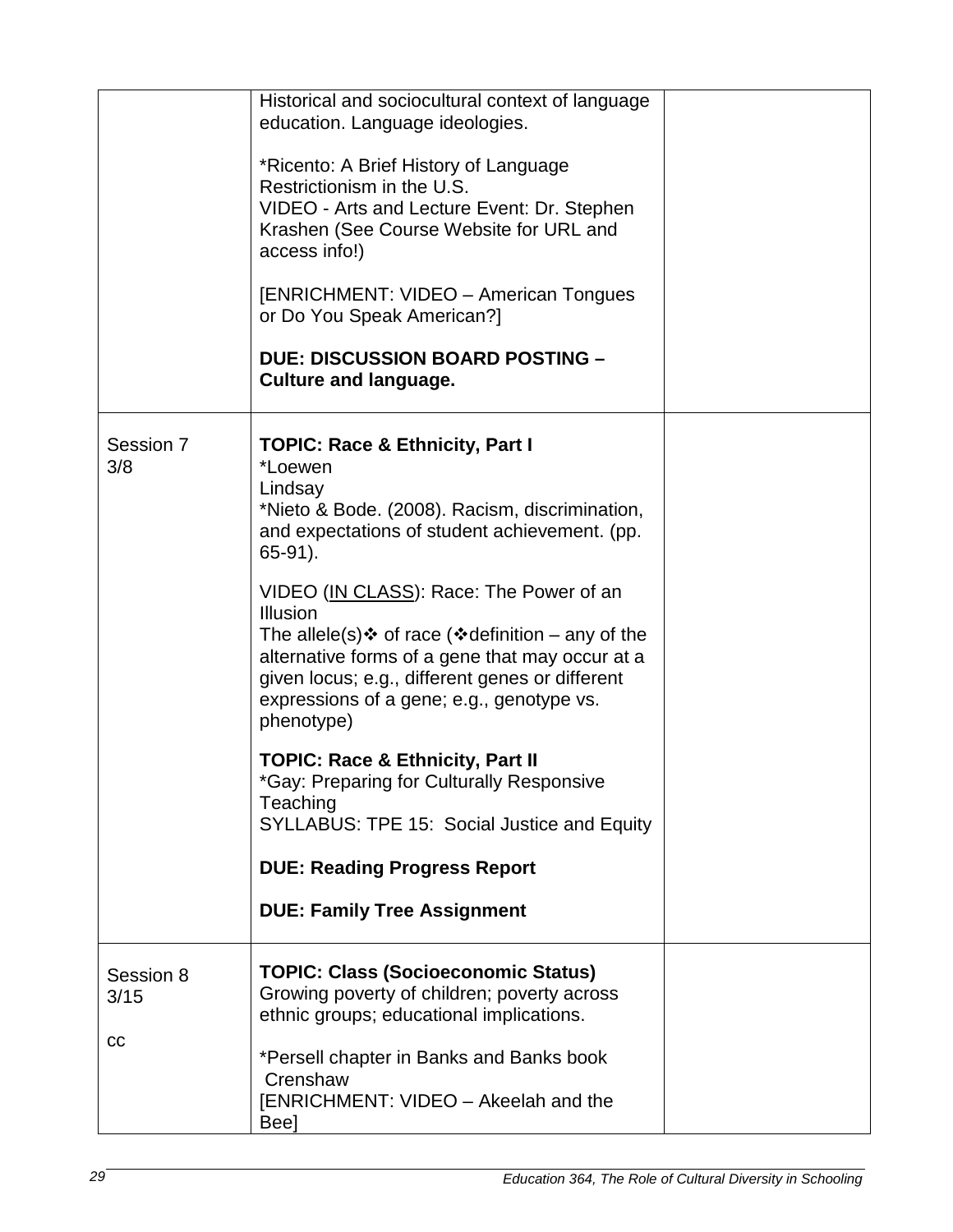|                                       | <b>IN CLASS: Begin CBEDS/DataQuest</b><br><b>Assignment</b><br><b>TOPIC: Asian Americans</b><br>BOOK: *Spring, Ch 4 Asian Americans<br><b>CHOOSE ONE FROM BELOW:</b><br>1 – Pang. Educating the Whole Child.<br>2 – Vyas. Am I Indian, American, or Indian<br>American?<br>3 – Segal. The Asian Indian American Family.<br>4 – Ibrahim et al. Asian American Identity<br>Development: A Culture Specific Model for<br>South Asian Americans.<br><b>DUE: Reading Progress Report</b>                                                                                                                                                                                                                                                                                                                                                                                                                                            |  |
|---------------------------------------|--------------------------------------------------------------------------------------------------------------------------------------------------------------------------------------------------------------------------------------------------------------------------------------------------------------------------------------------------------------------------------------------------------------------------------------------------------------------------------------------------------------------------------------------------------------------------------------------------------------------------------------------------------------------------------------------------------------------------------------------------------------------------------------------------------------------------------------------------------------------------------------------------------------------------------|--|
| 3/22<br><b>SPRING</b><br><b>BREAK</b> |                                                                                                                                                                                                                                                                                                                                                                                                                                                                                                                                                                                                                                                                                                                                                                                                                                                                                                                                |  |
| Session 9<br>3/29                     | <b>TOPIC: Gender &amp; Sexuality</b><br>VIDEO - Talking about Gay Issues in Schools<br>[OR VIDEO - The Kids are All Right]<br>*Sadker chapter in Banks and Banks book<br>*Nieto & Bode. (2008). Expanding definitions of<br>family (pp. 384-406).<br>[ENRICHMENT: DeJean: Gay male high<br>school teachers: A taxonomy of fear.<br>Kadi. Food for Our Grandmothers: Writings by<br>Arab-American and Arab-Canadian Feminists.]<br><b>DUE: Gender CHOICE Assignment &amp;</b><br><b>Presentation</b><br><b>TOPIC: Gifted Education</b><br>Lefkowitz: The Gifted Classes<br>*Esquierdo: Gifted Hispanic Bilingual Children<br>*Ford, Grantham, & Whiting: Culturally and<br>Linguistically Diverse Students in Gifted<br>Education<br>*Henfield. To be or Not to be Gifted.<br><b>DUE: Gifted Education CHOICE Assignment</b><br>& Presentation -- Be sure to include<br>references to the readings and website you<br>reviewed! |  |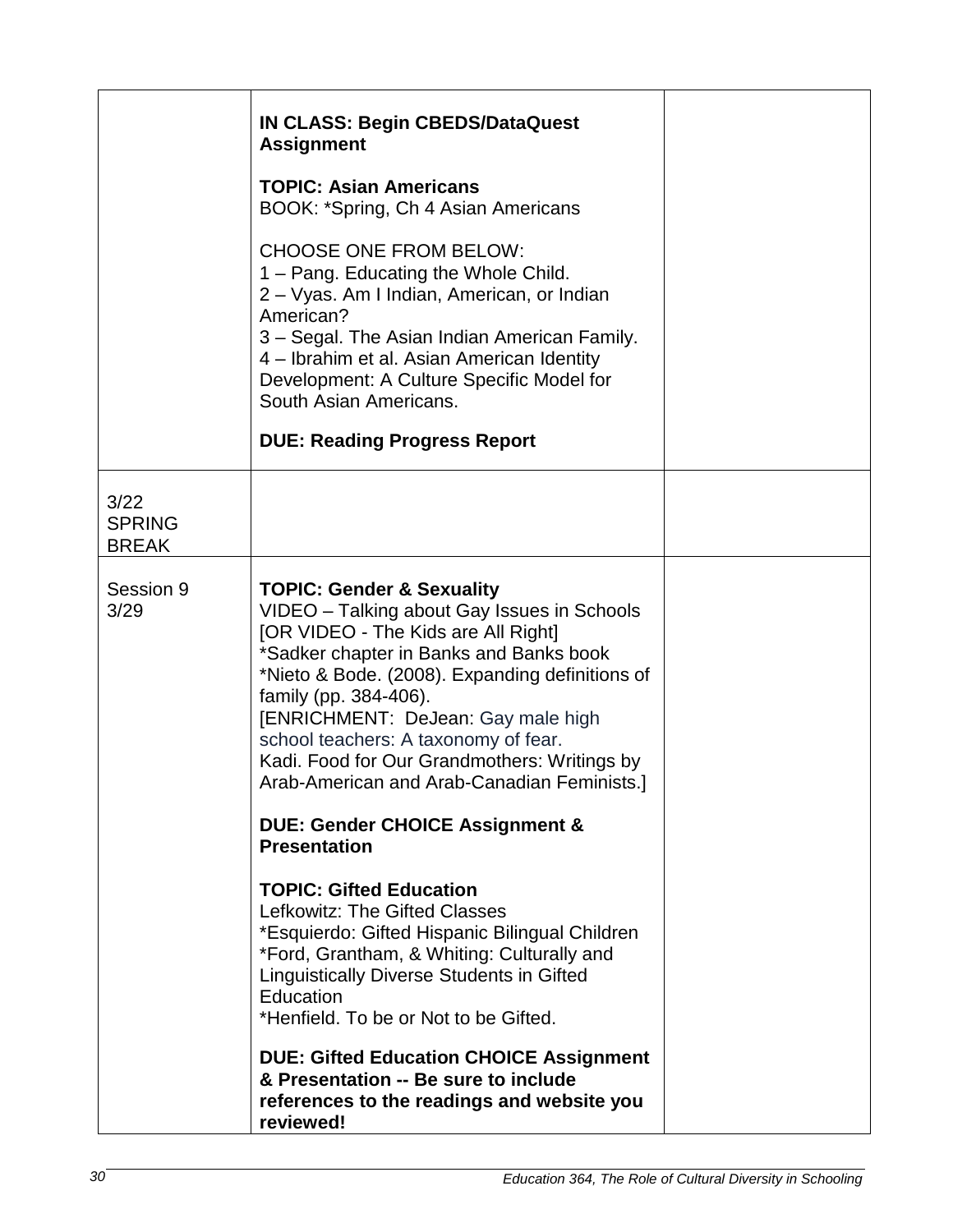|                                                       | <b>DUE: Reading Progress Report</b>                                                                                                                                                                                                                                                                                                                                                        |  |
|-------------------------------------------------------|--------------------------------------------------------------------------------------------------------------------------------------------------------------------------------------------------------------------------------------------------------------------------------------------------------------------------------------------------------------------------------------------|--|
| Session 10<br>4/5                                     | <b>TOPIC: Programs for English Learners</b><br>*NCELA: Programs for English Learners<br>*SDCOE: World Languages Plan-<br><b>CONTINUED - SEE BELOW</b><br>*Krashen & McField (2005). What Works for<br>English learners? Reviewing the latest<br>evidence.<br>*McField (2008). Proposition 227's Structured<br>English Immersion mandate: History, practice,<br>and implications.           |  |
|                                                       | <b>DUE: World Language CHOICE Assignment</b><br>& Presentation                                                                                                                                                                                                                                                                                                                             |  |
|                                                       | <b>DUE: Class/CBEDS/DataQuest Assignment</b>                                                                                                                                                                                                                                                                                                                                               |  |
|                                                       | <b>DUE: Reading Progress Report</b>                                                                                                                                                                                                                                                                                                                                                        |  |
|                                                       | <b>TOPIC: Testing and Assessment</b><br>READINGS TBA - will be available on Cougar<br><b>Courses</b>                                                                                                                                                                                                                                                                                       |  |
|                                                       | <b>DUE: Testing and Assessment CHOICE</b><br><b>Assignment &amp; Presentation -- Be sure to</b><br>include references to the readings and film<br>you viewed!                                                                                                                                                                                                                              |  |
| Session 11<br>4/12<br><b>ONLINE</b><br><b>SESSION</b> | <b>TOPIC: Exceptionality</b><br>VIDEO - *How Difficult Can This Be? FAT City<br>CC: Friend & Bursuck: Students at Risk (pp.<br>260-269)<br>CC OR Google and read: ** San Diego Unified<br>School District's CEP-EL: A Comprehensive<br>Evaluation Process for English Learners by<br>Gaviria and Tipton (2012)<br>CC: SELPA document<br><b>DUE: Exceptionality CHOICE Assignment &amp;</b> |  |
|                                                       | Presentation -- Be sure to include<br>references to the readings and film you<br>viewed!                                                                                                                                                                                                                                                                                                   |  |
|                                                       | <b>DUE: Reading Progress Report</b>                                                                                                                                                                                                                                                                                                                                                        |  |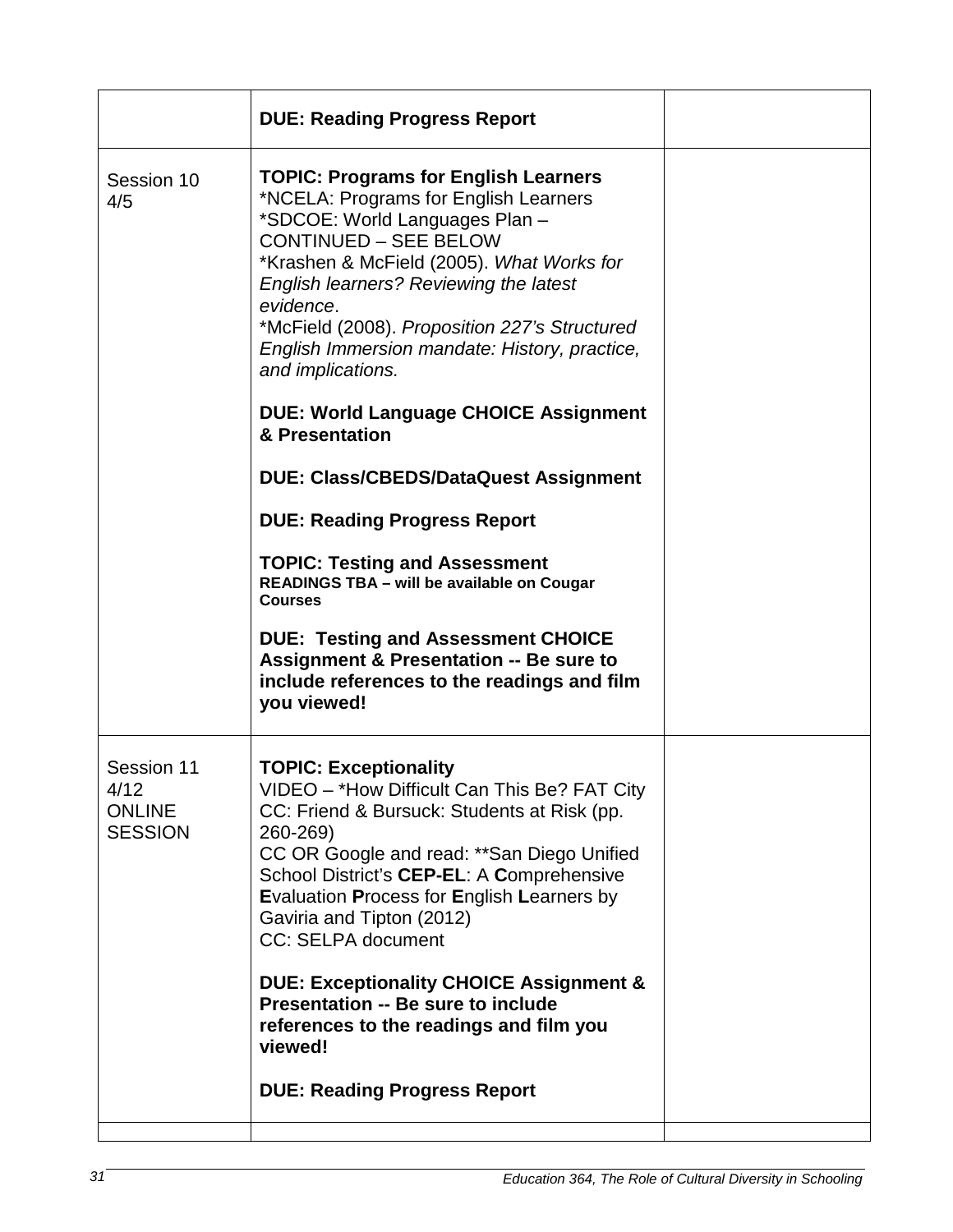| Session 12 | <b>TOPIC: Public Policy and School Policy Part</b><br>1                                                                                                                                                                                                                                                                                                                                                                        |  |
|------------|--------------------------------------------------------------------------------------------------------------------------------------------------------------------------------------------------------------------------------------------------------------------------------------------------------------------------------------------------------------------------------------------------------------------------------|--|
| 4/19       | Proposition 227.<br>*Senate Bill 1174: California Education for a<br>Global Economy Initiative.<br>*McField: California's Opportunity.<br>Buenrostro. Expanding Bilingual Education in<br>California after Proposition 58.<br>Browse www.onenation.org and<br>www.usenglish.org for assimilationist<br>perspectives                                                                                                            |  |
|            | and www.bilingualeducation.org for pluralist<br>and integrationist perspectives                                                                                                                                                                                                                                                                                                                                                |  |
|            | DUE: Public Policy and School Policy -<br><b>REQUIRED GROUP Assignment &amp;</b><br><b>Presentation</b>                                                                                                                                                                                                                                                                                                                        |  |
| Session 13 | <b>TOPIC: White Privilege</b>                                                                                                                                                                                                                                                                                                                                                                                                  |  |
| 4/26       | Lee et. al: McIntosh article.<br>*Brodkin: How Jews Became Whites<br>*AP: White Names<br>*Buck<br>*Tales from the Thousand and One Nights. The<br>Dream.<br>Bayoumi. White with Rage.<br>*Wingfield and Karaman. Arab Stereotypes<br>and American Educators.                                                                                                                                                                   |  |
|            | <b>TOPIC: Public Policy and School Policy Part</b><br>$\overline{2}$<br>BOOK: *Spring - Ch. 6 Civil Rights to Now<br>*Nieto & Bode. (2008). Transforming pedagogy<br>by detracking math (pp. 378-384).<br>Ingersoll: Minority teachers<br>SEE COURSE WEBSITE - NEA & NSBA. Legal<br><b>Issues for School Districts Related to the</b><br>Education of Undocumented Children.<br><b>REFER TO IN CLASS VIDEO - School Colors</b> |  |
|            | <b>DUE: Reading Progress Report</b>                                                                                                                                                                                                                                                                                                                                                                                            |  |
|            |                                                                                                                                                                                                                                                                                                                                                                                                                                |  |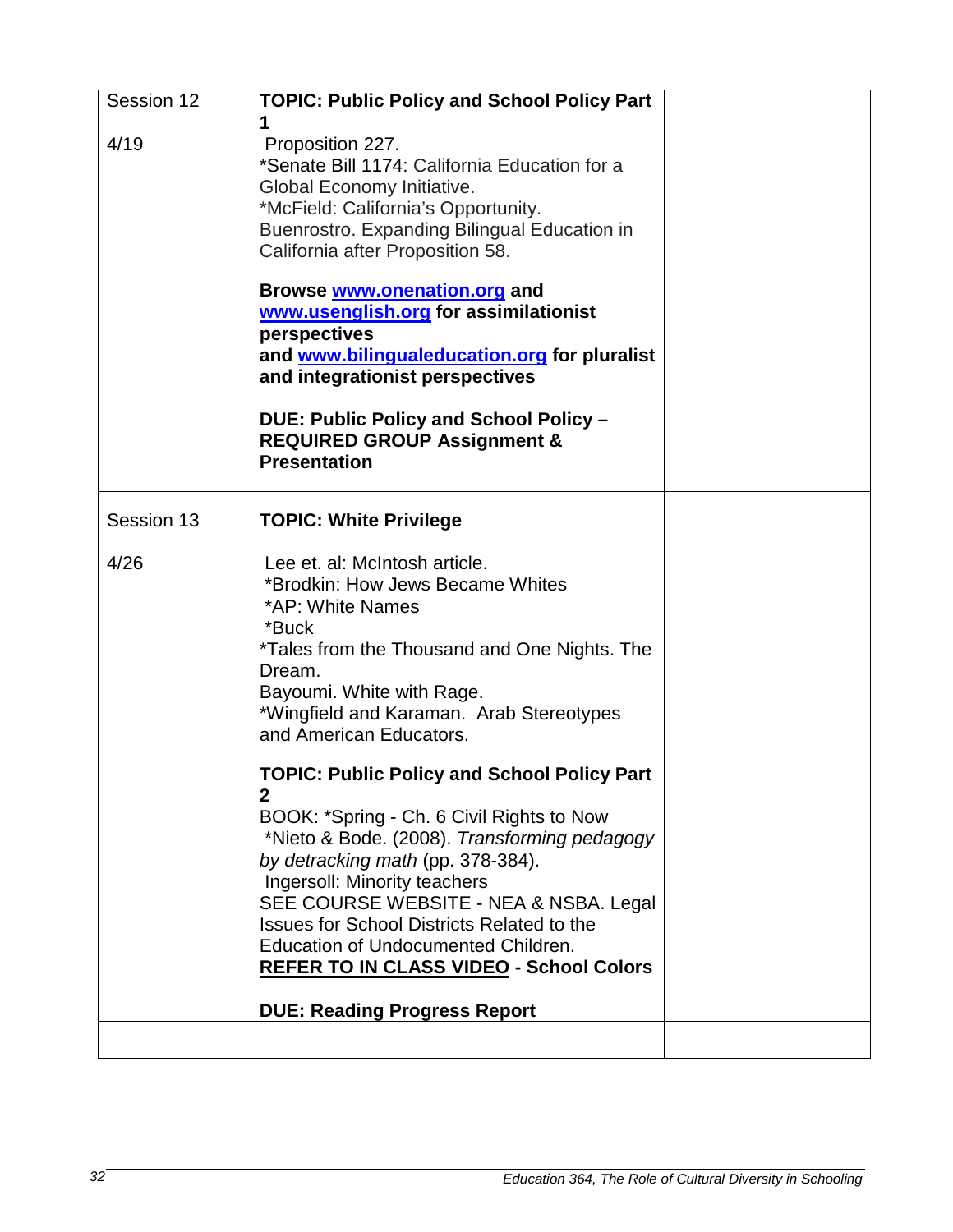| Session 14         | <b>TOPIC: Art and Music Education</b><br>CC: Readings TBD                                                                                                                                                                                                                                                        |  |
|--------------------|------------------------------------------------------------------------------------------------------------------------------------------------------------------------------------------------------------------------------------------------------------------------------------------------------------------|--|
| 5/3                | <b>DUE: Art and Music Education CHOICE</b><br><b>Assignment &amp; Presentation</b>                                                                                                                                                                                                                               |  |
|                    | <b>TOPIC: Identifying Social Justice and Equity</b><br><b>In Public Schools</b><br>*Gay: Preparing for Culturally Responsive<br>Teaching - REVIEW<br>SYLLABUS: TPE 15: Social Justice and Equity<br>-- REVIEW                                                                                                    |  |
|                    | <b>BEGIN IN CLASS: Identifying Social Justice</b><br>Assignment – Be sure to cite readings and<br>any film or website you reviewed.                                                                                                                                                                              |  |
|                    | <b>DUE: Reading Progress Report</b>                                                                                                                                                                                                                                                                              |  |
|                    | <b>Preview Final Paper (DUE in 2 weeks)</b><br>1. Outcome Assessment<br>2. OPTIONAL - Checklist of<br><b>Assignments</b>                                                                                                                                                                                         |  |
| Session 15<br>5/10 | <b>DUE: Identifying Social Justice Assignment</b><br>- Be sure to cite readings and any film or<br>website you reviewed.                                                                                                                                                                                         |  |
|                    | DUE:<br>1. Self-Evaluation - End<br>2. Assignments Checklist -- OPTIONAL                                                                                                                                                                                                                                         |  |
|                    | <b>DUE: DRAFTS of Reflection on Personal</b><br><b>History Narrative and Outcome Assessment</b><br>for verbal feedback in class as follows:<br>1. Reflection on Personal History Narrative<br>(**Include original Personal History<br>Narrative)<br>2. Outcome Assessment<br>FINALS DUE ______________ @ 12 NOON |  |
|                    | <b>TOPIC: Closure &amp; Wrap up</b><br>What have we learned? Where do we go<br>from here?                                                                                                                                                                                                                        |  |
|                    | <b>DUE NEXT WEEK / FINALS WEEK:</b><br>1. Outcome Assessment<br>2. OPTIONAL - Checklist of Assignments                                                                                                                                                                                                           |  |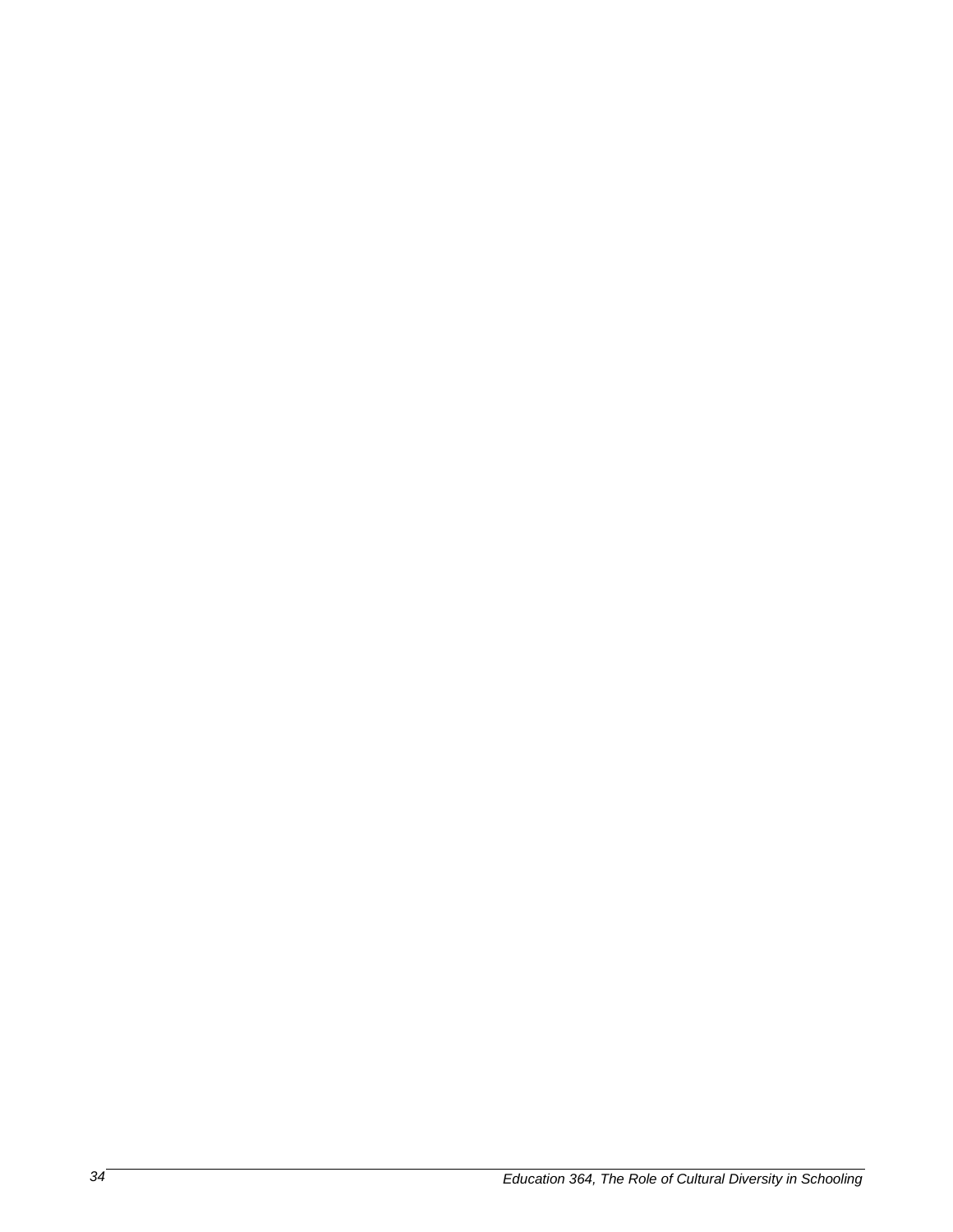### **RESOURCES**

- **1. Self-Evaluation**
- **2. Weekly Reading Progress Report (RPR) Form**
- **3. Education 364 Rubric**
- **4. Generic Assignment Checklist**
- **5. APA6 Cheat Sheet**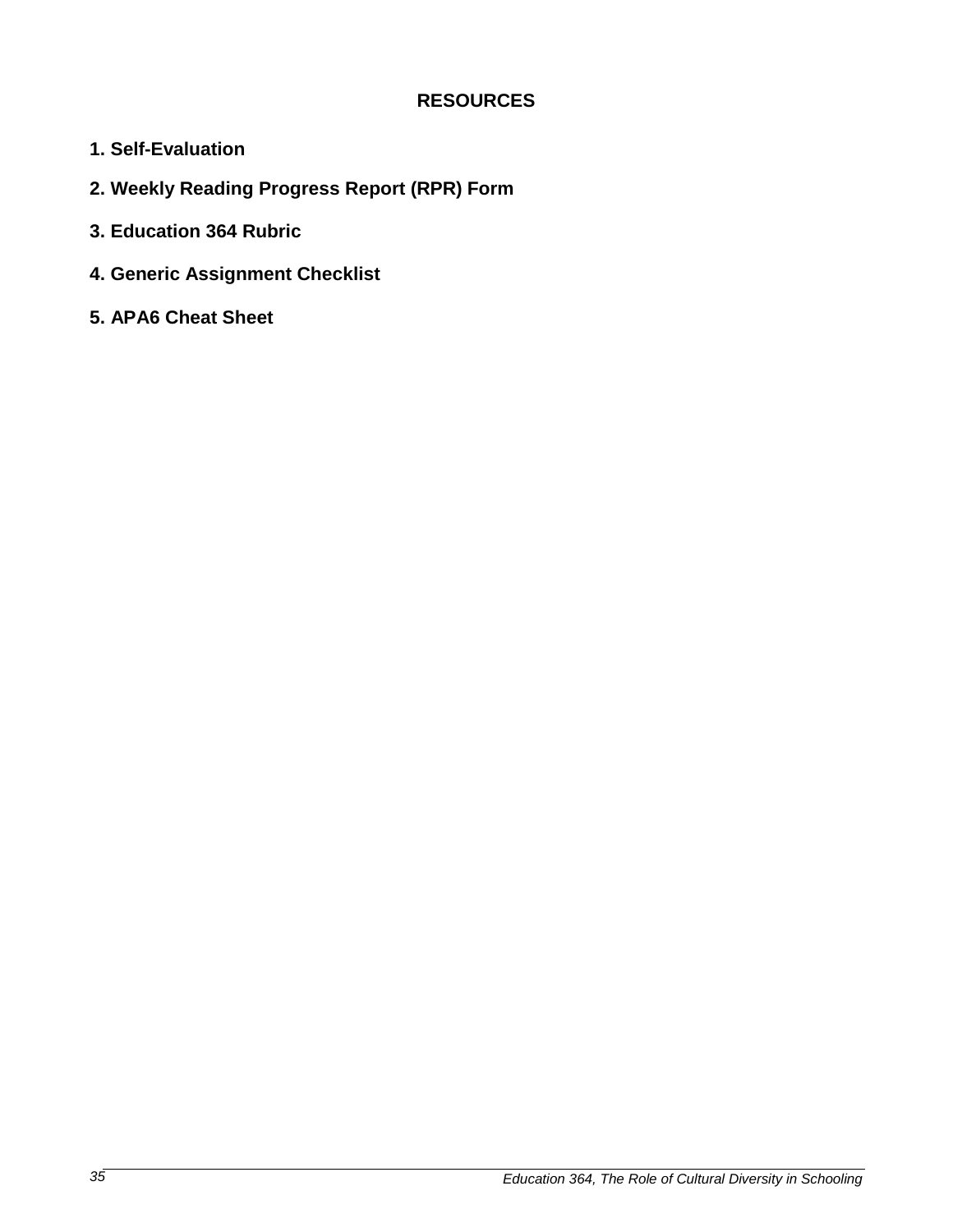#### **Self-Evaluation of Attributes of Effective Teachers NAME\_\_\_\_\_\_\_\_\_\_\_\_\_\_\_\_\_\_\_\_\_\_\_\_\_\_**

**Directions: Highlight / underline areas of strength in BLUE; areas that need attention in YELLOW. Next, choose 3 areas you want to work on. Highlight / underline these in RED.**

**Generally Accepted Attributes of Highly Effective Teachers** *as seen in pre-service programs* (Roberts & Kellough, 2000; Stone, 2002; McEwan, 2002; Baldwin, Keating & Bachman, 2003; Johnson & Johnson, 1994; School of Education Mission Statement, 2013)

#### *The following will be used as a guideline for defining each attribute:*

- 1. **General classroom attendance, promptness, and participation**: is on time; respects time boundaries (breaks, etc.); regularly attends class; and actively participates.
- **2. General classroom demeanor**: is professional, creative, kind, sensitive, respectful, has a sense of humor**;** is supportive of fellow classmates and instructors**;** recognizes others' perspectives as valid and works to include all "voices" in the classroom**;** is aware of & responsive to issues & behaviors that might marginalize colleagues in the classroom; does not conduct personal business during class time; uses personal computer appropriately, clearly taking notes when warranted; and computer is closed during discussions so that eye contact can be maintained.
- 3. **Social and cooperative skills (as illustrated in cooperative projects)**: assumes responsibility of one's roles; is open to consensus and mediation; effectively communicates ideas; communicates in respectful manner in online discussion (as noted in electronic communication protocol); attends group meetings; is dependable; respects others' ideas; expects quality work from self and colleagues; manages time effectively; uses organizational skills and leadership skills; is assertive but not aggressive; uses reflection as a means of evaluation; and motivates and offers positive reinforcement to others.
- 4. **Attention to assignments**: meets time deadlines; produces quality products; responds cooperatively to constructive criticism; uses rubrics or other stipulated criteria to shape an assignment; and appropriately prioritizes tasks and performs/supervises several tasks at once as needed.
- 5. **Flexibility**: is responsive when reasonable adjustments are made to the syllabus, curriculum, schedule, and school site assignments become necessary (common to the educational arena); can work through frustrations by problem-solving with others and not letting emotional responses dominate or impair thinking; "bounces" back easily; and can work calmly under stress.
- 6. **Attention to classroom discussion protocols**: respects time limitations; recognizes and respects the perspectives of fellow classmates; gives wait time; listens actively; uses non-interruptive skills; mediates disagreements by working to understand others' perspectives & finding common ground; and genuinely encourages all to participate.
- 7. **Openness to and enthusiasm for learning**: can engage with a variety of educational ideas with an open mind and a sense of exploration; demonstrates passion for and metacognition of learning across the curriculum and within discipline areas; and takes advantage of learning opportunities and seeks out additional opportunities for learning.

**\_\_\_\_\_\_\_\_\_\_\_\_\_\_\_\_\_\_\_\_\_\_\_\_\_\_\_\_\_\_\_\_\_\_\_\_\_\_\_\_\_\_\_\_\_\_\_\_\_\_\_\_\_\_\_\_\_\_\_\_\_\_\_\_\_\_\_\_\_\_\_\_\_\_\_\_\_\_\_\_\_\_\_\_\_\_\_\_\_\_\_\_\_\_ \_\_\_\_\_\_\_\_\_\_\_\_\_\_\_\_\_\_\_\_\_\_\_\_\_\_\_\_\_\_\_\_\_\_\_\_\_\_\_\_\_\_\_\_\_\_\_\_\_\_\_\_\_\_\_\_\_\_\_\_\_\_\_\_\_\_\_\_\_\_\_\_\_\_\_\_\_\_\_\_\_\_\_\_\_\_\_\_\_\_\_\_\_\_ \_\_\_\_\_\_\_\_\_\_\_\_\_\_\_\_\_\_\_\_\_\_\_\_\_\_\_\_\_\_\_\_\_\_\_\_\_\_\_\_\_\_\_\_\_\_\_\_\_\_\_\_\_\_\_\_\_\_\_\_\_\_\_\_\_\_\_\_\_\_\_\_\_\_\_\_\_\_\_\_\_\_\_\_\_\_\_\_\_\_\_\_\_\_ \_\_\_\_\_\_\_\_\_\_\_\_\_\_\_\_\_\_\_\_\_\_\_\_\_\_\_\_\_\_\_\_\_\_\_\_\_\_\_\_\_\_\_\_\_\_\_\_\_\_\_\_\_\_\_\_\_\_\_\_\_\_\_\_\_\_\_\_\_\_\_\_\_\_\_\_\_\_\_\_\_\_\_\_\_\_\_\_\_\_\_\_\_\_ \_\_\_\_\_\_\_\_\_\_\_\_\_\_\_\_\_\_\_\_\_\_\_\_\_\_\_\_\_\_\_\_\_\_\_\_\_\_\_\_\_\_\_\_\_\_\_\_\_\_\_\_\_\_\_\_\_\_\_\_\_\_\_\_\_\_\_\_\_\_\_\_\_\_\_\_\_\_\_\_\_\_\_\_\_\_\_\_\_\_\_\_\_\_**

#### **Summary of reflections on your self-evaluation:**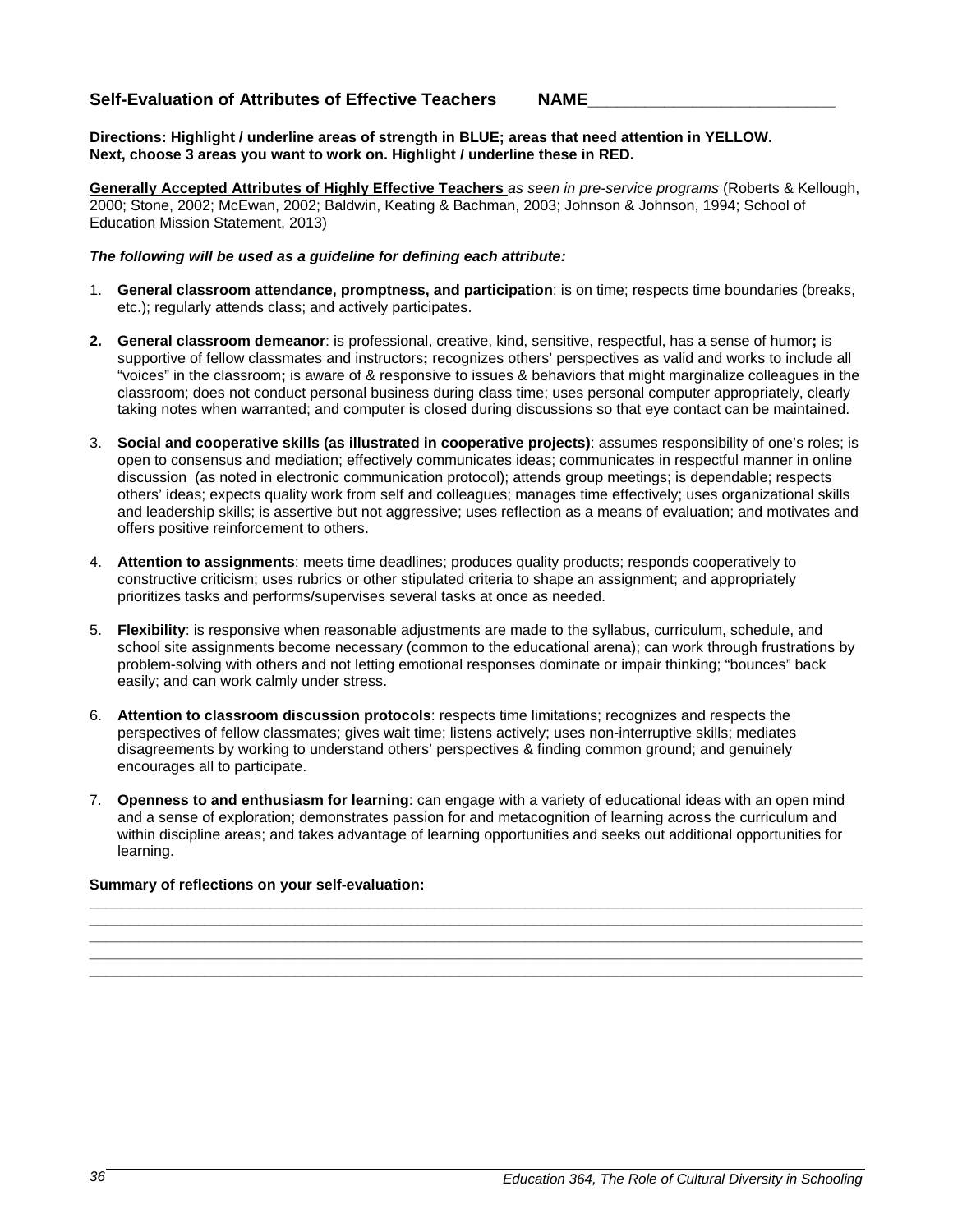#### **Education 364 // Week #\_\_\_\_\_ Weekly Reading Progress Report (RPR) NOTE: This form will ONLY BE ACCEPTED IN TYPED FORMAT.**

| <b>Hours Spent Reading</b> |   |                                 |    |                          |                                                                 | <b>Digital Concept Map of This Week's</b><br>Readings on Topic 1: |                                                                 |  |
|----------------------------|---|---------------------------------|----|--------------------------|-----------------------------------------------------------------|-------------------------------------------------------------------|-----------------------------------------------------------------|--|
| M                          | Т | W                               | Th | F                        | Sa                                                              | Su                                                                |                                                                 |  |
|                            |   |                                 |    |                          |                                                                 |                                                                   |                                                                 |  |
|                            |   | <b>My Reinforcers (Rewards)</b> |    |                          |                                                                 |                                                                   |                                                                 |  |
|                            |   |                                 |    |                          |                                                                 |                                                                   |                                                                 |  |
|                            |   |                                 |    |                          |                                                                 |                                                                   |                                                                 |  |
|                            |   |                                 |    |                          |                                                                 |                                                                   |                                                                 |  |
|                            |   |                                 |    |                          | <b>Progress Summary / Next Steps</b>                            |                                                                   |                                                                 |  |
|                            |   |                                 |    |                          |                                                                 |                                                                   |                                                                 |  |
|                            |   |                                 |    |                          |                                                                 |                                                                   |                                                                 |  |
|                            |   |                                 |    |                          |                                                                 |                                                                   |                                                                 |  |
|                            |   |                                 |    |                          | Any Automatic Thoughts (Optional)                               |                                                                   |                                                                 |  |
|                            |   |                                 |    |                          |                                                                 |                                                                   |                                                                 |  |
|                            |   |                                 |    |                          |                                                                 |                                                                   |                                                                 |  |
|                            |   |                                 |    |                          |                                                                 |                                                                   | Caption: Include direct quote from reading<br>using APA format. |  |
|                            |   |                                 |    |                          |                                                                 |                                                                   | <b>Digital Concept Map of This Week's</b>                       |  |
|                            |   |                                 |    |                          | <b>NOTES / FAVORITE QUOTES</b><br>from this week's READINGS and |                                                                   | <b>Readings on Topic 2:</b>                                     |  |
|                            |   |                                 |    |                          | <b>DISCUSSIONS or ACTIVITIES</b>                                |                                                                   |                                                                 |  |
|                            |   |                                 |    |                          |                                                                 |                                                                   |                                                                 |  |
|                            |   |                                 |    |                          |                                                                 |                                                                   |                                                                 |  |
|                            |   |                                 |    |                          |                                                                 |                                                                   |                                                                 |  |
|                            |   |                                 |    |                          |                                                                 |                                                                   |                                                                 |  |
|                            |   |                                 |    |                          |                                                                 |                                                                   |                                                                 |  |
|                            |   |                                 |    |                          |                                                                 |                                                                   |                                                                 |  |
|                            |   |                                 |    |                          |                                                                 |                                                                   |                                                                 |  |
|                            |   |                                 |    |                          |                                                                 |                                                                   |                                                                 |  |
|                            |   |                                 |    |                          |                                                                 |                                                                   |                                                                 |  |
|                            |   |                                 |    | <b>Issue or Question</b> |                                                                 |                                                                   |                                                                 |  |
|                            |   |                                 |    |                          | (Include timeline if applicable)                                |                                                                   |                                                                 |  |
|                            |   |                                 |    |                          |                                                                 |                                                                   |                                                                 |  |
|                            |   |                                 |    |                          |                                                                 |                                                                   |                                                                 |  |
|                            |   |                                 |    |                          |                                                                 |                                                                   |                                                                 |  |
|                            |   |                                 |    |                          |                                                                 |                                                                   |                                                                 |  |
|                            |   |                                 |    |                          |                                                                 |                                                                   |                                                                 |  |
|                            |   |                                 |    |                          |                                                                 |                                                                   | Caption: Include direct quote from reading<br>using APA format. |  |
|                            |   |                                 |    |                          |                                                                 |                                                                   |                                                                 |  |
|                            |   |                                 |    |                          |                                                                 |                                                                   |                                                                 |  |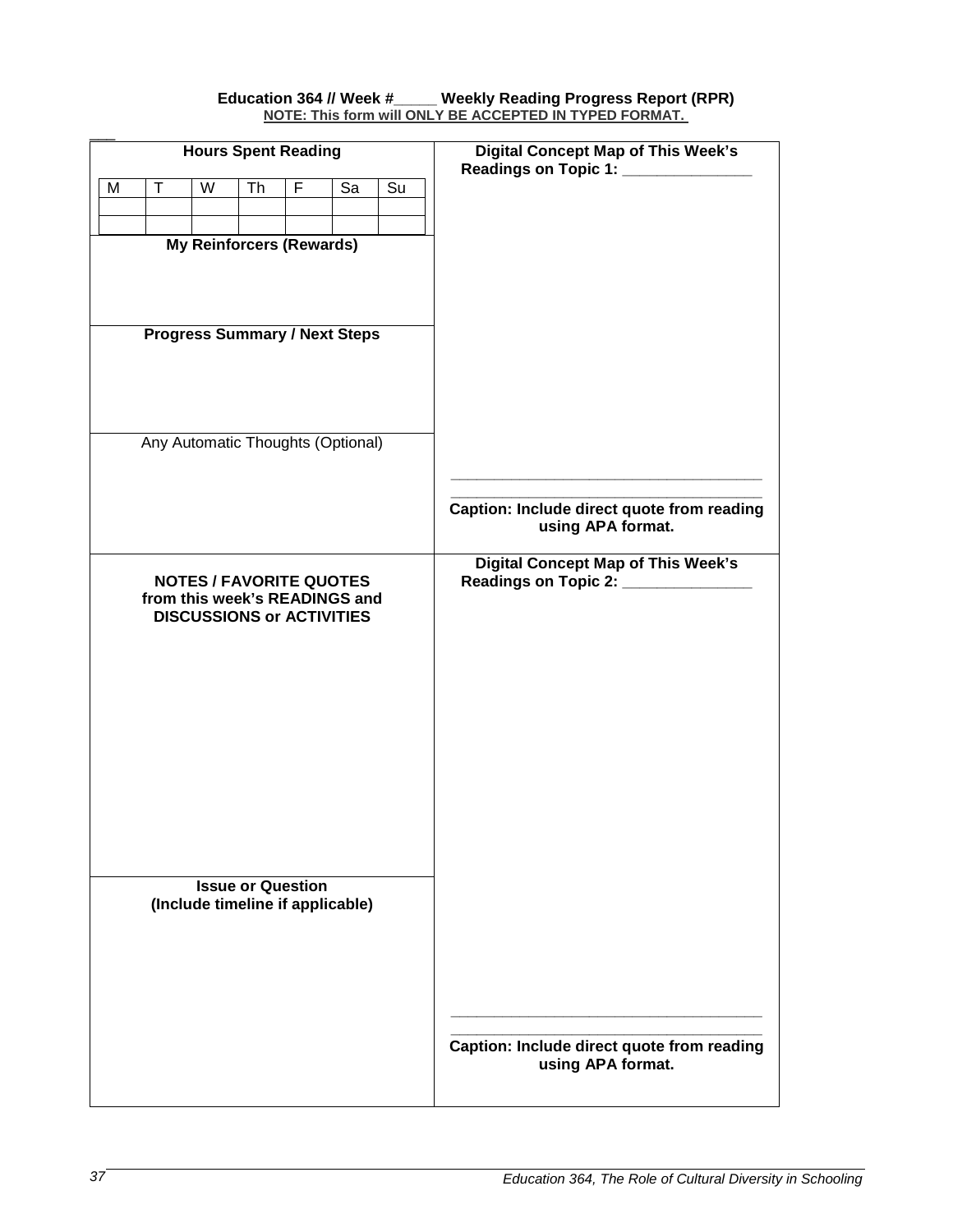#### **EDUCATION 364 RUBRIC Effective Characteristics: 1. Content/Structure (40% of points) 2. Analysis & Application (40% of points) 3. Mechanics (20% of points).**

**Beginning** Level (1) - Weak in all 3 characteristics. Work demonstrates extremely superficial and/or low levels of understanding of the text / topic.

\*Content/Structure: The scope and focus of the topic is not very clear. Assignment questions are not fully addressed or are missing altogether. The content does not or very minimally attends to issues related to social justice and equity. The organization or structure does not demonstrate a clear beginning, middle, and end; nor a main idea, good transitions, and conclusion.

\*Analysis & Application: There are no quotes from the text or they are not responded to clearly and cogently. The text referenced may be summarized or restated, but barely explored, interpreted, tested or applied to a different context, compared, contrasted, extended or challenged. Evidence from personal experience and discussions are not provided. The writing does not demonstrate insightfulness and reflectiveness. \*Mechanics: Grammar, spelling, punctuation, and use of citations are weak. The tone and level of formality is inappropriate (no colloquialisms, etc.).

**Early Intermediate** Level (2) - Below standard / inconsistent demonstration of the effective characteristics. Many errors and/or lack of depth or breadth noted.

\*Content/Structure: The scope and focus of the topic is somewhat unclear. Assignment questions are not fully addressed or are missing altogether. The content does minimally or somewhat attends to issues related to social justice and equity. The organization or structure does not demonstrate a clear beginning, middle, and end; main idea, good transitions, and conclusion; i.e., these aspects are somewhat fuzzy.

\*Analysis & Application: The text may or may not be quoted and may or may not be responded to clearly and cogently. The text referenced is minimally or lightly explored, interpreted, tested or applied to a different context, compared, contrasted, extended or challenged. Evidence from personal experience and discussions may or may not provided. The writing weakly demonstrates insightfulness and reflectiveness.

\*Mechanics: Grammar, spelling, punctuation, and use of citations are frequently weak. The tone and level of formality may be inappropriate (inappropriate use of colloquialisms, etc.). APA 6 format is not included or followed.

**Intermediate** Level (3) – Partially / moderately meets and demonstrates the effective characteristics. Some errors in the effective characteristics domains were noted.

**Early Advanced** Level (4) - Sufficiently meets and demonstrates the effective characteristics w/ very few / only occasional errors in the effective characteristics noted.

**Advanced** Level (5) - Beyond the standard / consistent strength in each of the effective characteristics. \*Content/Structure: The scope and focus of the topic is very clear. Assignment questions are fully addressed. The content directly attends to issues related to social justice and equity. The organization or structure demonstrates a clear beginning, middle, and end; a main idea, good transitions, and conclusion. \*Analysis & Application: The text is quoted and responded to clearly and cogently – the text referenced is explored in more depth, interpreted, tested or applied to a different context, compared, contrasted, extended or challenged. Evidence from personal experience and discussions are provided. The writing demonstrates

insightfulness and reflectiveness.

\*Mechanics: Grammar, spelling, punctuation, and use of citations are strong. The tone and level of formality are appropriate (no colloquialisms, clear sense of register, etc.). APA 6 format is included and followed correctly.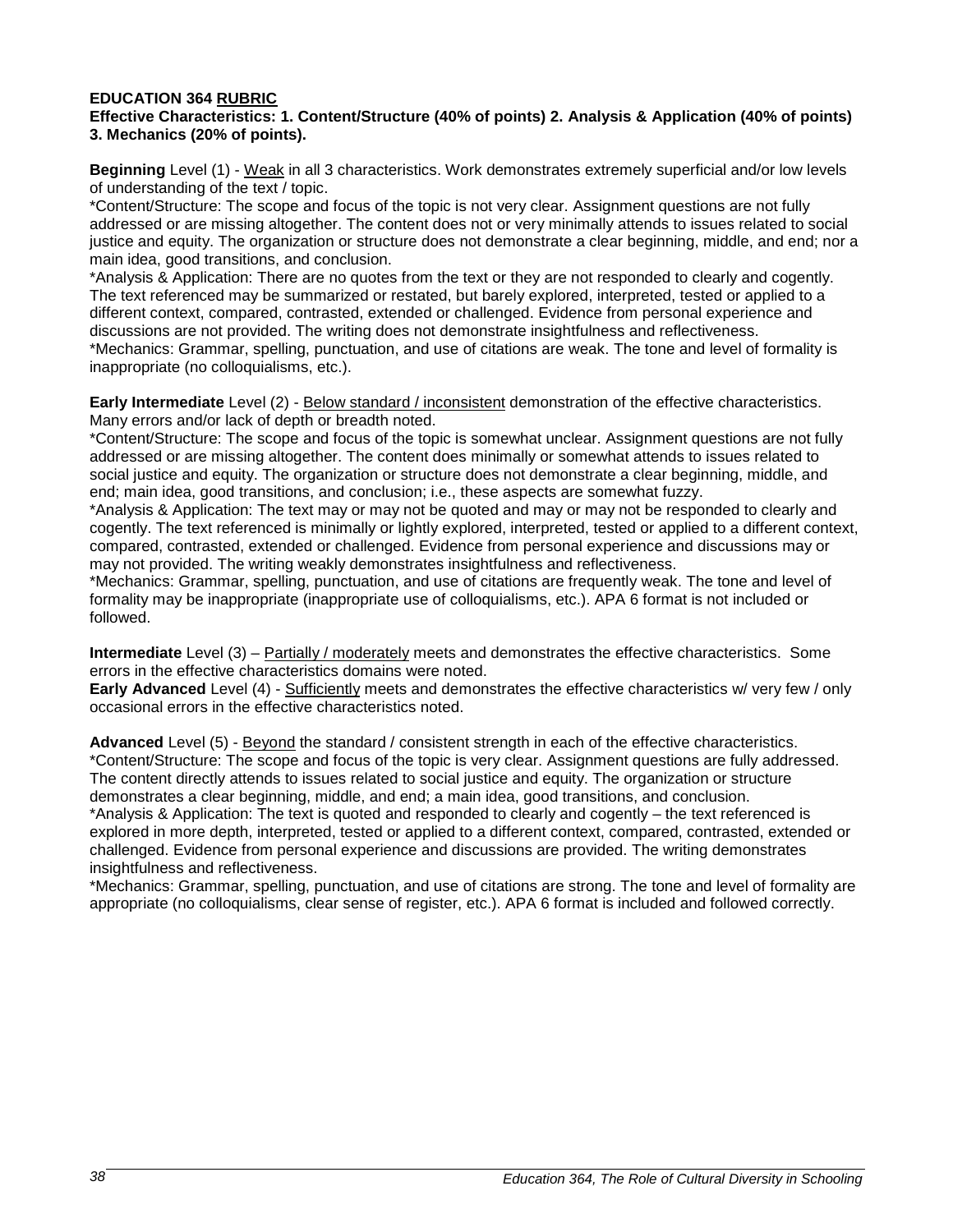#### **GENERIC ASSIGNMENT CHECKLIST NOTE: BE SURE TO INCLUDE THIS CHECKLIST AS PART OF YOUR SUBMISSION.**

FIRST, review the directions for the assignment in the syllabus.

THEN, review the readings, film, website or other resource required for the assignment.

BE SURE TO directly COPY and ANSWER ALL questions included in the ASSIGNMENT directions,

#### MAKING SURE TO **GIVE SPECIFIC EXAMPLES FROM THE BOOK, FILM, WEBSITE, or OTHER**

**RESOURCE.** Depending on the assignment, there may be a general reflection and analysis (e.g., compare and

contrast, evaluation, analysis of a muddy point in the resource, etc.) rather than a list of specific questions to

answer.

I have cited at least 3<sup>\*</sup> readings, films or other resources in my writing. (\*4 total for the final paper\*\*\*)

### *EVERY ASSIGNMENT NEEDS TO REFERENCE 3\* OR MORE READINGS, FILMS, OR*

### *OTHER RESOURCES. SOURCE DOCUMENTS OR DATA SETS DO NOT COUNT.*

BE SURE TO USE APA6 TO CITE the SOURCES you used such as the film used, book chapters and articles from the course syllabus, the URL for websites, and so on, as appropriate. Note: APA formatting for the course syllabus can be found on p. 4 of the APA 6 CHEAT SHEET.

This is the APA formatting resource I used: Suggestions: APA Generator APP, Education 364 APA6 Cheat Sheet, APA.org, CSUSM library APA website, easybib.com, citationmachine.net, zotero.org

BE SURE TO PROOFREAD your paper to ensure that you addressed each step of the assignment; as well as addressed grammar, formatting, and other technical aspects of the paper. READ the ASSIGNMENT RUBRIC to help with the review process.

\_ This is the proofreading resource I used: Suggestions: Grammarly.com, paperrater.com, Purdue Online Writing Laboratory, Word, other

BE SURE THE PAPER IS FORMATTED WITH THE FOLLOWING BASIC ASPECTS. ALL WORK IS LABELED:

- ❖ Title
- Name
- ❖ Course
- ❖ Date

\_\_\_\_\_ THE PAPER IS PRINTED IN 14-POINT FONT so that the professor can read your work.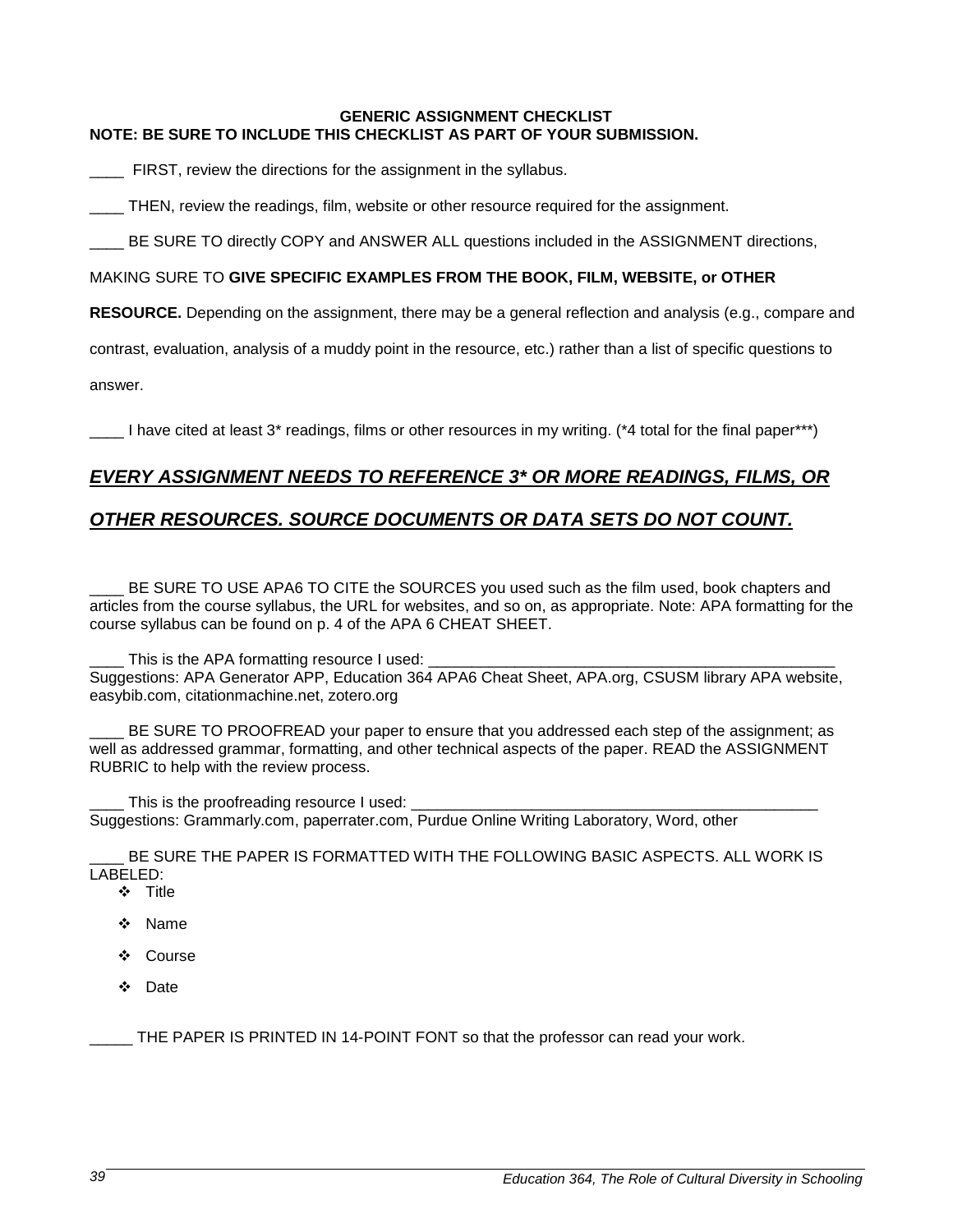## **EDUCATION 364 EASY AS A-B-C APA 6 CHEAT SHEET (Samples taken from Online Writing Lab, Purdue University. Also see www.apa.org)**

# **A. IN-TEXT CITATIONS**

- **1. Cite the year IMMEDIATELY after the author is first mentioned.**
- **2. Use "p." for a single page citation and use "pp." for multiple page citations.**
- **3. Notice the placement of the " and " and final punctuation mark!**

According to Jones (1998), "Students often had difficulty using APA style, especially when it was their first time" (p. 199).

Jones (1998) found "students often had difficulty using APA style" (p. 199); what implications does this have for teachers?

She stated, "Students often had difficulty using APA style" (Jones, 1998, p. 199), but she did not offer an explanation as to why.

According to Jones (1998), APA style is a difficult citation format for first-time learners.

## **Try your own here:**

# **B. COMMON ERRORS**

**1. Spell out the numbers 1 – 9. Use Arabic numbers (digits) for the number 10 and higher.**

## **2. Possessives**

(X) I saw it's eyes and panicked. **I left its paws alone.**

## **3. Run-on sentences**

(X) My mom was born in Palm Springs, the city is known for its golf courses. My mom was born in Palm Springs; the city is known for its golf courses.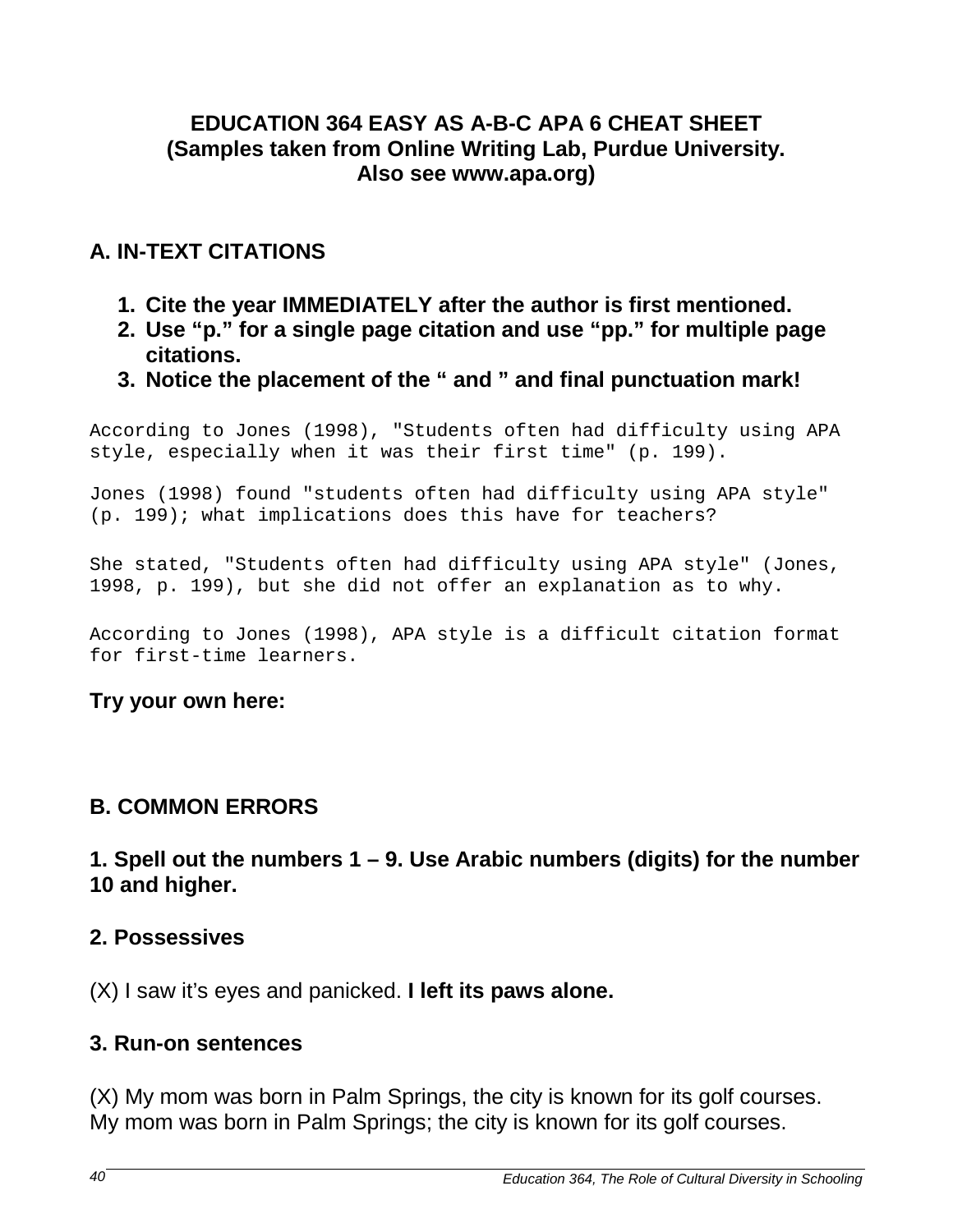# **4. Punctuation**

(X) I know it's no use, however I will try again.

# **I know it's no use; however, I will try again.**

 $(X)$  The 1980's saw a surge in economic growth.  $\rightarrow$  The **1980s**...

# **5. WHERE TO PLACE THE FINAL PUNCTUATION AFTER A DIRECT QUOTE:**

As Chobani (2015) reported, "It was predicted that marital conflict would predict behavior problems in school-aged children."

As noted in her new book, "now rather than children working for parents and families, parents are working for children to make them happy" (Senior, 2014).

# **6. Homophones (homographs or homonyms)**

- (X) There going to find out anyway. **They're going to find out anyway.**
- (X) Their always behind. **They're always behind.**
- (X) They're not who you think they are. **They're almost finished.**

# **7. Capitalization**

(X) My Mom's the best writer ever.

## **My mom's the best writer ever.**

(X) I attended the best High School ever.

# **I attended the best high school ever.**

# **C. FORMATTING REFERENCE LIST ITEMS**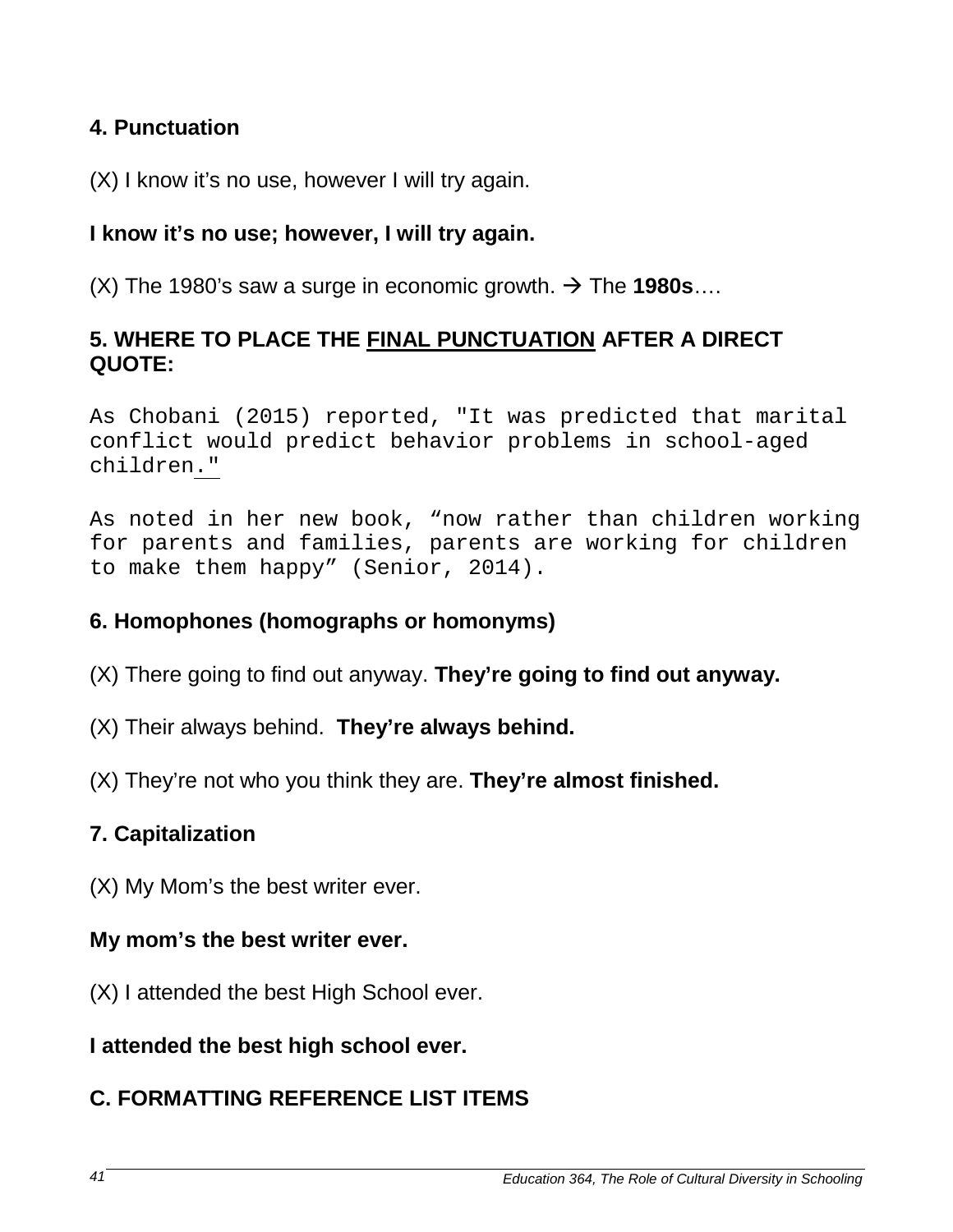# **See https://owl.english.purdue.edu/owl/resource/560/05/**

# **1a. Article in Journal Paginated by Volume**

Journals that are paginated by volume begin with page one in issue one, and continue numbering issue two where issue one ended, etc.

Harlow, H. F. (1983). Fundamentals for preparing psychology journal

articles. *Journal of Comparative and Physiological Psychology, 55*, 893-

896.

# **1b. Article in Journal Paginated by Issue**

Journals paginated by issue begin with page one every issue; therefore, the issue number gets indicated in parentheses after the volume. The parentheses and issue number are not italicized or underlined.

Scruton, R. (1996). The eclipse of listening. *The New Criterion, 15*(3),

5-13.

Ogbu, J. (1992). Understanding cultural diversity and learning. *Educational* 

*Researcher 10*(2), 5-13.

**Try your own here:** 

# **2. Article or Chapter in an Edited Book**

Author, A. A., & Author, B. B. (Year of publication). Title of chapter. In A. A. Editor & B. B. Editor (Eds.), *Title of book* (pages of chapter). Location:

Publisher.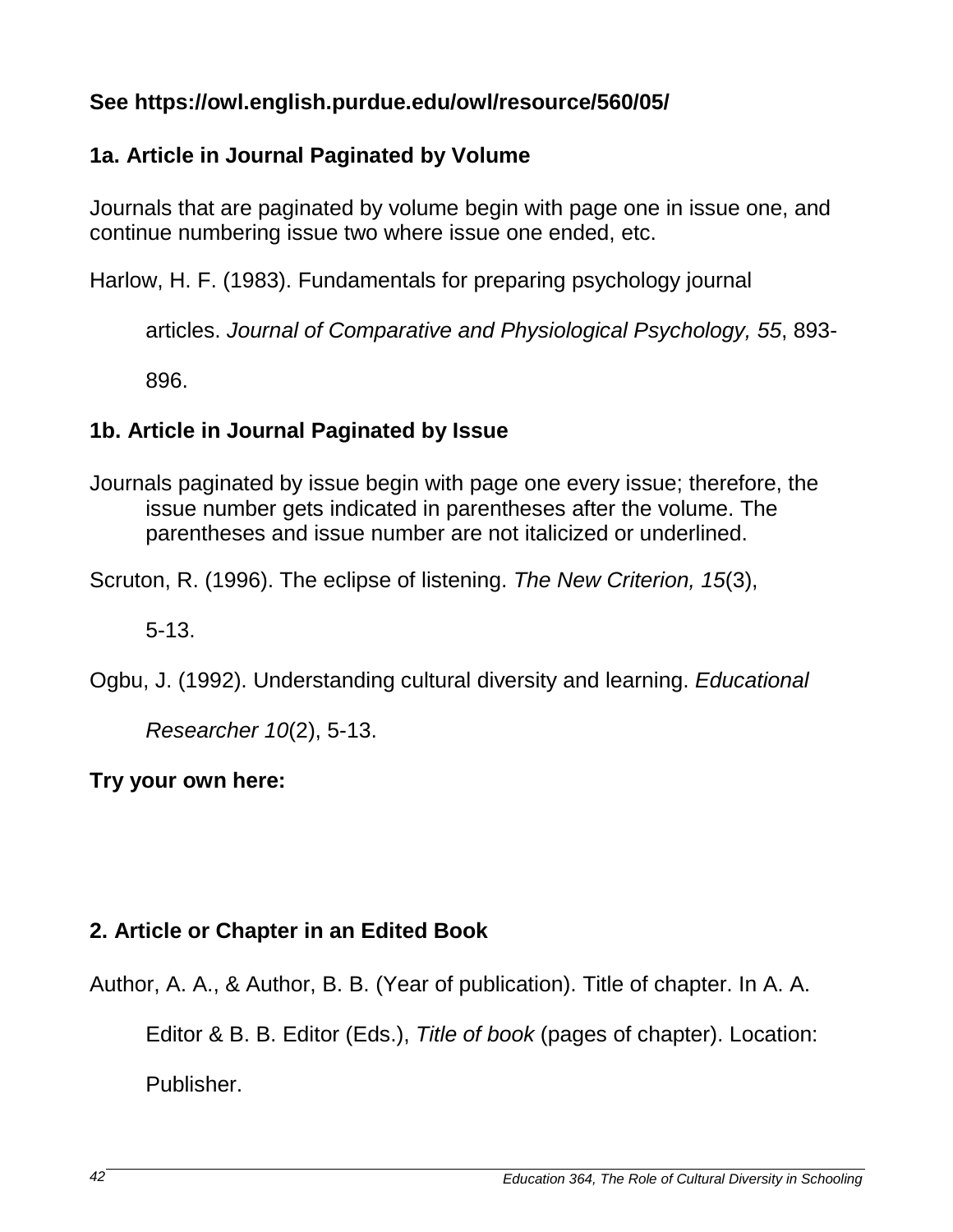Spring, J. (2013). The great civil rights movement and the new culture wars. In *Deculturalization and the struggle for equality: A brief history of the education of dominated cultures in the United States* (7th ed.) (pages of chapter). New York, NY: McGraw Hill.

Lippy, C. H. (2007). Christian nation or pluralistic culture: Religion in American life. In J. A. Banks & C. A. Banks (Eds.), *Multicultural education: Issues and perspectives* (pp. 110-131). New Jersey: Wiley.

# **Try your own here:**

## **3. Motion Picture**

- Producer, P. P. (Producer), & Director, D. D. (Director). (Date of publication). *Title of motion picture* [Motion picture]. Country of origin: Studio or distributor.
- Eyre, C. (Director). (1998). *Smoke signals* [Motion picture]. United States: Miramax Home Entertainment.
- Espinosa, P. (Producer), & Christopher, F. (Director). (1985). *Lemon grove incident* [Motion picture]. United States: KPBS Video.
- Lesiak, C. (Producer), & Jones, M. (Producer). (1992). *In the white man's image*  [Motion picture]. United States: PBS Video.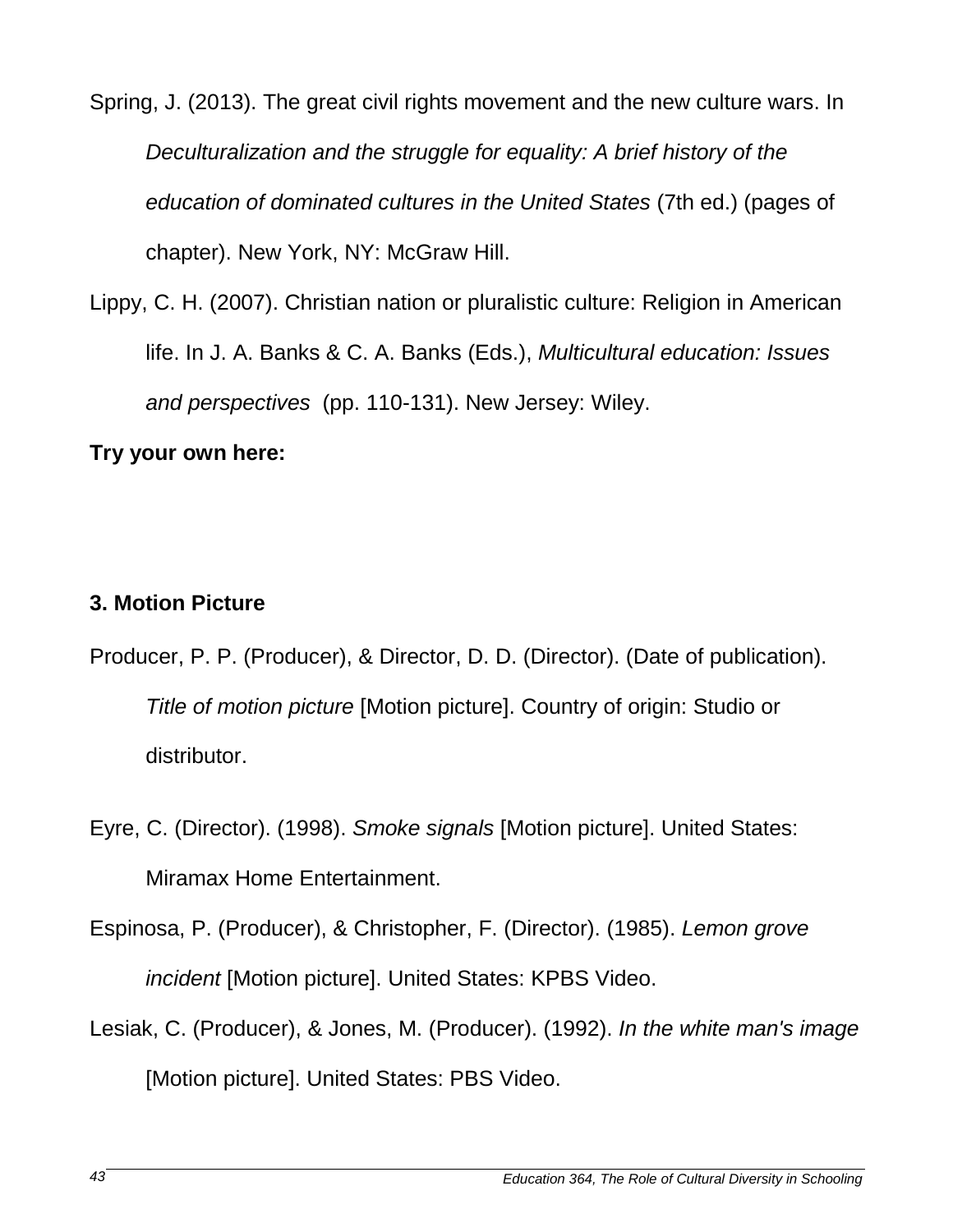# **Try your own here:**

# **4. Data Sets**

United States Department of Housing and Urban Development. (2008). *Indiana* 

*income limits* [Data file]. Retrieved from

[http://www.huduser.org/Datasets/IL/IL08/in\\_fy2008.pdf](http://www.huduser.org/Datasets/IL/IL08/in_fy2008.pdf)

California Department of Education. (2014, July 31). 2013-14 Statewide

enrollment by ethnicity. In *DataQuest*. Retrieved from

http://data1.cde.ca.gov/dataquest/EnrollEthState.asp?Level=State&TheYe

ar=2015-16&cChoice=EnrollEth1&p=2.

**Try your own here:** 

## **5. Websites**

Author, A. A., & Author, B. B. (Date of publication). *Title of document*. Retrieved from http://Web address

Angeli, E., Wagner, J., Lawrick, E., Moore, K., Anderson, M., Soderland, L., & Brizee, A. (2010, May 5). *General format.* Retrieved from http://owl.english.purdue.edu/owl/resource/560/01/

To cite a *YouTube* video, the APA recommends following the above format. **Try your own here:**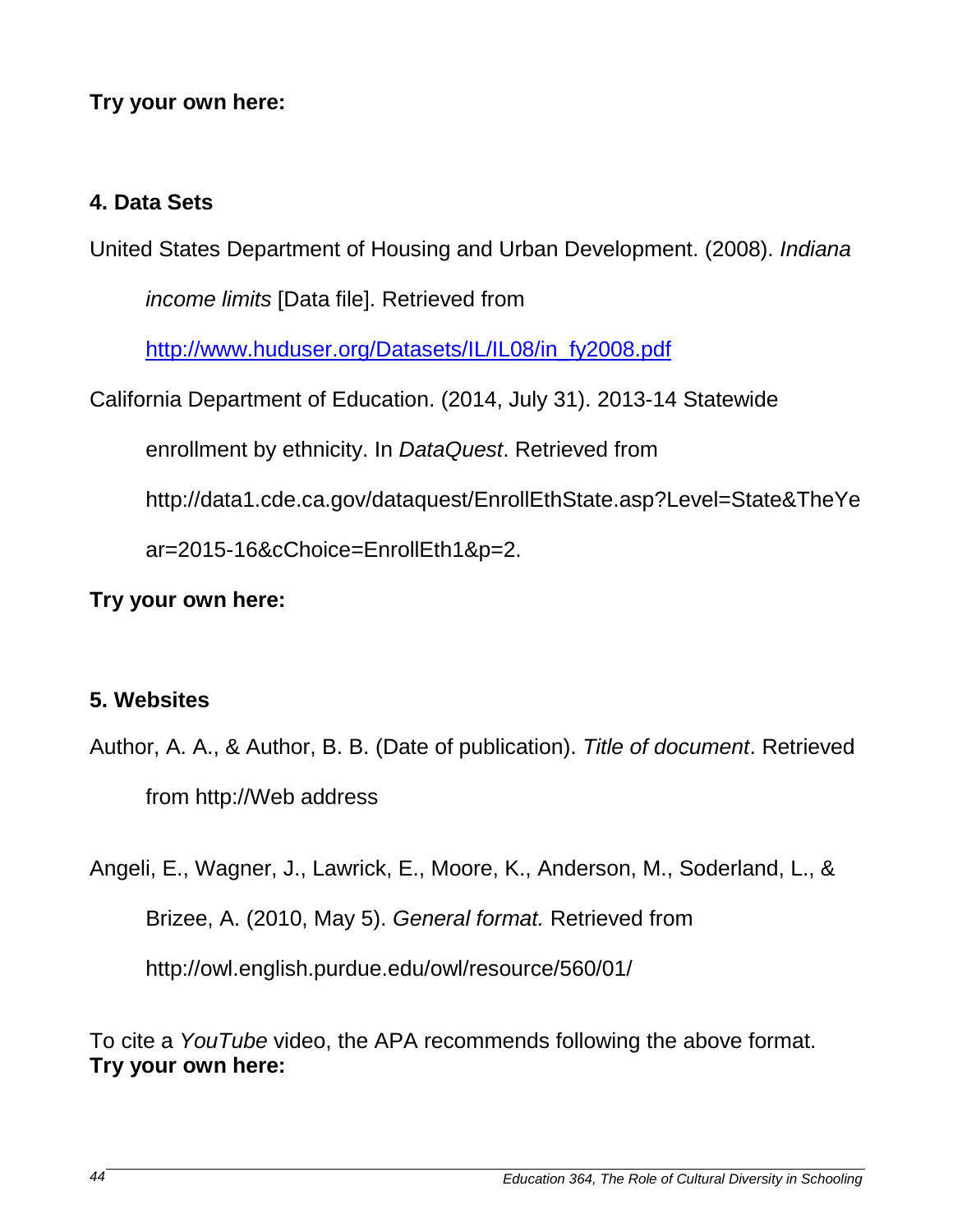**6. Government Documents – e.g., Education 364 course reader and syllabus. Note: government documents can use either the agency/organization name or the name of the author(s) as the author.**

National Institute of Mental Health. (1990). *Clinical training in serious mental* 

*illness* (DHHS Publication No. ADM 90-1679). Washington, DC: U.S.

Government Printing Office.

CSU San Marcos. (2014). Study finds the nation's public schools are

resegregating by race. In *Education 364: The role of cultural diversity in* 

*schooling (Course Reader).* San Marcos: Author.